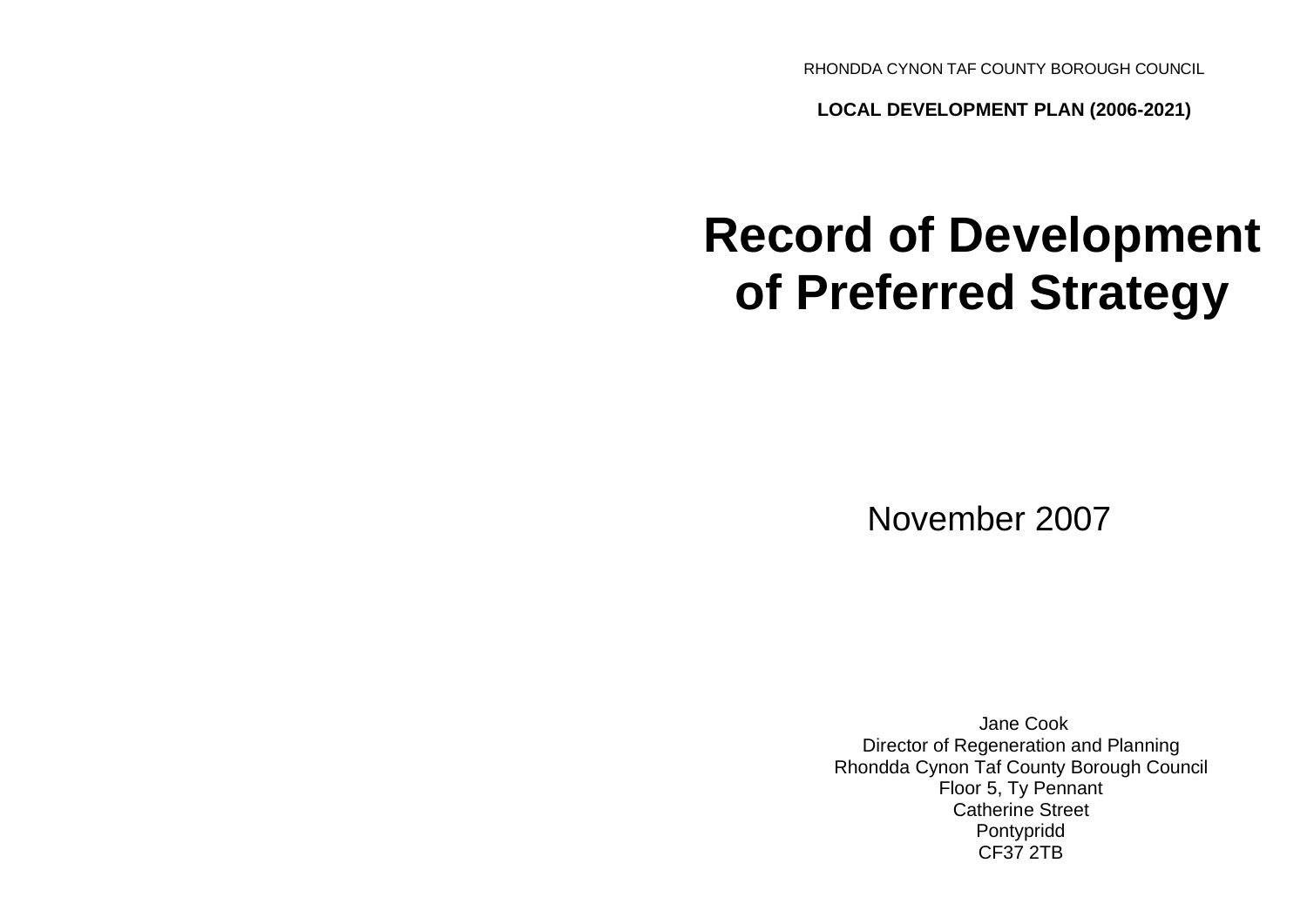# **Contents**

| <b>1.0 Introduction</b>                                                        |
|--------------------------------------------------------------------------------|
|                                                                                |
| 2.0 Development of the Preferred Strategy                                      |
|                                                                                |
| <b>3.0 Policy Context</b>                                                      |
|                                                                                |
| 4.0 Vision, Objectives and Indicators                                          |
|                                                                                |
| 5.0 Key Issues in Rhondda Cynon Taf                                            |
|                                                                                |
| <b>6.0 Report of Informal Consultation</b>                                     |
|                                                                                |
| <b>Appendices</b>                                                              |
|                                                                                |
| Appendix 1- List of key documents which informed the issues in Rhondda         |
| Cynon Taf                                                                      |
| Appendix 2- Table detailing the consultation responses of the Visioning Event  |
| Appendix 3- A map showing the geographical distribution of the electoral wards |
| Appendix 4- Assessment matrix for the strategic sites                          |
| Appendix 5- Details of the comments made in respect of the LDP Preferred       |
| Strategy document                                                              |
| Appendix 6- Self-assessment test undertaken in respect of the Preferred        |
| <b>Strategy</b>                                                                |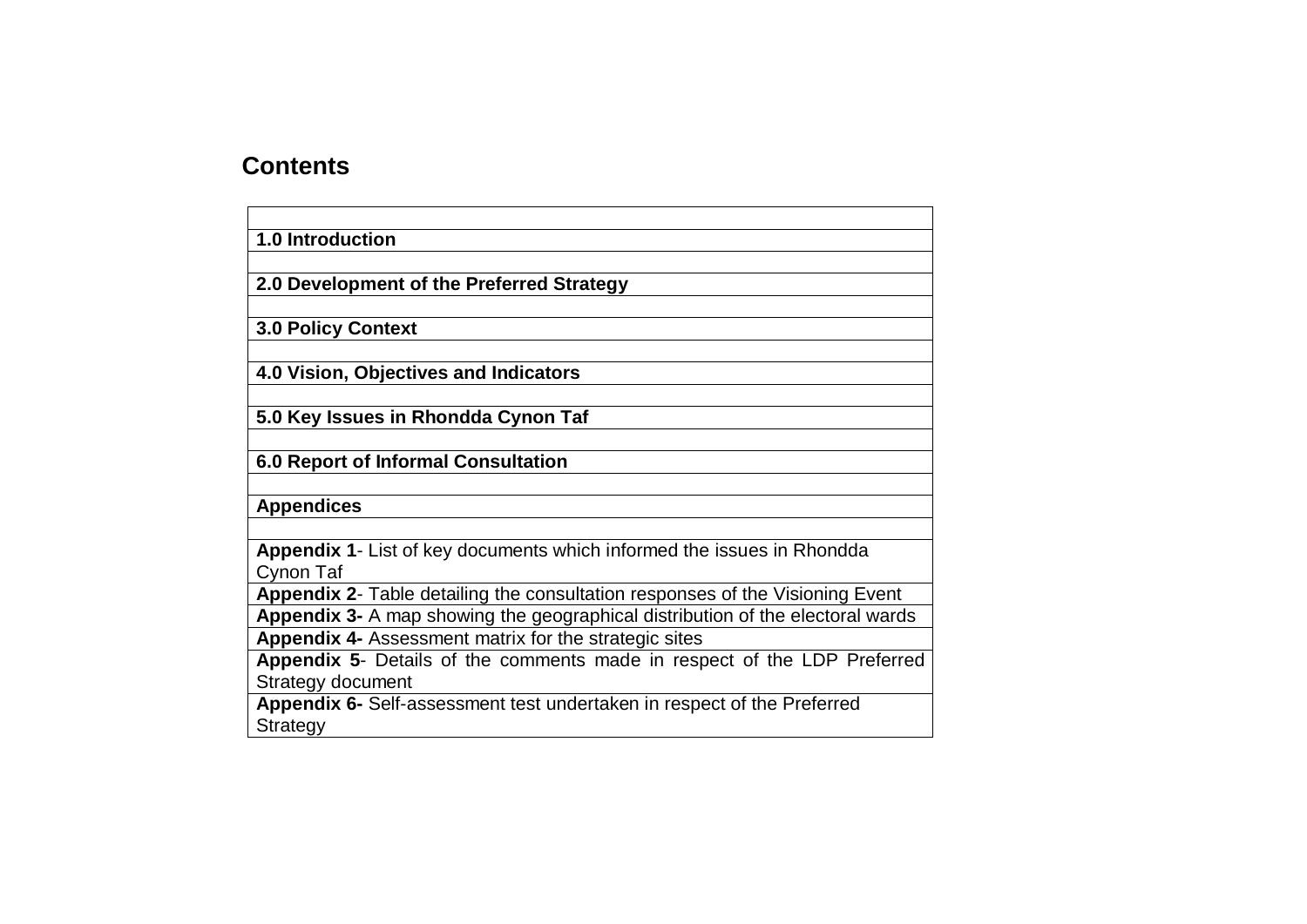# **1.0 Introduction**

The purpose of this paper is to outline the policy context and stages undertaken to prepare the Rhondda Cynon Taf Local Development Plan (LDP) Preferred Strategy. The paper details the factors and discussions that have both informed and shaped the Preferred Strategy between January– November 2006.

# **2.0 Development of the Preferred Strategy**

The development of this Preferred Strategy was influenced by a number of important factors. These include consideration the implications of National, Regional and Local policy for the emerging LDP and the identification of the socio economic issues that have to be addressed.

# **3.0 Policy Context**

# **National Policy Context**

Local planning authorities are required under the Planning and Compulsory Purchase Act 2004 to undertake their functions with a view to contributing to the achievement of sustainable development.

The Welsh Assembly Government also has a duty under the Government of Wales Act 1998 to promote sustainable development in the exercise of its functions. Both the Assembly's Sustainable Development Scheme and the UK Government's strategy (DETR 1999) stress that working towards sustainable development means pursuing four broad objectives at the same time:

> Social progress which recognises the needs of everyone;

- Maintenance of high and stable levels of economic growth and employment;
- Effective protection of the environment; and,
- Prudent use of natural resources

The Assembly Government's national land use planning policies are set out in Planning Policy Wales and Minerals Planning Policy Wales supplemented by Technical Advice Notes (TANs), Circulars and Ministerial Interim Policy Statements. These include guidance in relation to areas such as renewable energy, affordable housing, and transportation.

# **People and Places: The Wales Spatial Plan**

Local authorities in Wales must have regard to the

National policy framework outlined above, as well as the Wales Spatial Plan. This document attempts to integrate the spatial aspects of national strategies, including social inclusion and economic development, health, transport and environment policy and seeks to translate into practice the Assembly's sustainable development duties.

The Wales Spatial Plan provides a framework for the future spatial development of Wales. Rhondda Cynon Taf along with the neighbouring authorities of Cardiff, Bridgend, Merthyr Tydfil, Caerphilly and the Vale of Glamorgan has been identified as part of the South East–Capital Network Zone. The vision for the Capital Network is:

"An innovative skilled area offering a high quality of life– international yet distinctively Welsh. It will compete internationally be increasing its global viability through stronger links between the Valleys and the coast and the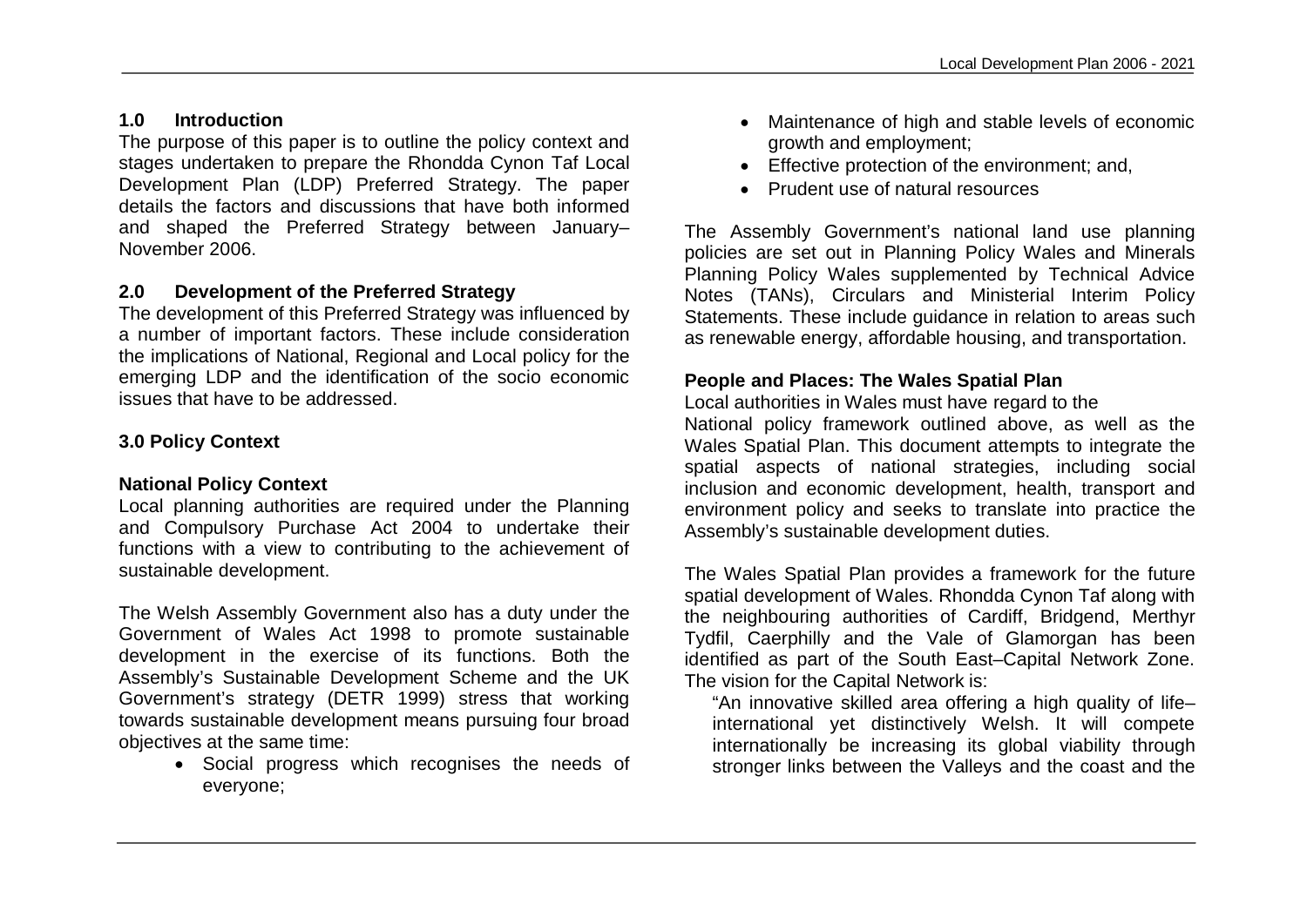UK and Europe, helping spread prosperity within the area and benefiting other parts of Wales".

The strategy for the Wales Spatial Plan for the Capital Network is:

- To strengthen and reintegrate the existing system of towns and cities within South East Wales so that that area functions as a coherent urban network, and can compete internationally. Integrated transport is crucial to this; and
- To work with our partners to develop an ambitious programme of joined up regeneration action along the Heads of the Valley corridor, which will complement the upgrade of the A465. The aim of this will be to improve quality of life, retain and attract residents, and increase prosperity of the whole area focusing initially on unlocking the potential of Merthyr Tydfil and Ebbw Vale.

In order to ensure the successful implementation of the objectives of the Wales Spatial Plan for South East Wales**,**  the Assembly Government has established an Area Officials group' to oversee and develop a series of strategic projects. The Area Officials Group is supported by a 'core group' of officers drawn from South East Wales unitary authorities, South East Wales Transport Alliance, South East Wales Planning Group, the Countryside Council for Wales and the Environment Agency. The Assembly see the development of a collaborative approach to the identification of what actions are required to enable South East Wales to function as a city region as critical to the success of the Spatial Plan.

One of the projects currently being developed by the Area Officials Group is the 'Strategic Development Project'. The project is intended to provide a regional context for the development of LDPs by providing an agreed role and function for settlements. An agreed definition of strategic sites for the area, and the identification of areas where strategic development is required.

It is anticipated that the Strategic Development Project will report during early 2007.

The position of Rhondda Cynon Taf at the heart of the Capital Network presents an opportunity for the County Borough to strengthen its strategic relationship with M4 corridor and Cardiff to the south and the A465 and Merthyr Tydfil in the north.

#### **Heads of the Valley Strategy**

*Turning Heads – A Strategy for the Heads of the Valleys 2020*  as the name suggests, outlines a strategy for regenerating the northern Valley areas of South East Wales. In Rhondda Cynon Taf the strategy area includes Treorchy, Treherbert, Ferndale, Mountain Ash and Aberdare. The objectives of the programme reflect those of the Wales Spatial Plan in seeking to ensure:

- An attractive and well used natural, historic and built environment;
- A vibrant economic landscape offering new opportunities;
- A well educated, skilled and healthier population;
- An appealing and coherent tourism and leisure experience, and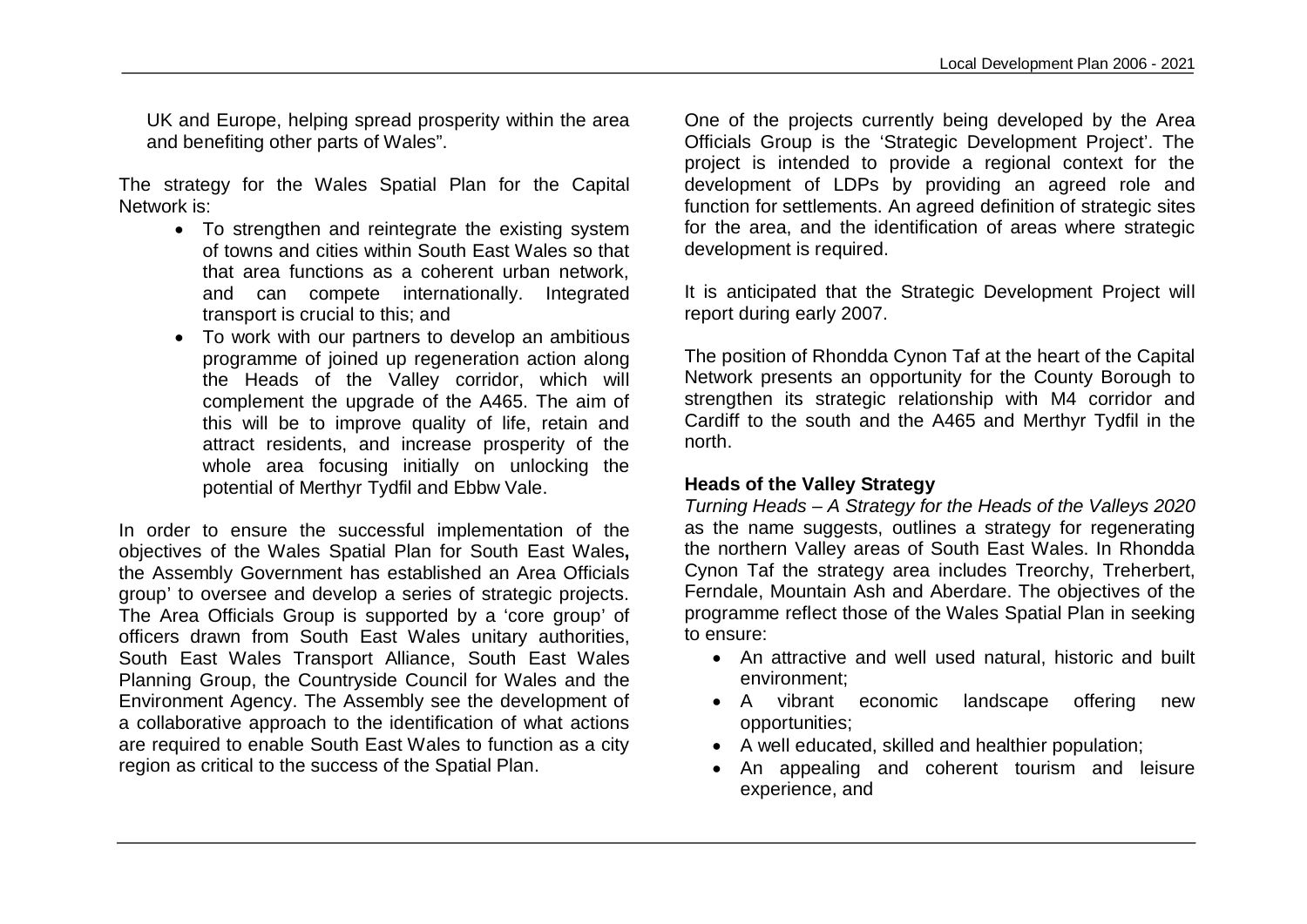• Public confidence in a shared bright future

Funding under these priority themes has and will continue to result in significant investment in Rhondda Cynon Taf. During 2006 the Gateways and Greenways project resulted in environmental enhancement work being undertaken along the Cynon Valley River Park. In 2007 work began on them implementation of the Ferndale Regeneration Strategy. Once complete the strategy will result in townscape and public realm improvements.

The focus on the Heads of the Valley area will provide an excellent opportunity for the development of the northern valley area of Rhondda Cynon Taf. The dualling of the A465 in particular will significantly improve communication links to West Wales and England.

# **Regional Policy Context**

## **The South East Wales Regional Waste Plan**

The South East Wales Regional Waste Plan aims to achieve Landfill Directive targets by 2013 principally through maximising recycling and composting and limiting the amount of waste going to landfill. The implementation of the strategy will, however, require a wide range of new waste management facilities. The plan has been approved by the constituent local authorities, including Rhondda Cynon Taf.

## **The South Wales Regional Technical Statement for Aggregates**

Under the provisions of Minerals Technical Advice Note 1: Aggregates, the Welsh Assembly Government have

commissioned a study which considers the environmental capacity of each local authority in Wales to contribute to aggregate supplies. The Study results will inform a 5 year Regional Technical Statement to be prepared by each Regional Aggregates Working Party (RAWP). Local authorities will then be required to include appropriate policies in their development plans. A Regional Technical Statement for South Wales is accordingly being prepared by the South Wales RAWP.

#### **Local Policy Context**

The concept of 'well being' was introduced by the Local Government Act 2000 as part of the Government's wider approach to modernisation of local government. It recognises that local authorities have a greater responsibility towards their communities than simply providing the usual range of public services. It also enables them to consider how they could look beyond their immediate service delivery responsibilities to the wider economic, social and environmental well being of their area.

Councils have a duty under the Act to prepare community strategies under the Local Government Act 2000. Community Strategies should provide the overarching strategic framework for all other plans and strategies for the local authority. LDP's should express, in appropriate land use planning terms, those elements of the community strategy that relate to the development and use of land provided that they are in conformity with national and international policy and obligations.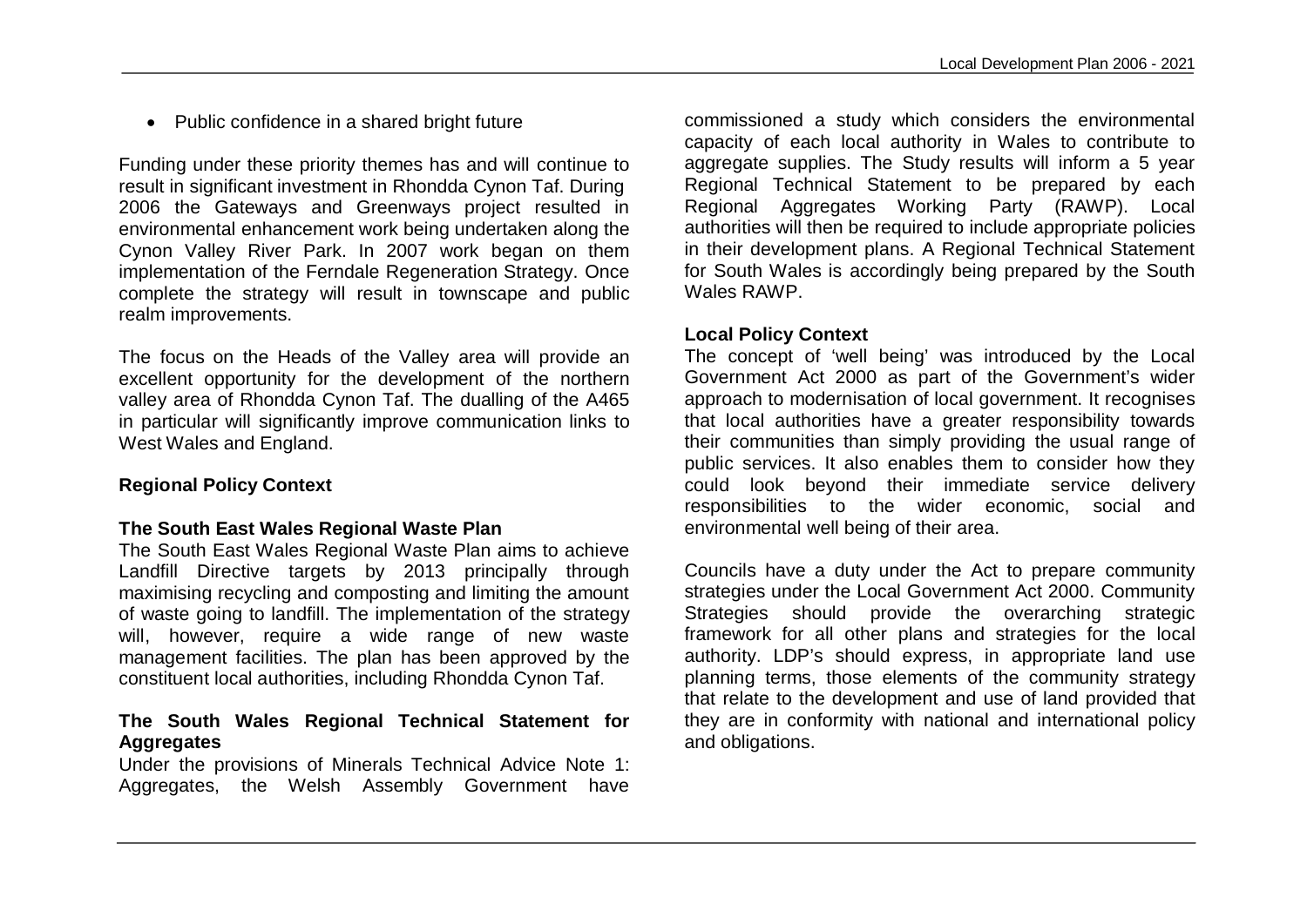# **The Rhondda Cynon Taf Community Plan 2004-14**

A Better Life – Our Community Plan sets out a framework for creating a brighter future for everyone who lives and works in Rhondda Cynon Taf. The plan was developed by a range of local partners, through the Better Life Consortium during 2003/2004. The Community Plan identifies 5 key themes under which are a series of local level aims. The key themes are**:**

- Safer Communities
- Our Living Space
- Our Health and Well Being
- Boosting Our Local Economy
- Learning for Growth

The key themes identified in the Community Plan have been developed into strategies for improving the quality of life in Rhondda Cynon Taf. Each of these strategies identify a series of individual areas for action. These 'action areas' comprise a range of social, economic and environmental objectives to be addressed by the Council and its partners over the life of the Community Plan.

Whilst the focus of the LDP will not be directly on delivering the actions identified in the Community Plan strategies, it will nevertheless provide a framework that will play an important role in assisting in the delivery of many of these improvements. Of particular importance is the role the LDP will play in achieving the actions contained in the 'Our Living' Space' and 'Boosting Our Local Economy' strategies.

# **4.0 Vision, Objectives and Indicators**

## **Vision**

The overall aim of the Rhondda Cynon Taf LDP is derived from the vision for Rhondda Cynon Taf outlined in 'A Better Life': Our Community Plan (2004 –2014). The vision for the area was developed during 2004 and was subject to extensive public consultation with a wide range of groups and individuals across the County Borough, through a specifically designed process called "Voices of the Valleys", where local people identified their priorities. It sets out a framework for creating a brighter future for everyone who lives and works here. It was developed by a range of local partners from the public, private and voluntary agencies e.g. the Police, Local Health Board and Community Groups, through the Better Life Consortium.

It is considered that the vision provides a framework for social, economic and environmental progress, which is broadly compatible with the requirements of the land use planning system. This Plan is the current 10 year strategic plan for the whole of Rhondda Cynon Taf as well as the high level strategic framework for the Council.

# **Objectives**

The objectives of the LDP have been taken directly from the SA / SEA framework. In doing so it is hoped to ensure meaningful integration between the LDP and the SA / SEA process and, importantly, place sustainability at the heart of the plan. The objectives for the LDP are as follows: -

• Provide for the overall housing requirements through a mix of dwelling types catering for all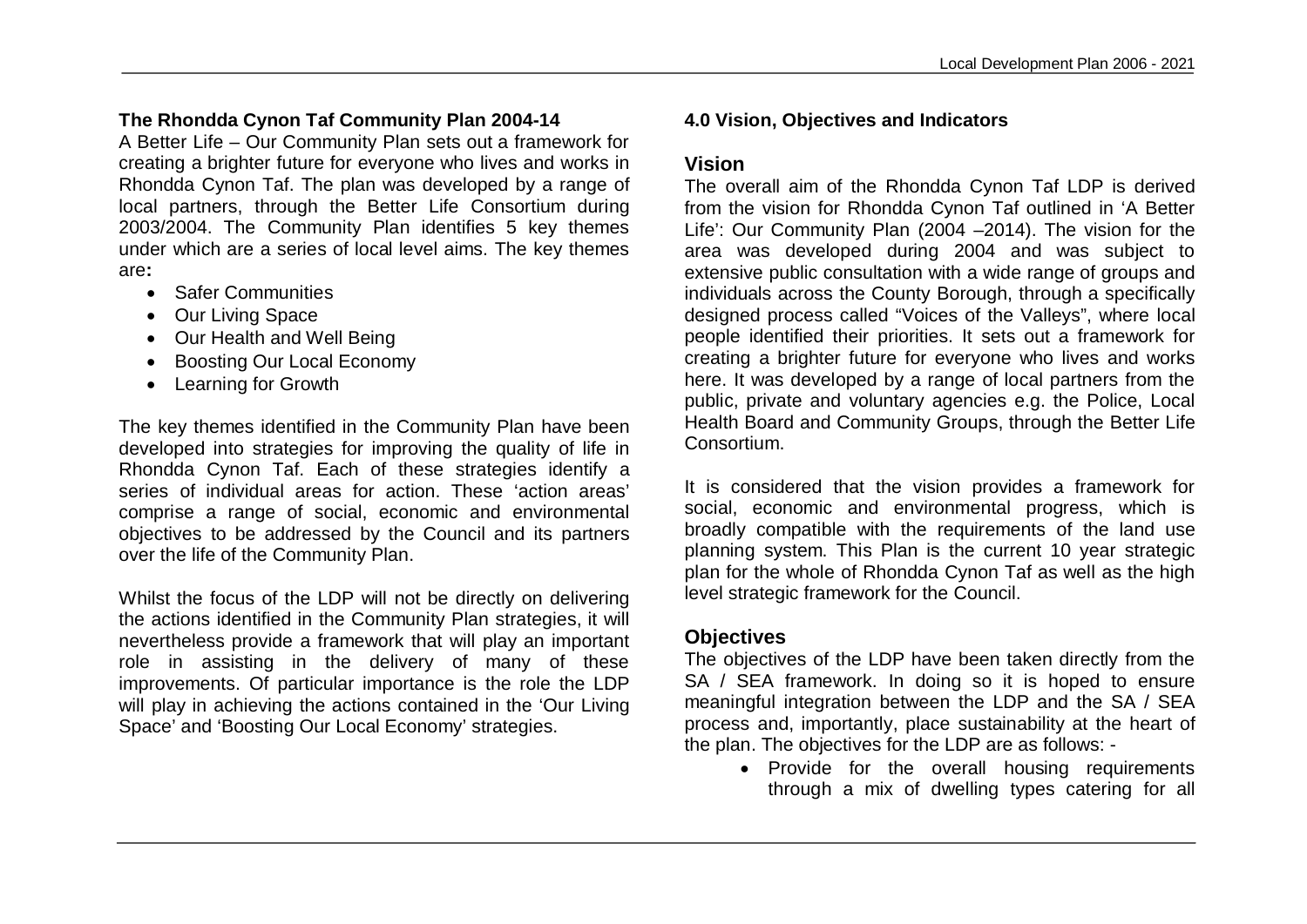needs to promote integrated and thriving communities.

- Promote and protect the culture and heritage including landscape, archaeology and language
- Promote integrated communities, with opportunities for living, working and socialising for all.
- Provide an environment that encourages a healthy and safe lifestyle and promotes well being.
- Reduce the need to travel and promote more sustainable modes of transport
- Minimise waste, especially waste to landfill
- Provide for a sustainable economy
- Provide for a diverse range of job opportunities
- Promote efficient and appropriate use of minerals
- Improve, protect and enhance the landscape
- Protect and enhance the diversity and abundance of wildlife habitats and native species
- Improve, protect and enhance the water environment
- Manage the effects of climate change
- Increase the supply of renewable energy and reduce energy consumption
- Promote efficient use of land and soils

These objectives were delivered through the SA/SEA scoping process held between January– April 2006. In order to ensure a participative scoping process a workshop was held in January 2006 to provide the opportunity for stakeholders to debate sustainability issues in Rhondda Cynon Taf and what the land use planning process could do to help to address them. A further 5-week public consultation exercise was held between March–April 2006. The results of the scoping

process coupled with a SA/SEA appraisal of the draft spatial strategy and preferred options paper have shaped and refined the objectives of the plan. Amendment / refinement of the objectives was undertaken by the SA/SEA working Group.

#### **Indicators**

As with the objectives of the plan, the original plan indicators were developed as part of the SA/SEA process. Indicators and targets have been identified to help monitor the sustainability effects of the LDP. Following consultation with the Welsh Assembly Government these indicators were reviewed and amended to ensure a more effective framework was established for monitoring the LDP.

The indicators were part of the SA/SEA scoping exercise and as such were subject to public consultation. Representations were received to the indicators as part of this exercise. Further amendment /refinement of the indicators was undertaken by the SA/SEA working Group.

# **Key Issues in Rhondda Cynon Taf**

The key issues to be addressed by the Rhondda Cynon Taf LDP have been identified by making an assessment of the following:

- The results of pre deposit consultation with key stakeholders;
- The results of the Sustainability Appraisal/ Strategic Environmental Assessment Scoping Exercise; and
- A review of baseline social, economic and environmental information.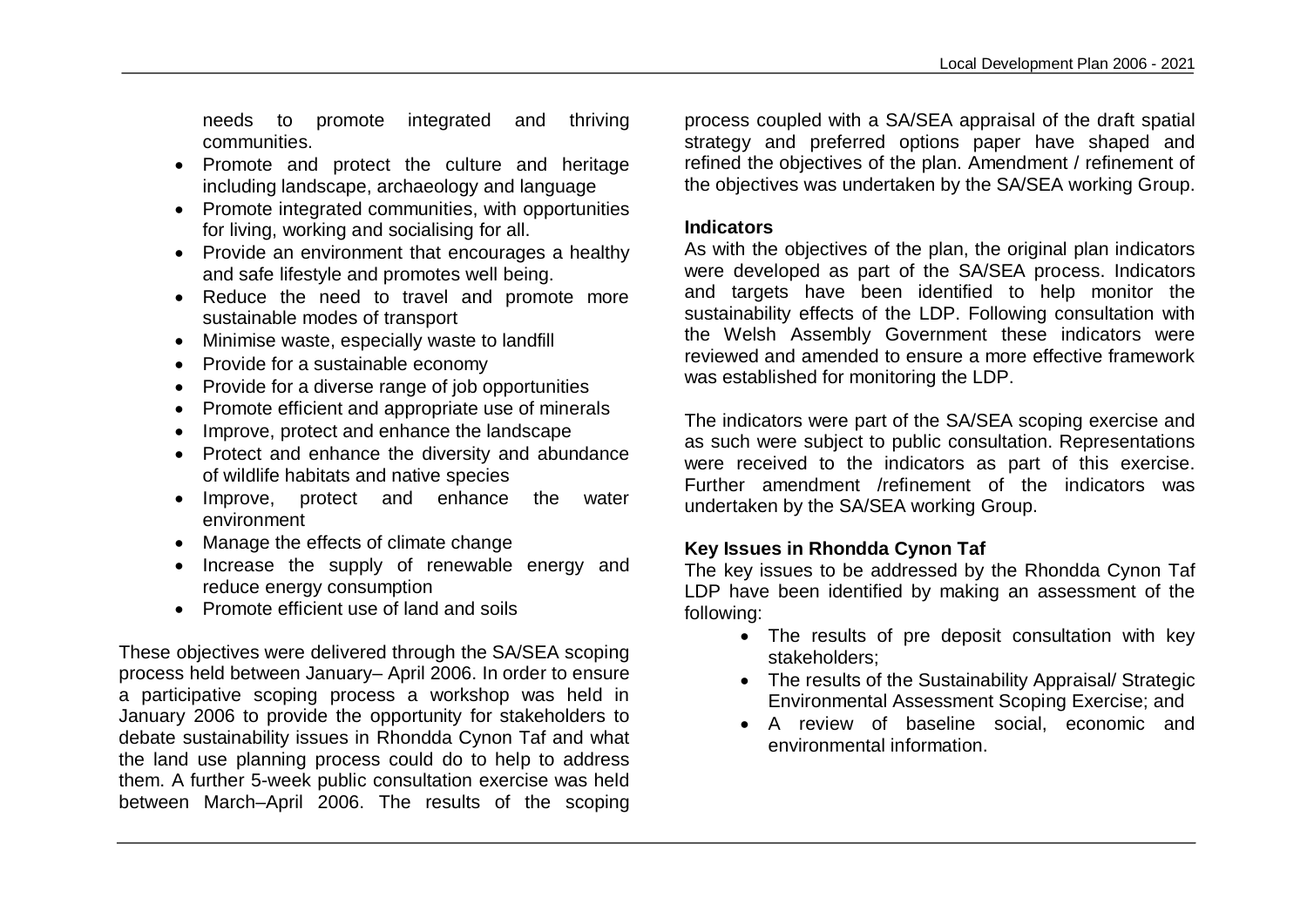The issues identified through this process will inform directly the development of the spatial strategy for the LDP.

# **Pre Deposit Consultation**

Pre deposit consultation undertaken between January and May 2006 has provided a clear indication of those land use issues that key stakeholders consider to be of primary importance in Rhondda Cynon Taf. These issues identified are as follows:

# **Transport/Infrastructure**

- Poor infrastructure–difficulty of movement and congestion
- Need for better infrastructure transport and community facilities
- Poor public transport
- Need to make better use of bus and rail

# **Relationship with M4/Cardiff**

- The M4 corridor and relationship with RCT as a whole.
- Cardiff workers moving into south of RCT leading to development pressure in the area
- Too much development in the south of RCT could limit opportunities for the north
- Understanding the relationship between RCT & Cardiff & Heads of the Valleys
- Integration into the wider region

# **Employment**

- Need for access to good quality employment and range of employment opportunities.
- Attracting employment to the north of the borough.
- Need to review employment land allocations and provide land for a mix of business/employment uses/
- Need to support indigenous businesses as well as attracting inward investment
- Commuting out for work figure are high-but IT could provide high quality jobs in RCT
- Need to retain wealth in the borough through reducing spending leakage
- Low skills base–need appropriate education
- Improve tourism and leisure industry job opportunities
- The relationship between health, education, employment and housing
- Economic inactivity

# **Housing**

- Should better utilise valley floors which are allocated for employment but would provide good location for housing
- Need better mix of housing including family housing and affordable housing
- Should be more adventurous with construction techniques.
- Surplus housing stock due to out migration
- Should the upper valleys be residential and/or mixed use?
- Quality land for affordable housing
- Sewerage capacity for new development
- Brownfield vs. greenfield development contamination, costs, ecology
- **•** Financial resources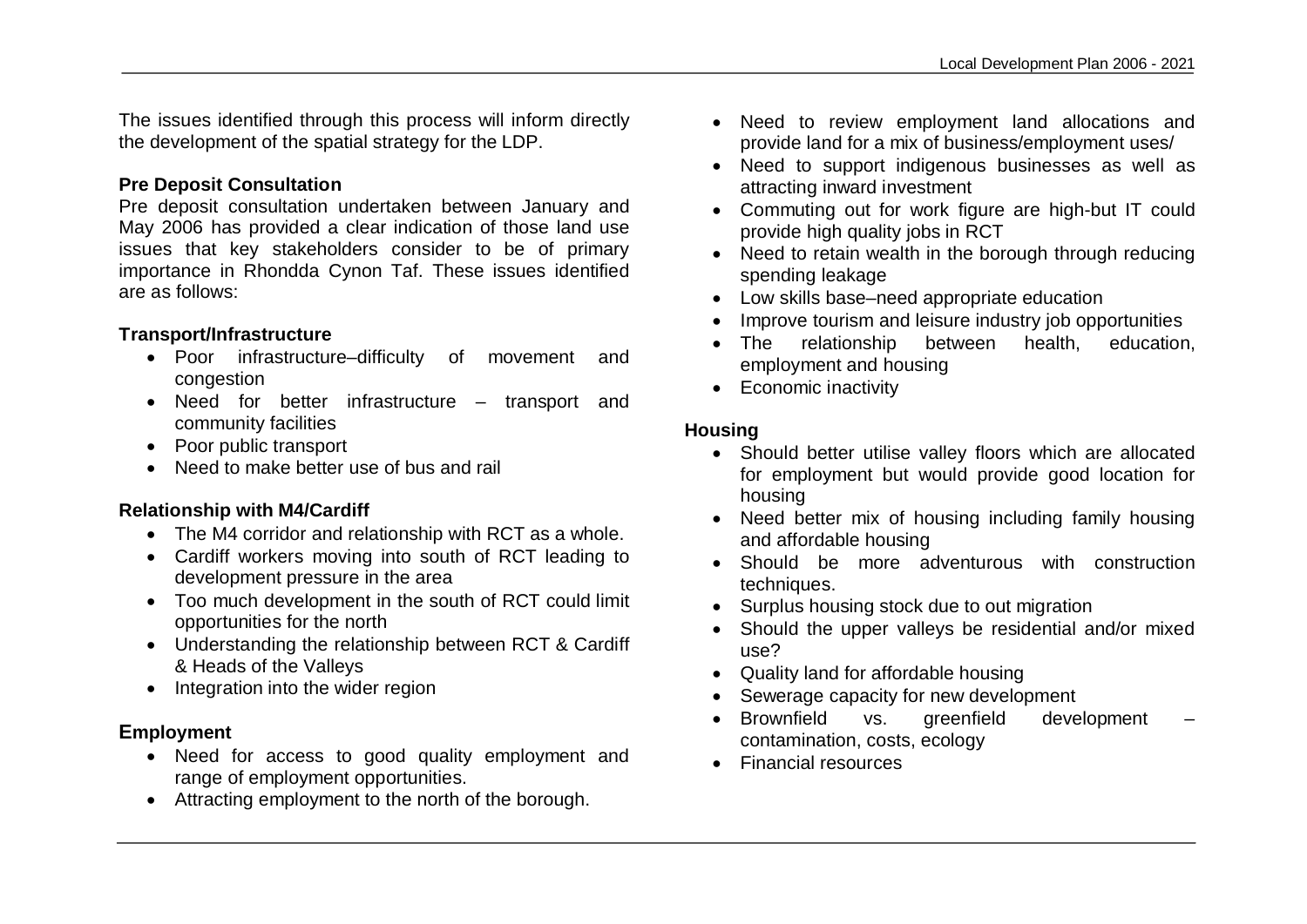# **Rhondda Cynon Taf**

- External perception of the borough needs to be improved
- Objective 1 funding–lack of ambition compared with Ireland
- Deprivation, disparity of opportunity must be tackled
- RCT must be considered as a whole and in the context of the region.
- Need to encourage people to stay and build homes
- Creating sustainable communities
- The current spatial concentration of deprivation
- Self esteem, lack of confidence, lack of optimism
- Adaptation to change–needs consistent decision making
- Education
- Links with wider strategies and delivery mechanisms
- Perception of personal safety needs to change
- Identity and attractiveness of RCT to residents and investors
- Waste management

## **Environment**

- Need for environmental improvement/ protection to support/ promote tourism
- River quality and Rights of Way
- Protection of the environment along the M4 corridor
- Wind farms–dictated by Welsh Assembly Government–need careful location if not to make the area undesirable for tourism, home buyers and business
- Amount of land previously used for industry
- Derelict land reclamation
- Protection of the environment

# **Town Centres**

 Out of town retail and leisure v town centre regeneration

A detailed explanation of the issues identified through the pre deposit consultation process is contained in the Rhondda Cynon Taf LDP Report of Visioning Event (March 2006).

# **Sustainability Appraisal/ Strategic Environmental Assessment Scoping Exercise**

The Sustainability Appraisal/Strategic Environmental Assessment Scoping Exercise (SA/SEA) scoping exercise was undertaken between January–April 2006. The process identified key strategic problems, objectives and issues for sustainability. The broad issues identified were as follows:

- Climate change
- Economic development /housing provision;
- Transport;
- Protection of the landscape and biodiversity;
- Town centre vitality, and
- Cultural change

A detailed discussion of each of the broad issues identified is contained in the Sustainability Appraisal / Strategic Environmental Assessment Scoping Report (March 2006)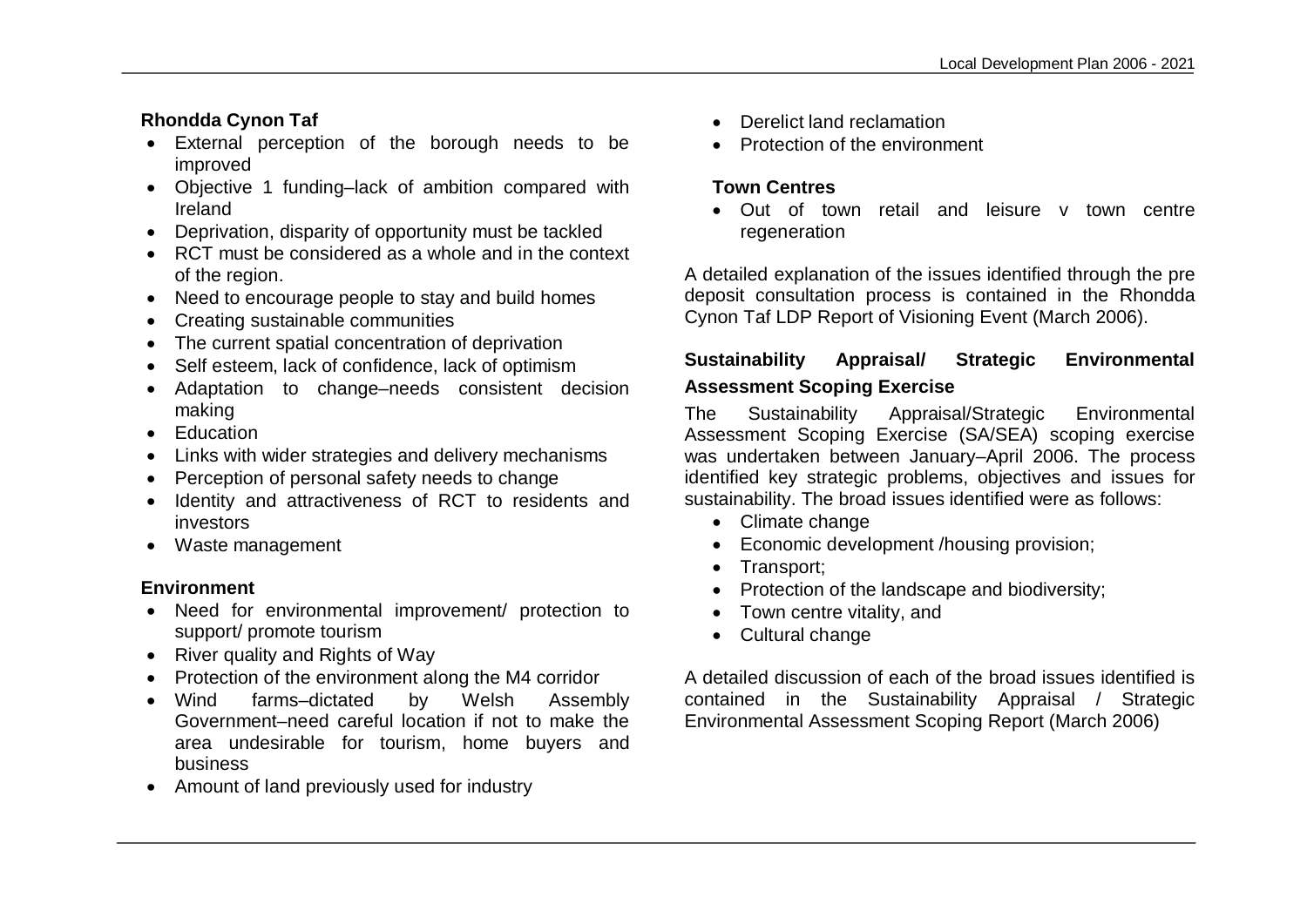## **Review of baseline information**

In order to ensure a comprehensive approach to the identification of 'issues' in Rhondda Cynon Taf a review was undertaken of a number of key documents and the evidence base. The list of documents is contained in the bibliography in **Appendix 1.**

## **5.0 Strategy Options and Analysis**

# **Definition of Strategy Options**

In addition to the overall context provided by national and regional guidance and the Community Plan, the following elements were considered in the context of deriving spatial strategy options: -

- a) Consultation with stakeholders, the community and consultation bodies during the process of formulating the Delivery Agreement, including invitation to identify issues for respondents to be involved in and discussions following presentations to Area Regeneration Partnerships, Town Centre Forums etc.
- b) Results of LDP Steering Group Members identifying the main issues in RCT and how they could be addressed;
- c) Review of previous Structure/Local Plan and UDP strategies.
- d) Identification of trends from emerging evidence base, including availability and past take up rates of housing, employment and retail land.
- e) Derivation of SA/SEA objectives, including a workshop held in mid January 2006.
- f) Preliminary assessment of quantity and range of candidate sites submitted as an indication of potential development interests.
- g) A Capacity Study undertaken by consultants to examine development potential in the mid and upper Rhondda Valleys.
- h) Internal discussions within the Development and Regeneration Unit to ascertain the linkages between potential strategic releases and future Convergence funding.

Initially a large number of strategy options were identified involving various permutations in terms of the potential distribution of growth. In order to facilitate more manageable workshops, and to avoid protracted discussions on sitespecific issues, these were refined into the 4 broad options described below.

# **Trends Based Strategy**

This strategy would involve a non-intervention or non-strategy scenario where development would be dominated by market forces. This would probably result in large-scale growth in the south that would reflect previous and ongoing development pressures and rates of growth. Again, if linked to past trends, development in the valleys areas would be limited in comparison.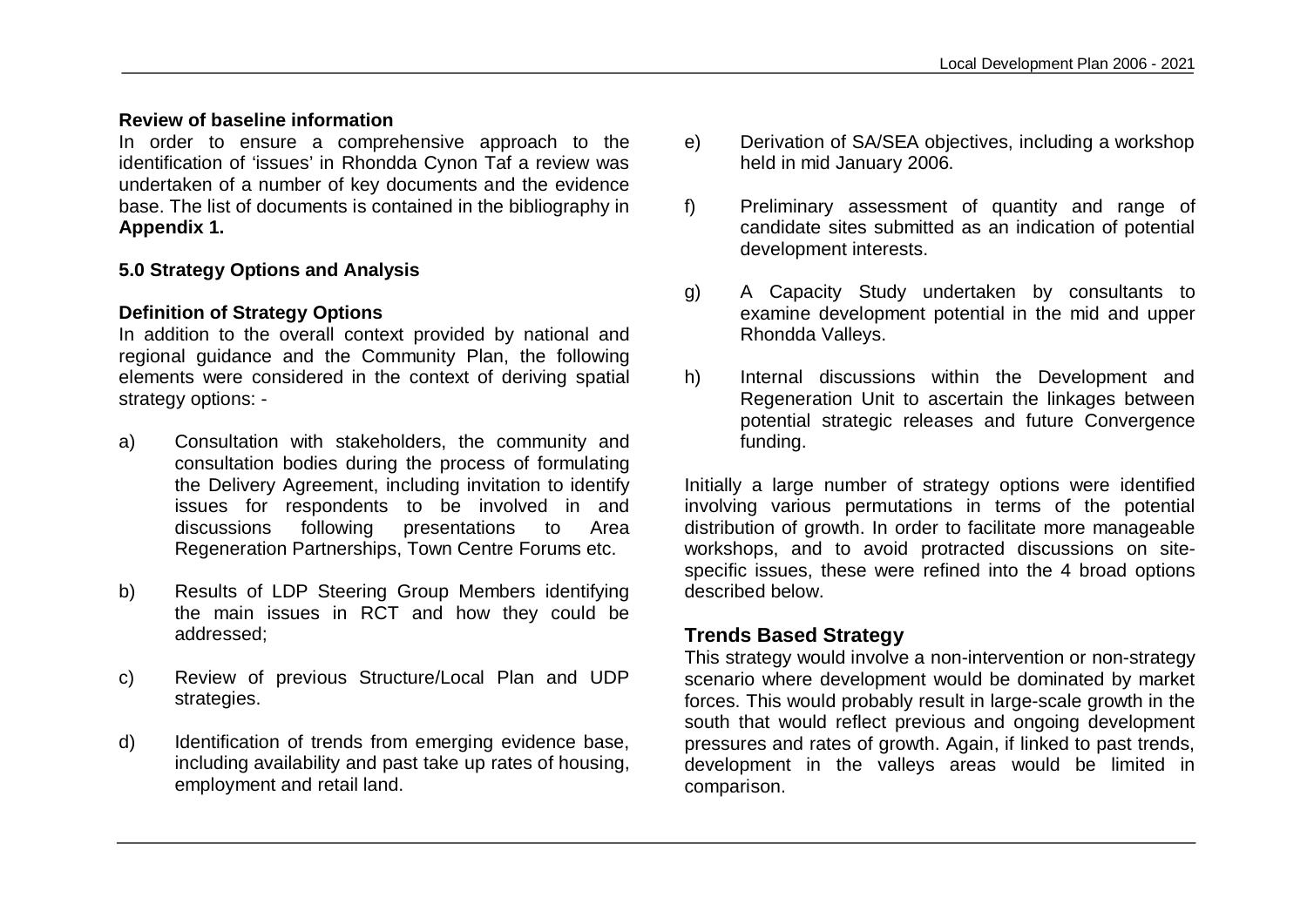# **Local Needs Strategy**

By concentrating on addressing development needs of each individual settlement a dispersed form of growth would be encouraged. This would reflect previous Local Plan policies where, in broad terms, proportionate development allocations were made to reflect the size and scale of associated settlement patterns.

## **Consolidation Strategy**

By restricting development in the south to local needs only, growth would be encouraged in the upper and lower valley areas to maximise regeneration opportunities. This strategy would reflect that which was derived through the early stages of Unitary Development Plan preparation, which puts an emphasis on major policy intervention.

#### **Sustainable Growth Strategy**

This strategy option would involve the concentration of growth in several key areas, which could potentially provide benefits of scale in terms of infrastructure improvements and enhance existing communities by provision of an appropriate mix of uses. Such sustainable and comprehensively planned growth could also assist in achieving regeneration objectives by focussing growth in locations where wider benefits are more likely to occur.

# **Visioning Event**

In January 2006 the Council held a series of visioning events with elected members and key stakeholders to: -

• Identify issues relevant to the land use planning system, and

Discuss the 4 spatial strategy options.

At the beginning of the visioning exercise it was emphasised that the four strategy options being explored were very broad brush and did not represent the only ways forward. The analysis of the workshops illustrates that whilst recognizing the need for a bolder growth strategy, great concern was expressed that meeting the needs of local people should be core to any strategy adopted. As a result of the visioning event a fifth strategy was defined which recognised the need for sustainable growth that encompasses and recognizes development to serve local needs.

A detailed discussion about the findings of the visioning event is contained in the Rhondda Cynon Taf LDP Report of Visioning Event (March 2006).

## **Consultation on results of Visioning Event**

A consultation exercise was carried out in March/April 2006, which invited comments on the results of the Visioning Workshops and further comments on any other strategy options. As well as being publicised on the Council's web site, Reports and questionnaires were sent to each member of the Council's Citizen's panel and to neighbouring planning authorities.

The results of the consultation exercise indicated a broad level of support for the findings of the visioning event. A table detailing the consultation responses are attached at **Appendix 2.**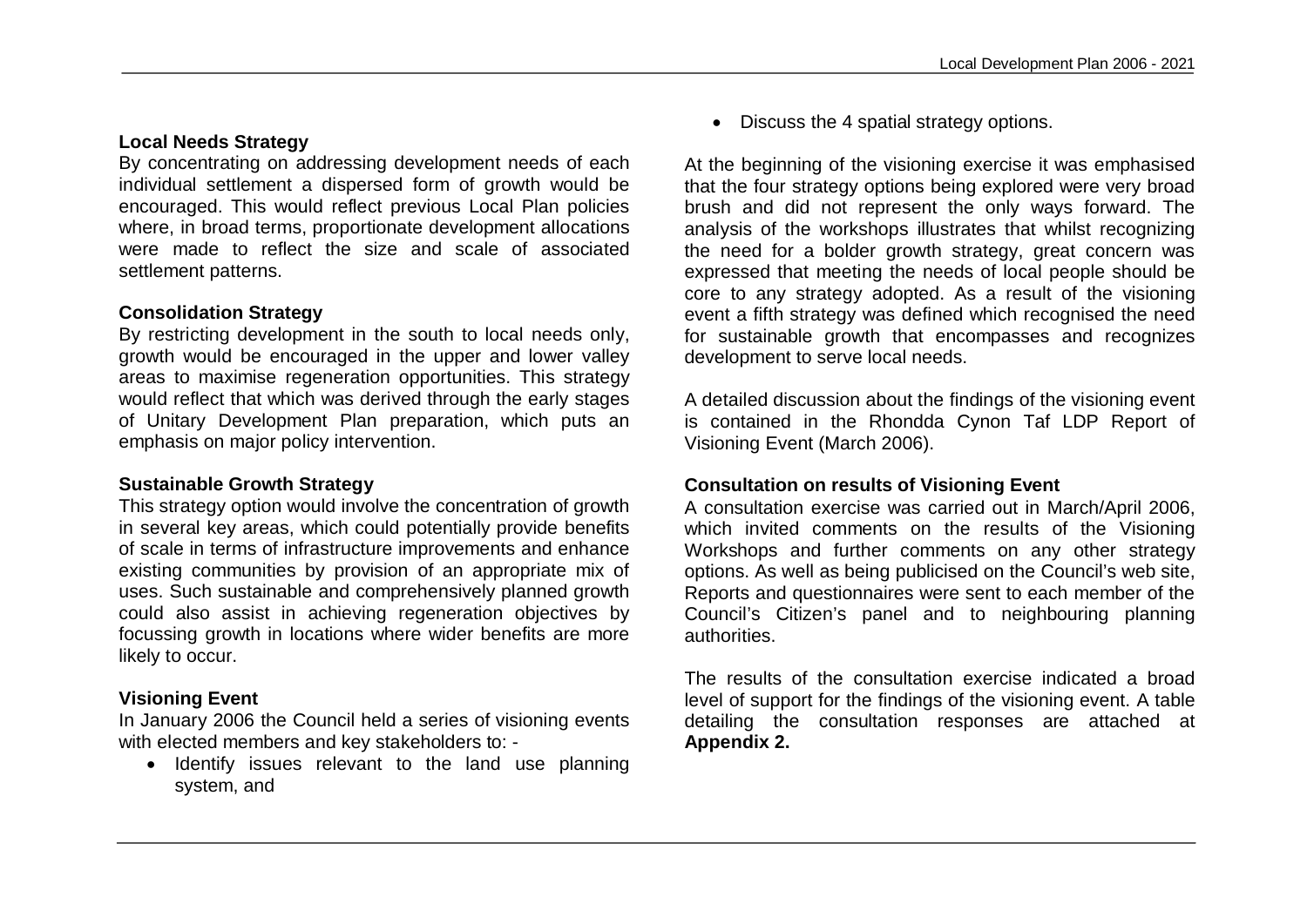# **Analysis of Spatial Strategy Options**

In order to ensure a rigorous approach to the identification of the preferred strategy, the spatial strategy options were tested against a number of key factors. These factors included;

- The objectives of Community Plan:
- The objectives of the Wales Spatial Plan;
- The key social, economic and environmental issues:
- Availability of Land;
- Community Support, and
- SA / SEA assessment.

The assessment matrix for each of the strategy options are contained in the Preferred Strategy 2007**.**

## **Definition of strategy areas**

In order to provide a geographical context for the different socio economic factors at work in Rhondda Cynon Taf and importantly define a strategy area boundary, consideration was given to the following:

- Demographic Factors
- Housing Market, and
- Characteristics of Settlements

## **Demographic Factors**

The population of Rhondda Cynon Taf has been subject to significant change over the last 30 years. The 1981 census showed the combined areas of Rhondda, Cynon Valley and Taff Ely as having a population of 244,800. The impact of changes in the labour market that resulted from the closure of operational coalmines during the mid 1980's meant that by 1991 the population had declined by 12,219 to 232,581. The 2001 census shows that that the population of Rhondda Cynon Taf had stabilised with a resident population of 231,946.

The apparent stability in the overall population of Rhondda Cynon Taf between 1991 and 2001 however, masks important variation in the population pattern within the County Borough. The 2001 census figures show clearly a decline in the population of 28 electoral wards and growth in the population of the remaining 24 wards. Ynysybwl is an exception to the north- south area as this as it has been subject to growth. A map attached as **Appendix 3** shows the geographical distribution of these electoral wards.

The Welsh Index of Multiple Deprivation (IMD) published in 2005 identifies multiple deprivation at small area level for the whole of Wales. The index presents deprivation as being made up 7 distinct dimensions– income; employment; health; education; housing; physical environment; access to services. The IMD shows clearly the geographical spread of deprivation in Rhondda Cynon Taf. The northern part of Rhondda Cynon Taf showed a significant presence of deprivation in terms of income, employment, health, education, housing and access to services. The southern part of Rhondda Cynon Taf showed a significant presence of deprivation in terms of the physical environment. The results of the IMD are contained in the Delivery Agreement.

## **Housing Market**

An examination of recent house building trends in Rhondda Cynon Taf indicate clearly that there are geographical disparities in the housing market.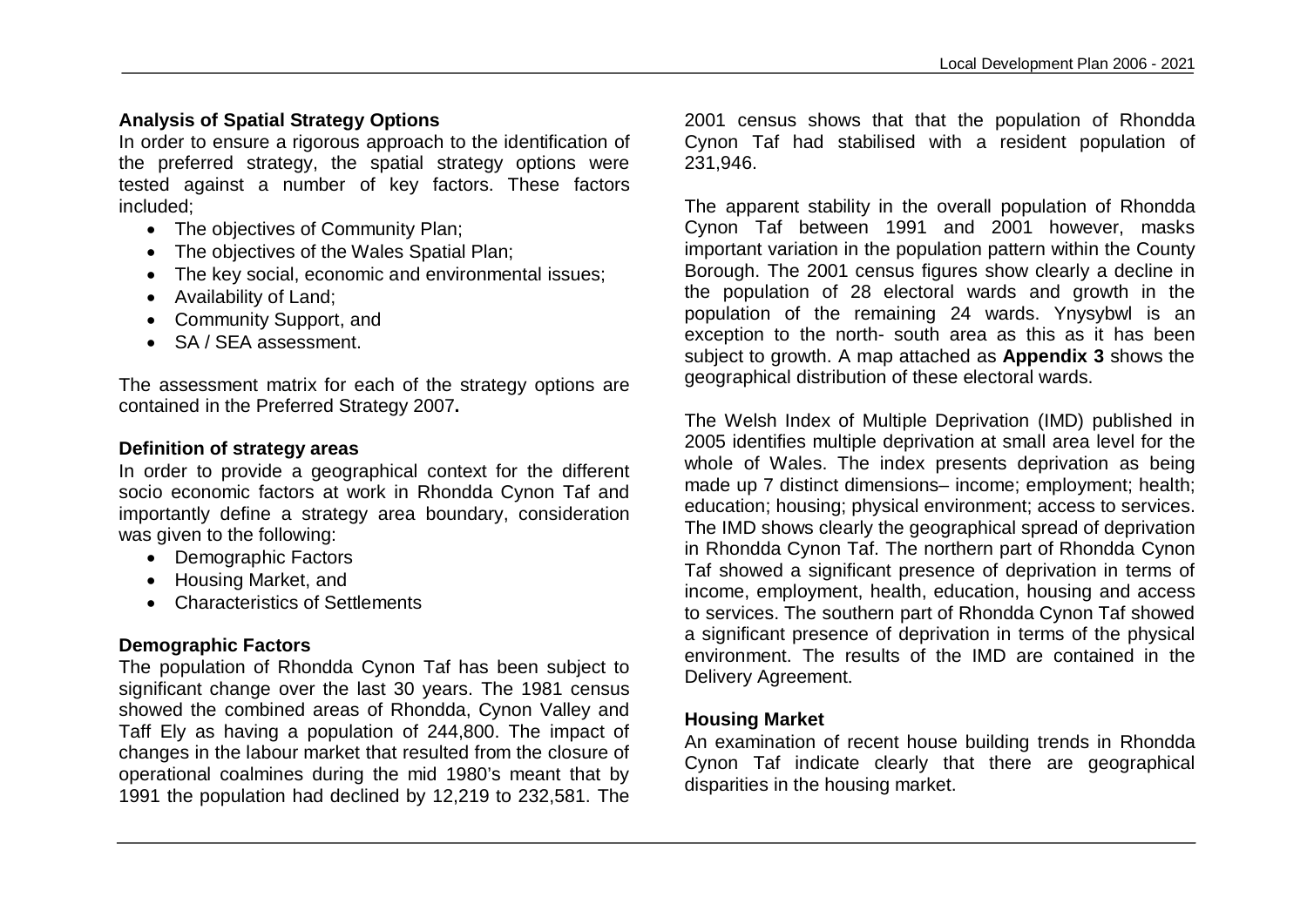The replacement Mid Glamorgan Structure Plan (1991–2006) identified a dwelling requirement figures for the 3 former local plan areas as follows;

| Rhondda      | 1,800 Dwellings |
|--------------|-----------------|
| Cynon Valley | 2,500 Dwellings |
| Taff Ely     | 7,400 Dwellings |

The allocation for the County Borough as a whole was 11, 700 new dwellings.

An examination of the house-building rate for the period 2001 to 2006 inclusive gives a clear insight into the trend in the housing market in Rhondda Cynon Taf. Table1 illustrates house-building rates for sites of over 10 units on a local plan basis.

#### Table 1: House Building Rates for 2001–06

|                 | 2001 | 2002 | 2003 | 2004 | 2005 | 2006 |
|-----------------|------|------|------|------|------|------|
| Rhondda         | 12   | 13   | 13   |      |      | 33   |
| Cynon           | 72   | 68   | 70   | 60   | 42   | 50   |
| <b>Taff Ely</b> | 425  | 399  | 646  | 433  | 502  | 200  |
| Total           | 509  | 480  | 729  | 500  | 544  | 283  |

Between 2001 and 2006 a total of 3,045 dwellings were constructed in Rhondda Cynon Taf. Of these 2,605 dwellings or 85% of new dwellings were constructed in the south of the County Borough.

# **Characteristics of Settlements**

Rhondda Cynon Taf is characterised by distinctly different topography. The north is characterised by valleys; linear settlements grown along valley floor; high density terraced housing; single employer settlement grown around mining. The South of the Borough is characterised by low-lying plateau and settlements have more open form.

#### **Strategy Areas**

Research of settlements was undertaken in order to determine a hierarchy of settlements. Further information regarding this can be found in the Preferred Strategy January 2007.

#### **Principal Towns**

Three Principal Towns were identified in the Preferred Strategy in Aberdare, Llantrisant (including the Talbot Green area) and Pontypridd. In identifying these areas characteristics, roles and functions were analysed which produced a hierarchy of settlements within the Borough. Principal Towns are those with higher order functions, they have a range of services including professional and administrative, they have a range of retail facilities, and they are accessible through a range of travel modes. The Principal Towns also acted as a transport hub to the valleys and beyond.

#### **Key Settlements**

Key settlements are geographically smaller than Principal Towns but nevertheless they play an important role in Rhondda Cynon Taf. Key settlements were identified by using the same method as Principal towns. For the purposes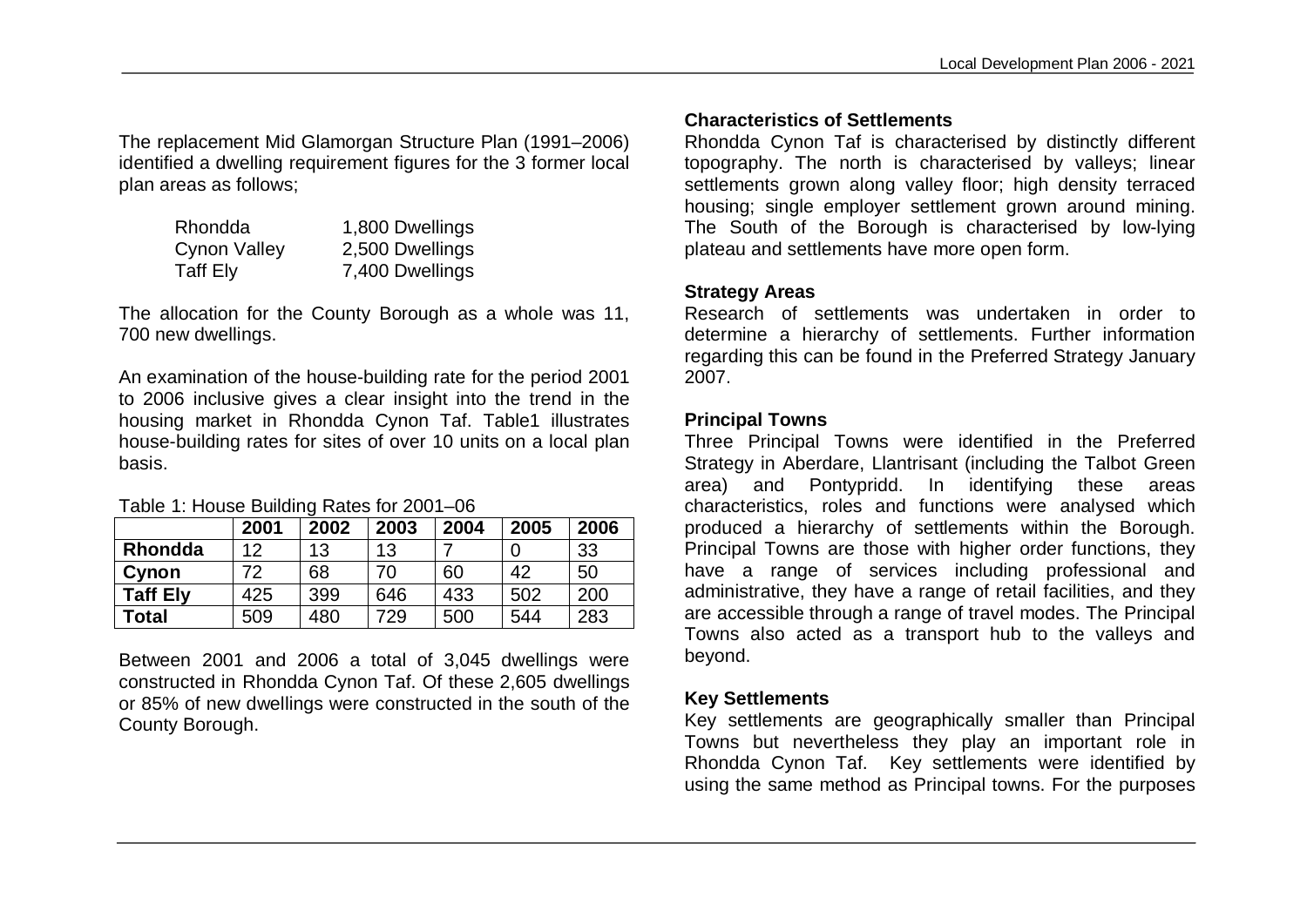of the Preferred strategy the following were identified as key settlements; Treorchy, Mountain Ash, Porth, Tonyrefail, Tonypandy, Ferndale, Llanharan and Hirwaun. Key settlements will act as a hub for regeneration and development

#### **Strategic Sites**

Strategic sites are defined as being sites of 20 hectares or more, located in close proximity to the regional transportation network and which have the potential to deliver significant benefits to the County Borough. Each of the Strategic sites identified is located in a strategic position within Rhondda Cynon Taf. Three of the sites, the former Cwm Colliery and Coking works, Mwyndy / Talbot Green and former OCC site Llanilid are located within the southern strategy area close to the M4 and within easy access of Cardiff and the wider region. The remaining five sites are in the northern strategy area, the former Phurnacite Plant, land at Robertstown/ Abernant and land south of Hirwaun are located along the A470/ A4059 corridor in the Cynon Valley with the former Fernhill Colliery and Maerdy Colliery sites, occupying strategic positions at the heads of the Rhondda Fawr and Rhondda Fach.

#### **Strategic Sites Analysis**

Each of the strategic sites was subject to a comprehensive assessment of the best mix of uses needed to achieve the largest scale and most efficient regeneration. The assessment matrix for the Strategic sites can be found in **Appendix 4.**

#### **Non Strategic Sites**

Non-Strategic sites identified in the plan were derived from the candidate site process, which is discussed below. Nonstrategic sites make up the local housing, employment and retail allocations in the LDP. These sites will be developed through the life of the plan and bring opportunities for local communities in terms of new housing, more local employment opportunities and more commercial and retail activity close to existing communities.

#### **Development of Candidate Site Assessment Methodology**

- Process of identifying sites
- Consultation on Candidate Site Assessment Methodology

During the process of developing a preferred strategy Candidate sites were invited for assessment to ascertain their suitability for allocation in the Local Development Plan. The closing date for the submission of candidate sites was the  $30<sup>th</sup>$  August 2006. The sites were divided into candidate sites which are those 3 hectares and above and settlement boundary sites, which are those below 3 hectares in size.

The candidate sites were subject to a three-stage comprehensive assessment process. The first stage involved an assessment of the physical characteristics and constraints, the second a sustainability appraisal of the site and the third a rigorous assessment by statutory bodies and infrastructure providers. The assessment of the sites also involved a site visit and assessment by the LDP Site Appraisal Sub Group, which included all key departments within the Council such as countryside and highways. This group assessed whether the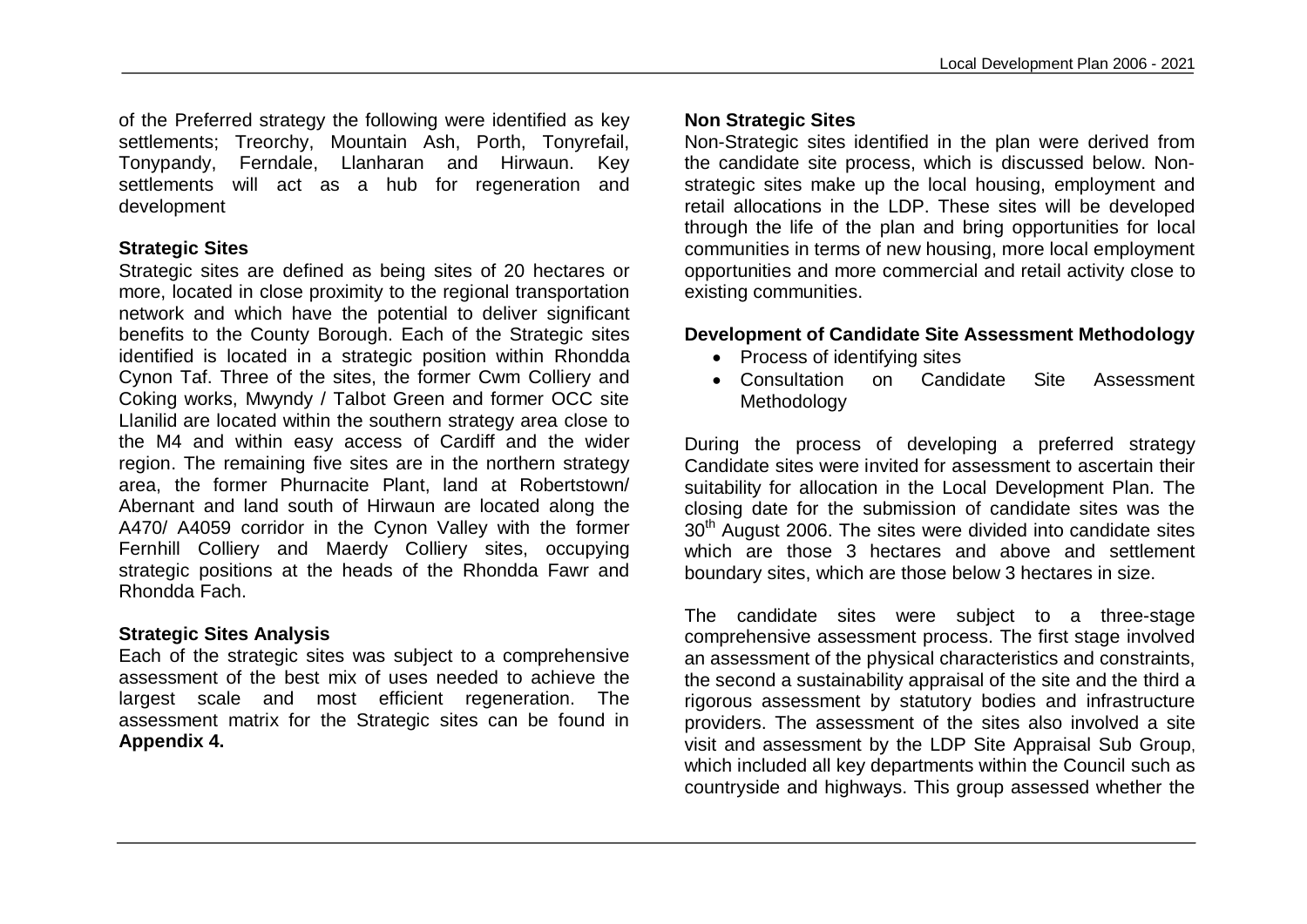sites were suitable for inclusion in the Local Development Plan. More information regarding the Candidate site assessment process can be found in the Candidate Site Assessment Methodology 2006.

The settlement boundary sites were assessed using a similar methodology to the candidate sites, although slim-lined, as some of the criteria would not have applied.

## **Preferred Strategy Option**

Whilst the assessment matrices identify merit in all strategies, one a clear strategy option emerged–the Sustainable Growth Strategy. The strategy is a hybrid approach combining a growth scenario linked to a local needs strategy, which reflects the needs of all communities*.*

The Sustainable Growth Strategy recognises that a 'one size fits all' approach to development in Rhondda Cynon Taf is not appropriate and would fail to deliver the step change necessary to regenerate the County Borough.

The Rhondda Cynon Taf LDP strategy will provide the planning framework within which the Plan's objectives, policies and proposals are to be set. The strategy has been derived having regard to the national, regional and local policy context, social, economic and environmental factors, the availability of land suitable for development and the unique characteristics of the County Borough.

It is clear from an examination of these factors that Rhondda Cynon Taf is an area of great social, economic and environmental diversity. A spatial strategy that advocates a single approach would be inappropriate and fail to positively address the needs of the County Borough as a whole.

The preferred strategy for Rhondda Cynon Taf will therefore advocate a different approach for development in the north and in the south of the County Borough. In doing so the strategy defines and explains the role that principal towns, key settlements and strategic sites will play in achieving the spatial objectives of the plan.

The preferred strategy for the Rhondda Cynon Taf LDP is as follows: -

#### **Development Strategy**

The LDP strategy will seek to promote sustainable regeneration for the County Borough as a whole. The strategy area will divide into two distinct parts: -

- Northern Strategy Area, and
- Southern Strategy Area

Information on the designation of the strategy area can be found in the Settlement strategy. For the purposes of the LDP the Northern Strategy Area will comprise the settlements of Tonypandy, Porth, Treorchy, Treherbert, Ferndale, Tylorstown, Mountain Ash, Aberdare and Hirwaun. The emphasis in this area will be on building sustainable communities and halting the process of depopulation and decline.

The Southern Strategy Area will comprise the settlements of Pontypridd, Tonyrefail, Llantrisant, Church Village and Llanharan. In the south of the County Borough the emphasis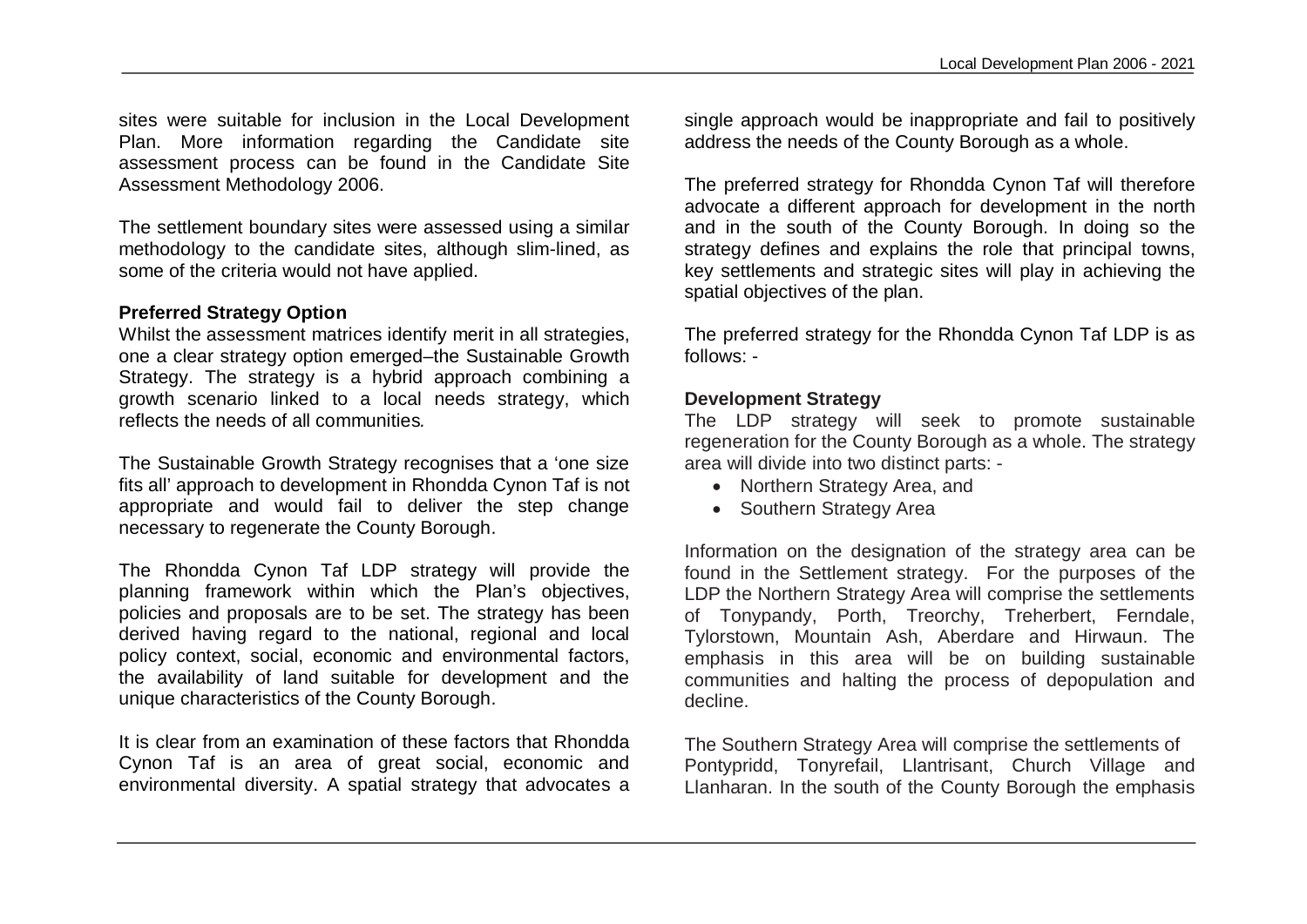will be on sustainable growth that benefits Rhondda Cynon Taf as a whole.

Within these areas the strategy will recognise the important role principal towns and key settlements play in providing services of both local and county importance. Where possible, development will be focused on the principal towns and key settlements of the County Borough in order to support and reinforce the important role these centres play as places for social and economic activity. For the purposes of the LDP strategy, principal towns are defined as Pontypridd, Aberdare and Llantrisant. These towns are important hubs for activity by acting as gateways for new investment, innovation and sustainable development.

The principal towns of Aberdare and Llantrisant are areas in which significant new housing; employment and retail development will be accommodated. Topographical constraints mean that significant growth will be difficult to accommodate within the principal town of Pontypridd. The emphasis in this area will be on consolidation and redevelopment. Land for residential development to accommodate the needs of the growing population of Pontypridd will be provided in the surrounding settlements of Church Village, Llantwit Fadre and Beddau.

Key settlements are geographically smaller and less strategically significant than the principal towns, nevertheless these settlements provide important services and act as centres for commercial and community activity. For the purpose of the LDP key settlements are defined as Tonypandy, Tonyrefail, Treorchy, Mountain Ash, Porth,

Ferndale, Llanharan and Hirwaun. These key settlements will act as the focal point for growth in Rhondda Cynon Taf over the plan period.

The settlements of Llanharan and Hirwaun are presently less significant than the other key settlements identified in the strategy. These areas are however, in excellent strategic locations and are capable of assimilating significant additional residential and commercial development.

#### **6.0 Report of Informal Consultation**

## **Special Development Control Committee**

A special meeting of the Council's Development committee was held on 29<sup>th</sup> June 2006. Members of the Committee had the opportunity to consider and debate the contents of the Preferred Strategy paper. The Committee resolved approve the strategy subject to a number of detailed comments.

#### **LDP Forum**

The LDP Forum considered and debated detailed aspects of the draft Preferred Strategy at a workshop held on the  $25<sup>th</sup>$ July 2006. The Forum broadly welcomed the contents the approach taken in the strategy.

Details of the workshop are contained in the LDP Forum Record of Event (July 2006)

## **Adjoining Unitary Authorities**

A series of meetings were held with adjacent local authorities. During July and August officers meet with representatives of Caerphilly CBC, Merthyr Tydfil CBC, Cardiff C&CC, Bridgend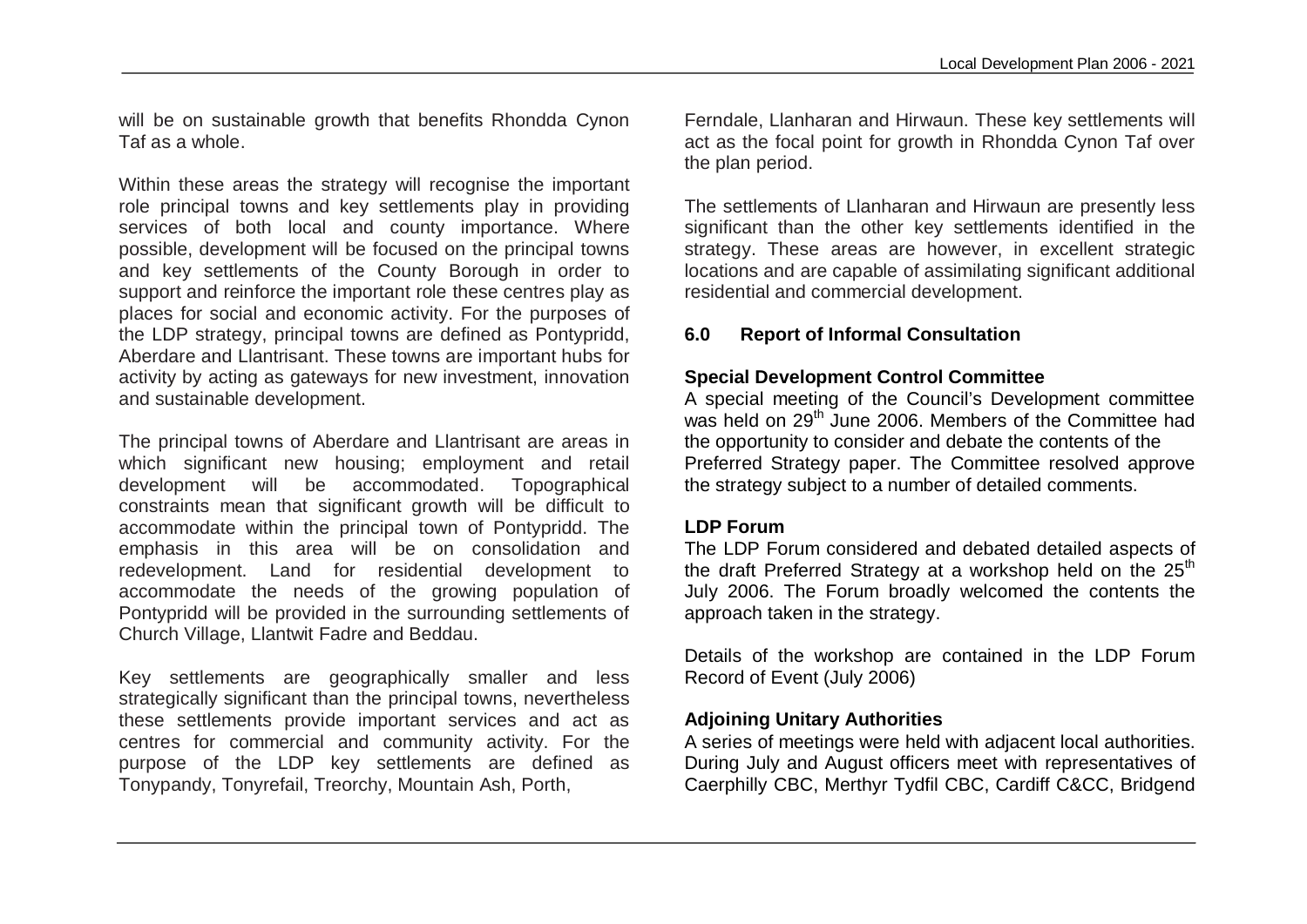CBC, Neath Port Talbot CBC and Vale of Glamorgan CBC to discuss cross boundary issues arising from the Preferred Strategy and emerging LDP. The dates of the meeting were as follows:

- Cardiff County Borough Council  $1<sup>st</sup>$  August 2006
- Caerphilly County Borough Council and Merthyr Tydfil County Borough Council- 2nd August 2006
- Neath Port Talbot  $3<sup>rd</sup>$  August 2006
- Vale of Glamorgan Council- $4<sup>th</sup>$  August 2006
- $\bullet$  Bridgend County Borough Council-  $7<sup>th</sup>$  August 2006

## **Welsh Assembly Government**

In July 2006 the Council submitted the draft Preferred Strategy to the Welsh Assembly Government (WAG) for initial consideration. The Preferred Strategy was reviewed and assessed in accordance with the 10 soundness tests. Initial comments from were received in September 2006, revised comments were provided in October 2006.

Details of the comments made in respect of the LDP: Preferred Strategy document are contained in **Appendix 5.**

In accordance with the requirements of the Town and Country Planning (Local Development Plan) (Wales) Regulations 2005 and the guidance contained in section B6 of the Local Development Plan Manual (June 2006) the Council will not respond to individual representations.

Consideration will however, be given to the issues raised as the Council formulates the draft LDP. The Council will ensure that through the process of formulating the LDP respondents and stakeholders are fully informed of how the comments received through the Preferred Strategy consultation have affected the policies and proposals contained in the emerging plan

# **7.0 Sustainability Appraisal / Strategic Environmental Assessment**

The emerging LDP has been subject to an iterative sustainability appraisal/strategic environmental assessment throughout the plan making process. The following stages have informed and shaped the LDP:

- Sustainability Appraisal Workshop (January 2006)
- Sustainability Appraisal Scoping Report (March 2006)
- Preferred Strategy Sustainability Appraisal (January 2007)

In addition to the Sustainability Appraisal process the emerging LDP has also been assessed in accordance with the Habitats Regulations (The Conservation (Natural Habitats, & C.)(Amendments)(England and Wales) Regulations 2007. A Habitats Regulation Assessment screening opinion has been undertaken and was issued for consultation with the preferred strategy.

# **Soundness Self Assessment Test**

Paragraph 4.1 of the Framework for assessing the soundness of Local Development Plan issued by the Planning Inspectorate in October 2006 requires local planning authorities to undertake a self-assessment process against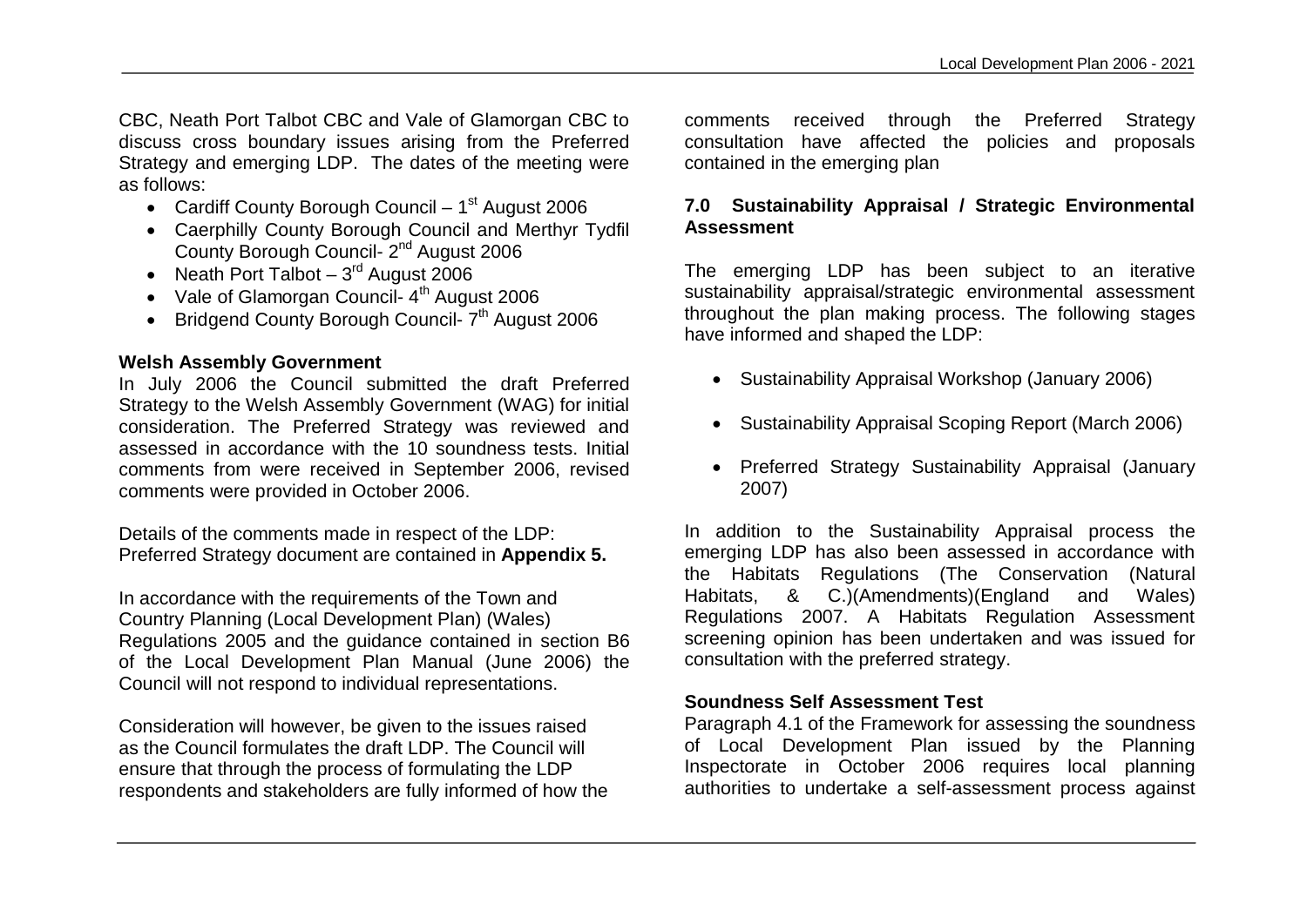the test of soundness as they prepare their LDPs. Attached as **Appendix 6** is the self-assessment test undertaken in respect of the Preferred Strategy.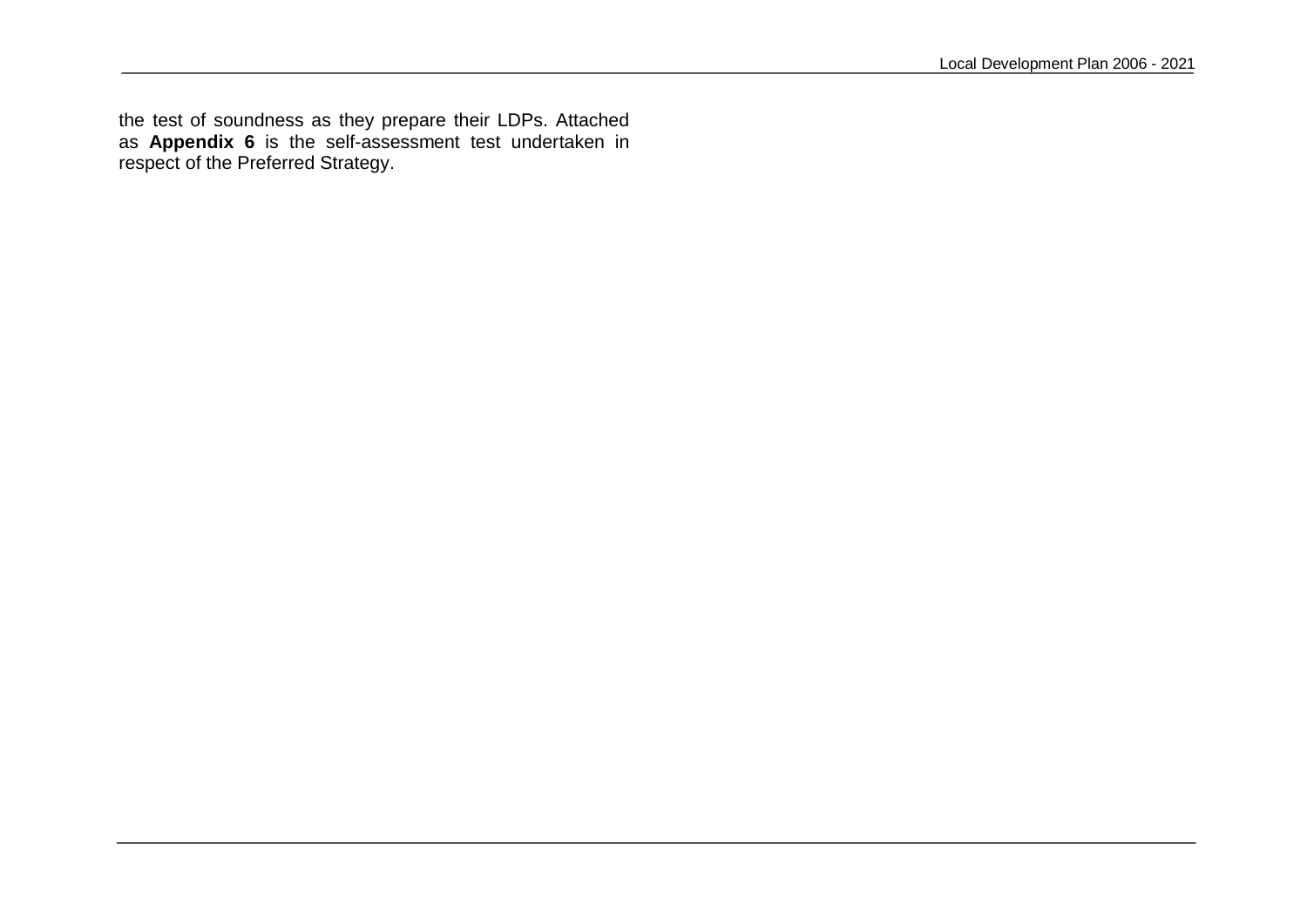# **Appendices**

**Appendix 1-** List of key documents which informed the issues in Rhondda Cynon Taf

**Appendix 2-** Table detailing the consultation responses of the Visioning Event

**Appendix 3-** A map showing the geographical distribution of the electoral wards

**Appendix 4-** Assessment matrix for the strategic sites

**Appendix 5-** Details of the comments made in respect of the LDP Preferred Strategy document

**Appendix 6-** Self-assessment test undertaken in respect of the Preferred Strategy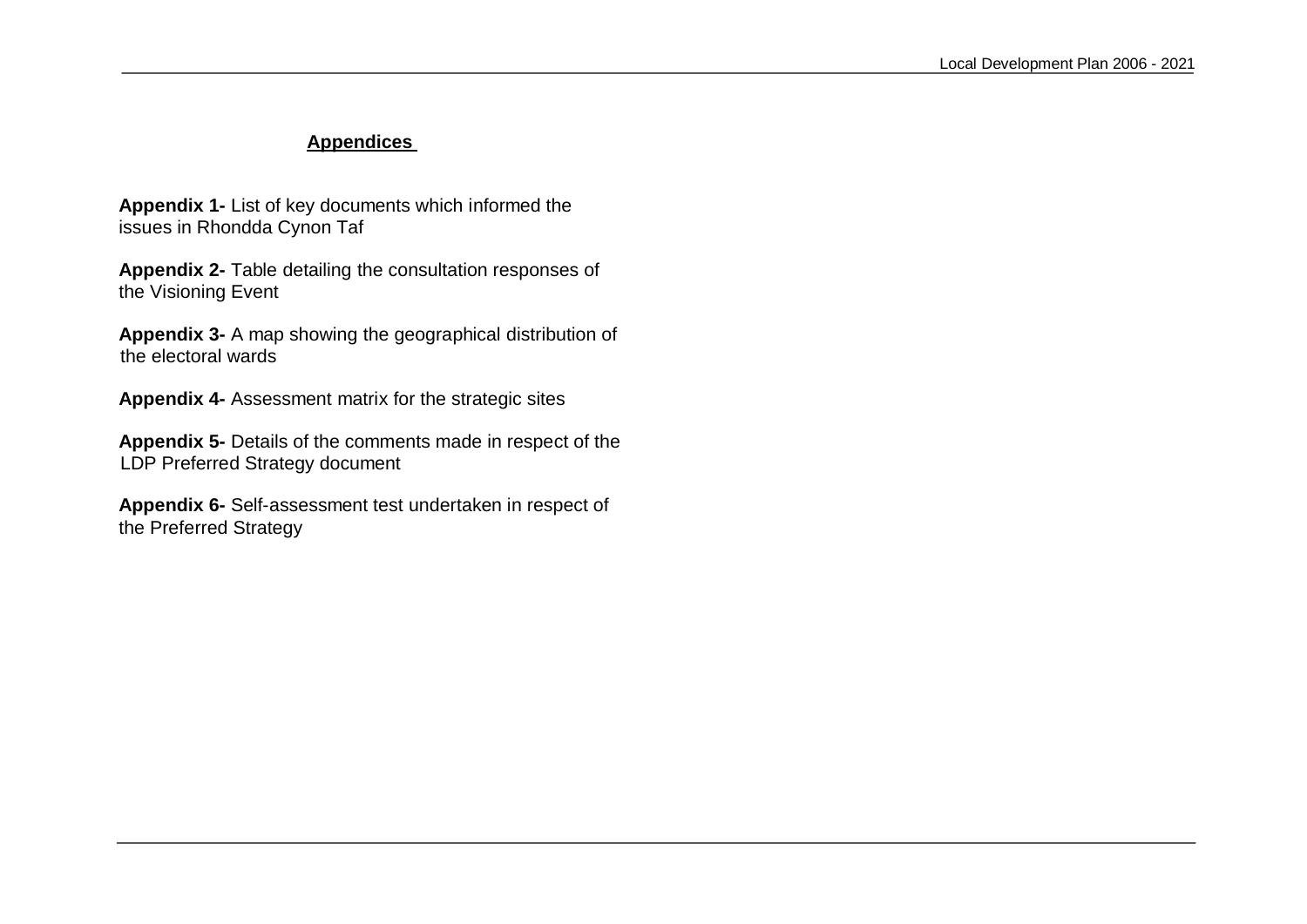# **Appendix 1-**

- Atkins, Mountain Ash Town Centre Regeneration Strategy (2002)
- Camlin Lonsdale et al, Porth Town Centre Regeneration Strategy (2003)
- Dulas, Rhondda Cynon Taf LDP Renewable Energy Study (2005)
- Huggins, R, Review of Rhondda Cynon Taf Economic Regeneration Strategy (2006)
- Hyder Consulting CBC, Urban Capacity Study: Upper and Central Rhondda (2005)
- Hyder Consulting, Llantrisant Old Town Regeneration Strategy (2005)
- Hyder Consulting, Draft Tonyrefail Town Centre regeneration Strategy (2006)
- Litchfield, N, Rhondda Cynon Taf: Retail Capacity Assessment (2003)
- Office for National Statistics, 2001 Census (2002)
- Rhondda Cynon Taf, Adopted Rhondda Cynon Taf (Rhondda) Local Plan (1999)
- Rhondda Cynon Taf, Local Transport Plan (1999)
- Rhondda Cynon Taf, Adopted Rhondda Cynon Taf (Taff Ely) Local Plan (2005)
- Rhondda Cynon Taf, Adopted Rhondda Cynon Taf (Cynon Valley) Local Plan (2005)
- Rhondda Cynon Taf CBC, Community Plan: A Better Life, (2004)
- Rhondda Cynon Taf CBC, Local Housing Strategy (2004)
- Rhondda Cynon Taf CBC, Community Profile (2005)
- Rhondda Cynon Taf CBC, Boosting Our Local Economy (2005)
- Rhondda Cynon Taf CBC, Our Living Space (2006)
- Rhondda Cynon Taf CBC, LDP Delivery Agreement (2006)
- Rhondda Cynon Taf CBC, LDP SA/SEA Scoping Report (2006)
- Rhondda Cynon Taf CBC, LDP Report of Visioning Event (2006)
- Rhondda Cynon Taf CBC, Draft Candidate Sites Register (2006)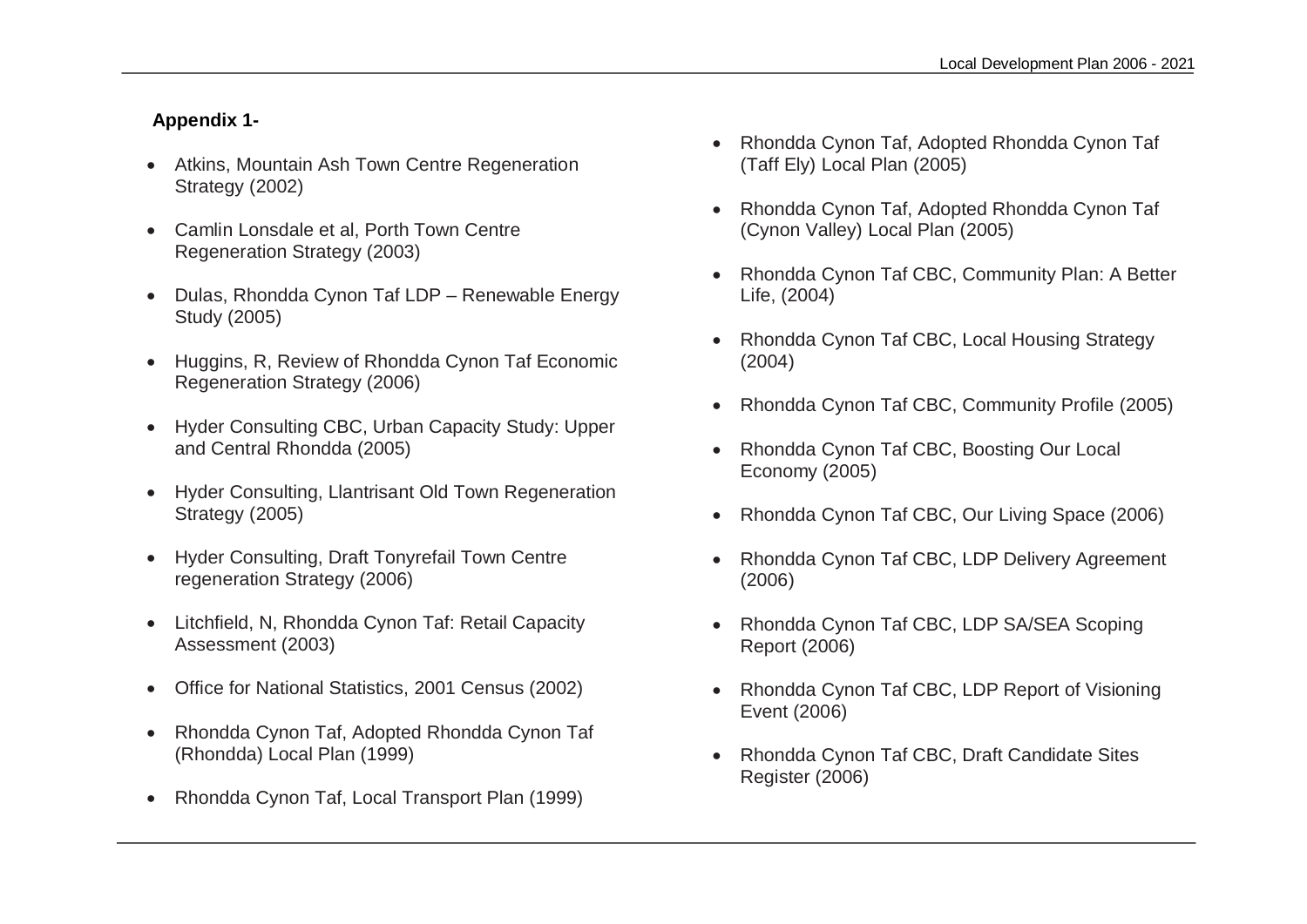- RSP, Pontypridd Regeneration Strategy (2005)
- SEWHF, Draft Regional Housing Market Analysis (2006)
- Thomas, W, Treorchy Town Centre Regeneration Strategy (2003)
- Welsh Assembly Government, Planning policy Wales (2002)
- Welsh Assembly Government, The Wales Spatial Plan: People, Place, Futures (2005)
- Welsh Assembly Government, Welsh Index of Multiple Deprivation (2005)
- Welsh Assembly Government, Heads We Win Heads of the Valley Strategy (2005)
- Welsh Assembly Government, Population Projections for South East Wales (2005)
- Welsh Assembly Government, Household Projections for South East Wales (2006)
- Welsh Development Agency, Joint Housing Land Availability Study (2000)
- Welsh Development Agency, Joint Housing Land Availability Study (2001)
- Welsh Development Agency, Joint Housing Land Availability Study (2002)
- Welsh Development Agency, Joint Housing Land Availability Study (2003)
- Welsh Development Agency, Joint Housing Land Availability Study (2004)
- Welsh Development Agency, Joint Housing Land Availability Study (2004)
- Welsh Assembly Government, LDP Manual (June 2006)
- Welsh Assembly Government, LDP Wales: Policy on Preparation of LDPs (December 2005 February 2006)
- Welsh Assembly Government, Planning Policy Wales Companion Guide (June 2006)
- Welsh Assembly Government, Minerals Planning Policy Wales (December 2000)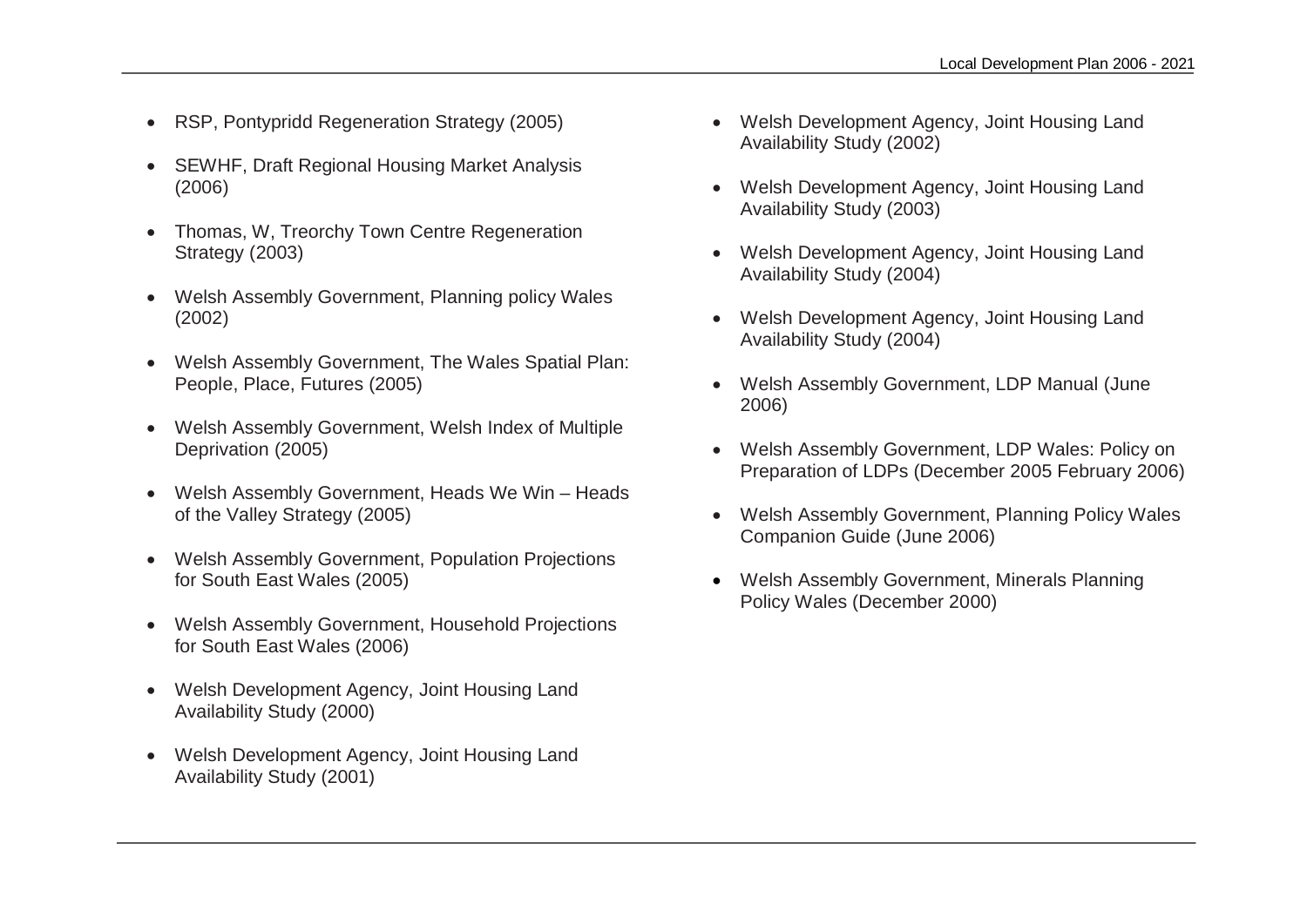| <b>Respondent</b>        | <b>Representation</b>                                                                                                                                 | <b>LPA Response</b> |
|--------------------------|-------------------------------------------------------------------------------------------------------------------------------------------------------|---------------------|
|                          | <b>Q.1</b> No                                                                                                                                         | Comments noted      |
| <b>Caerphilly County</b> | Q.2 Yes - Increasing strategic focus of policies, recognising importance of                                                                           |                     |
| <b>Borough Council</b>   | localism. Depopulation of the north and tie-in to strategies e.g. Heads of Valleys.                                                                   |                     |
|                          | Large scale new retail (specifically identified in conclusions) and transport                                                                         |                     |
|                          | (including inter-valley links) infrastructure development with implications for                                                                       |                     |
|                          | settlements outside county boundaries                                                                                                                 |                     |
|                          | <b>Q.3</b> A sustainable growth strategy - Particular long term structural circumstances                                                              |                     |
|                          | facing RCT and adjoining authorities in relation to deprivation of former                                                                             |                     |
|                          | industrial communities in constrained valley locations, with stark differences in                                                                     |                     |
|                          | surrounding areas – big population centres- Cardiff, Newport, Bridgend to south                                                                       |                     |
|                          | v no settlements to the north, requiring particular long term and comprehensive                                                                       |                     |
|                          | solutions likely to require involvement of Merthyr Tydfil and Breacon Beacons                                                                         |                     |
|                          | National Park. Recognition needed that valleys towns are not 'on the way' to                                                                          |                     |
|                          | anywhere as a result.                                                                                                                                 |                     |
|                          | <b>Q.4</b> Yes – Some specific local needs exist and usually it is better to improve                                                                  |                     |
|                          | facilities on deprived local communities than facilitate their dependence on                                                                          |                     |
|                          | better-developed M4 corridor. Concentrating resources on particular locations in                                                                      |                     |
|                          | order of priority could be co-ordinated with Caerphilly's designation of areas for                                                                    |                     |
|                          | consolidation, growth and regeneration                                                                                                                |                     |
|                          | Q.5 Yes – Selection of growth poles to create unified and sustainable settlements                                                                     |                     |
|                          | with good integrated infrastructure provision rather than traditional un-                                                                             |                     |
|                          | coordinated coalescence of settlements, preferably based on most outlying towns                                                                       |                     |
|                          | in order to attract passing trade/trickle down investment to similar isolated                                                                         |                     |
|                          | smaller dependent villages. Such poles would have an improved chance of                                                                               |                     |
|                          | remaining sustainable by virtue of their own commuter hinterland and viable                                                                           |                     |
|                          | facilities provision (similar to growth area in Caerphilly)<br><b>Q.6</b> Yes – Environmental issues such as protecting green spaces and best quality |                     |
|                          | landscapes and agricultural land need to be given high priority to prevent urban                                                                      |                     |
|                          | sprawl in visually attractive areas. Design issues e.g. creation of buildings, civic                                                                  |                     |
|                          | spaces and landmark projects can be identified for specific locations to improve                                                                      |                     |
|                          | physical environment, foster civic pride and improve image to inward investors                                                                        |                     |
|                          | Q.1 Yes                                                                                                                                               |                     |

# **Appendix 2- Responses to the Rhondda Cynon Taff Local Development Plan LDP Visioning Exercise Questionnaire**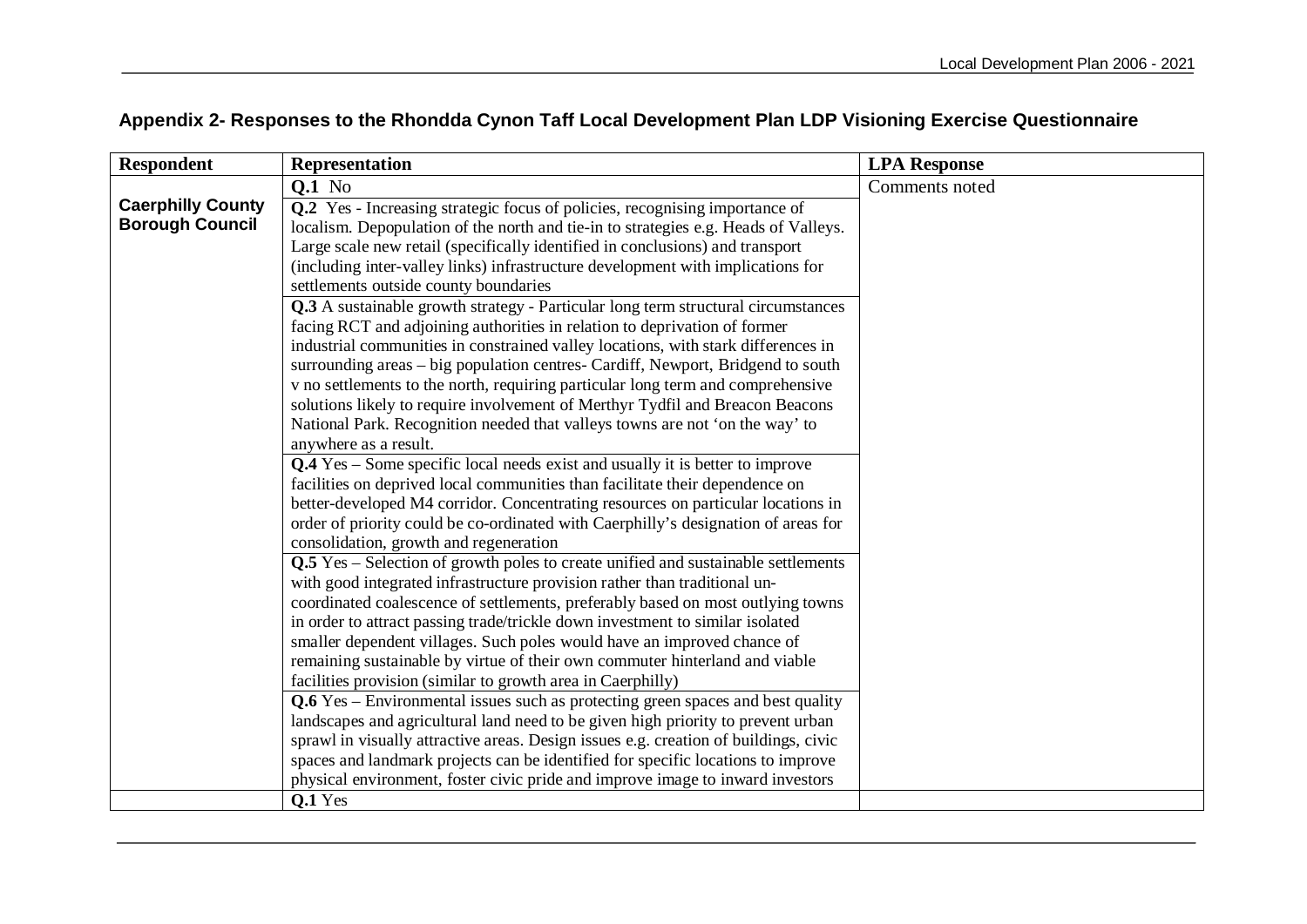|                          | Q.2 No                                                                                                                                                            | Noted. The council recognises the importance    |
|--------------------------|-------------------------------------------------------------------------------------------------------------------------------------------------------------------|-------------------------------------------------|
| <b>Merthyr Tydfil</b>    | Q.3 The sustainable growth strategy is preferred as it provides the best                                                                                          | of the WSP and the Heads of the Valley          |
| <b>Borough Council</b>   | opportunities for integrating economic growth, social well-being and                                                                                              | Strategy and welcomes the opportunity to work   |
|                          | environmental protection / enhancement                                                                                                                            | with neighbouring authorities to regenerate our |
|                          | Q.4 Yes - Whilst the focus of this strategy is quite rightly, to meet local needs,                                                                                | communities                                     |
|                          | there will inevitably be cross boundary implications of such a strategic approach                                                                                 |                                                 |
|                          | <b>Q.5</b> No                                                                                                                                                     |                                                 |
|                          | Q.6 Yes - The strategy of the LDP must reflect the contents of the 'Wales Spatial                                                                                 |                                                 |
|                          | Plan' and the 'Heads We Win' strategy (amongst others). Both these documents                                                                                      |                                                 |
|                          | regard Merthyr Tydfil as a key hub for regeneration so coordination in strategy                                                                                   |                                                 |
|                          | development between the two County Boroughs is imperative.                                                                                                        |                                                 |
|                          | <b>Q.1</b> Yes                                                                                                                                                    | Noted. The council recognises the importance    |
|                          | Q.2 Yes – Tourism developments may be inter related along the southern                                                                                            | of both the A465 and M4 corridors and will      |
| <b>Neath Port Talbot</b> | margins of the National Park. Development along the A465 corridor will have                                                                                       | seek to shape a strategy that maximises the     |
| <b>County Borough</b>    | traffic, employment and community impacts on NPT area. Wind farms and open                                                                                        | opportunities presented by both                 |
| <b>Council</b>           | cast-cross boundary policies and strategy will be required                                                                                                        |                                                 |
|                          | Q.3 A consolidation Strategy - From an NPT perspective a consolidation strategy                                                                                   |                                                 |
|                          | for RCT may result in greater concentration of development in the A465 corridor                                                                                   |                                                 |
|                          | rather than the M4 corridor, bringing benefits to the economy of the NPT area in                                                                                  |                                                 |
|                          | particular the Neath and Afan Valleys                                                                                                                             |                                                 |
|                          | Q.4 As stated above there are concerns that a sustainable growth strategy may<br>tend to encourage growth in the southern part of RCT rather than the valleys and |                                                 |
|                          | A465 corridor. Emphasis should be given to addressing problems in these areas                                                                                     |                                                 |
|                          | <b>Q.5</b> No                                                                                                                                                     |                                                 |
|                          | <b>Q.6</b> No                                                                                                                                                     |                                                 |
|                          | Q.1 No – More importance should be directed to industrial heritage Sites to                                                                                       | Comments noted                                  |
|                          | enable us to develop our tourist industry. To help us do this we should develop a                                                                                 |                                                 |
| <b>Cynon Valley</b>      | more robust approach to conservation sites by strengthening para. 7-52 of the                                                                                     |                                                 |
| <b>Business Com</b>      | Cynon Valley Local Plan                                                                                                                                           |                                                 |
|                          | <b>Q.2</b> No                                                                                                                                                     |                                                 |
|                          | Q.3 A sustainable growth Strategy this being the only strategy which allows                                                                                       |                                                 |
|                          | future generations to benefit                                                                                                                                     |                                                 |
|                          | $Q.4$ Yes                                                                                                                                                         |                                                 |
|                          | <b>Q.5</b> No                                                                                                                                                     |                                                 |
|                          | <b>Q.6</b> No comment                                                                                                                                             |                                                 |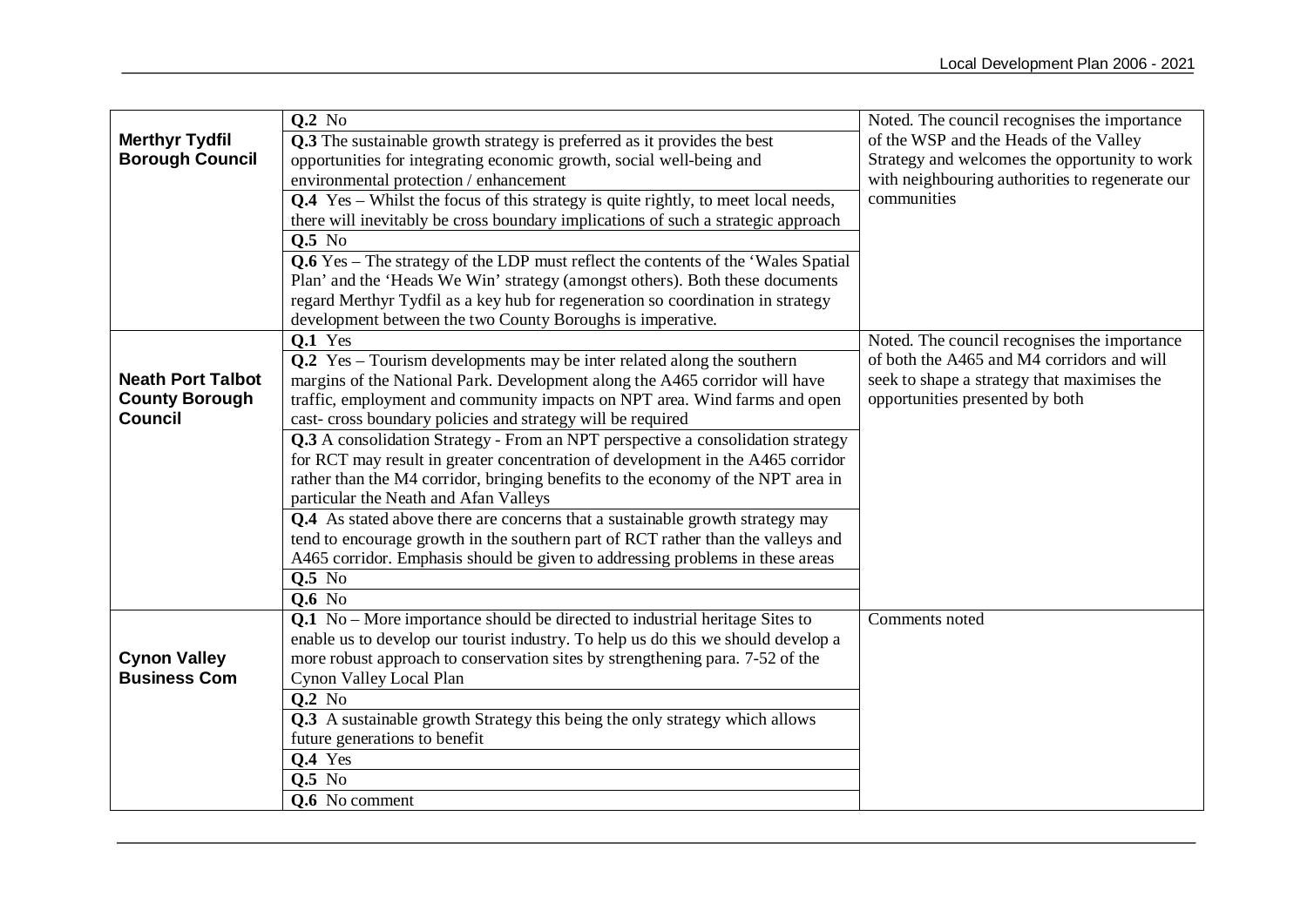|                                  | Q.1 Yes                                                                                     |                                            |
|----------------------------------|---------------------------------------------------------------------------------------------|--------------------------------------------|
|                                  | $Q.2$ No                                                                                    | Comments noted                             |
| <b>Citizen Panel</b>             | <b>Q.3</b> A sustainable growth strategy $- I$ think it is better to maximise growth of the |                                            |
| <b>Member 1</b>                  | whole area $-$ not just the south. To enable families to grow and stay in the area          |                                            |
|                                  | we have to consider their needs for the future as well as for today. Today's                |                                            |
|                                  | children are tomorrow's parents and employees needing homes and work to raise               |                                            |
|                                  | their children.                                                                             |                                            |
|                                  | Q.4 Yes - You cannot have a successful sustainable growth strategy if you                   |                                            |
|                                  | ignore the local needs. It is impossible to please all individuals in an area but an        |                                            |
|                                  | effort must be made to improve the quality of life for the majority of people               |                                            |
|                                  | whatever age they are.                                                                      |                                            |
|                                  | Q.5 No                                                                                      |                                            |
|                                  | <b>Q.6</b> Yes - I was born here and have lived here all my life; I love it and regret that |                                            |
|                                  | two of my three sons have to work far outside the area. I now have two                      |                                            |
|                                  | grandchildren who will probably also have to move away to succeed and I feel                |                                            |
|                                  | that this is such a shame. This area has so much potential please don't waste it.           |                                            |
|                                  | Q.1 Yes                                                                                     | Comments noted. The council recognises the |
|                                  | $Q.2$ No                                                                                    | important role town centres play in our    |
| <b>Citizen panel</b>             | $Q.3$ A sustainable growth strategy $- I$ do not think it is fair to develop in the         | community.                                 |
| member 2                         | South only and options $1 \& 2$ are not forward thinking. If you are going to               |                                            |
|                                  | introduce a 15-year plan you need a strong plan to work towards.                            |                                            |
|                                  | Q.4 Yes – Looking at not only development but heritage links. Also proposals to             |                                            |
|                                  | look at transport links and developing town centres                                         |                                            |
|                                  | <b>Q.5</b> No                                                                               |                                            |
|                                  | <b>Q.6</b> Yes – Whilst it would be nice to have out of town retail I feel it would put     |                                            |
|                                  | an end to our already dying town centres. If this goes ahead what plans do you              |                                            |
|                                  | have for the empty shops in these town centres? Transport links to out of town              |                                            |
|                                  | retail parks would need to be in place – not everyone drives.                               |                                            |
|                                  | Q.1 Yes                                                                                     | Comments noted                             |
| <b>Citizen panel</b><br>member 3 | <b>Q.2</b> No                                                                               |                                            |
|                                  | $Q.3$ A consolidation strategy – Decline of the valleys is an important issue.              |                                            |
|                                  | Development away from the M4 corridor should be encouraged. Better                          |                                            |
|                                  | infrastructure for the valleys etc. New development!                                        |                                            |
|                                  |                                                                                             |                                            |
|                                  | $Q.4$ No – Key locations away from transport routes<br>$0.5$ No                             |                                            |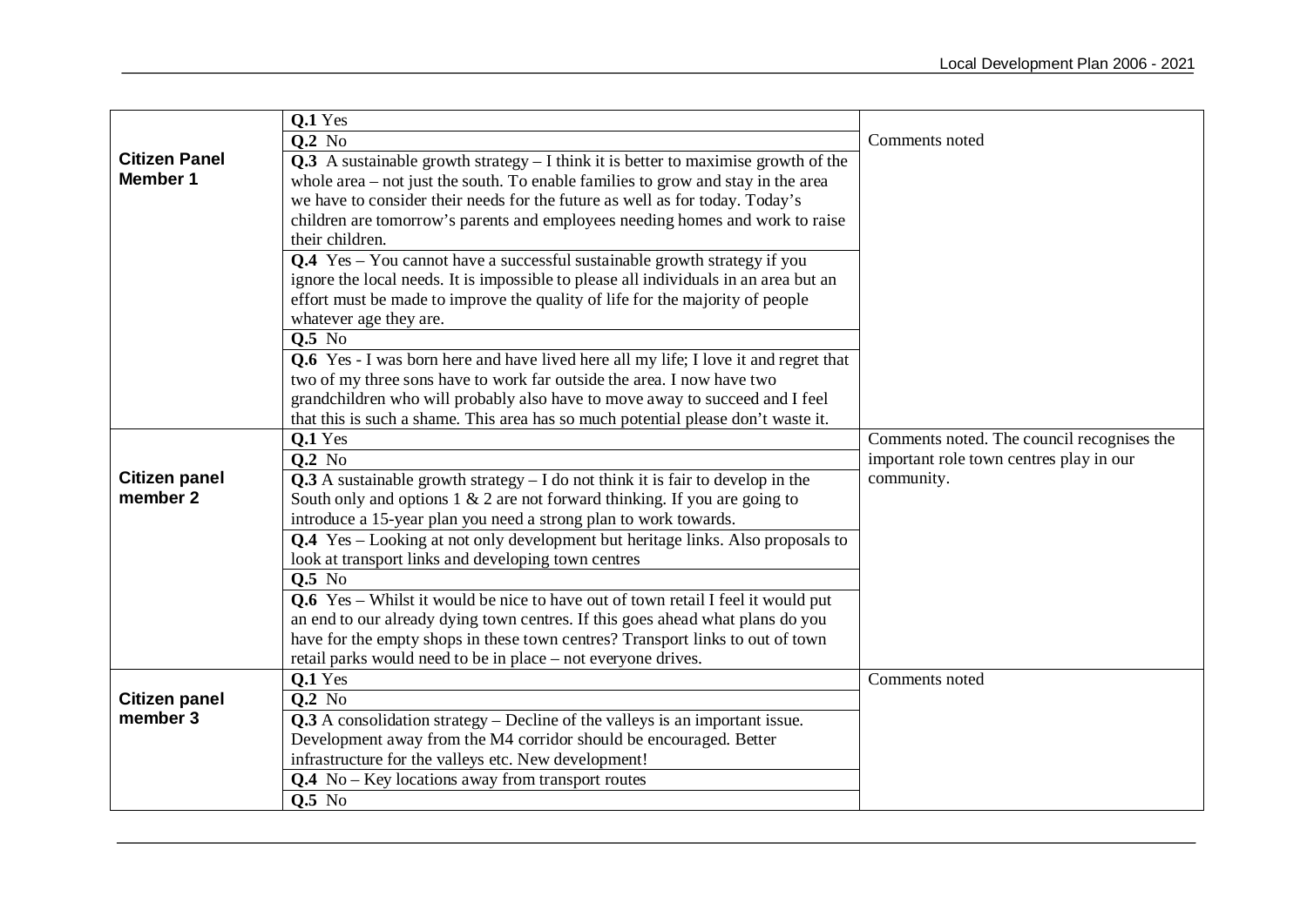|                      | <b>Q.6</b> A worthwhile exercise but we must see action and this should not just be a |                |
|----------------------|---------------------------------------------------------------------------------------|----------------|
|                      | talking shop                                                                          |                |
|                      | Q.1 Yes                                                                               | Comments noted |
|                      | <b>Q.2</b> No                                                                         |                |
| <b>Citizen Panel</b> | $Q.3$ A local needs strategy – to generate more facilities in the local areas         |                |
| member 4             | $Q.4$ Yes – to give more say to the local facilities                                  |                |
|                      | Q.5N <sub>0</sub>                                                                     |                |
|                      | Q.6 Yes - Access to local streets are now a health hazard due to parked cars with     |                |
|                      | rubbish not being picked up. Also a danger to the public for access to the streets    |                |
|                      | for emergency vehicles. More streets in and around the immediate area of              |                |
|                      | Tonypandy and Llwynypia to be made a one way system                                   |                |
|                      | Q.1 Yes                                                                               | Comments noted |
|                      | $Q.2$ No                                                                              |                |
| <b>Citizen panel</b> | $Q.3$ A local needs strategy – there isn't enough work for youngsters and the         |                |
| member 5             | shops are closing down. Young people have to go out of the valleys                    |                |
|                      | <b>Q.4</b> Yes                                                                        |                |
|                      | $Q.5$ No                                                                              |                |
|                      | <b>Q.6</b> No                                                                         |                |
|                      | Q.1 Does a fuller, more comprehensive plan for the built environment need to be       | Comments noted |
|                      | developed? Starting with a SWOT analysis perhaps.                                     |                |
|                      |                                                                                       |                |
| <b>Rhondda Civic</b> | Is the model of a single centre accompanied by more out of town retail centres        |                |
| <b>Society</b>       | the best or are there strengths in the alternative multi centre community with        |                |
|                      | relatively few out of town shopping centres?                                          |                |
|                      | <b>Q.2</b> No                                                                         |                |
|                      | $Q.3$ A consolidation strategy – it is the only option which explicitly addresses     |                |
|                      | the issues around the population decline in the valleys which should be one of the    |                |
|                      | principal issues in any 15 year plan                                                  |                |
|                      | Q.4 Not as summarised - See above. "Maximising growth potential- north and            |                |
|                      | south" yes we are all in favour but so are we all in favour of motherhood and         |                |
|                      | apple pie: its not a policy and lacks focus. Key locations need major transport       |                |
|                      | routes – yes if this reform is encouraging employment opportunities near              |                |
|                      | transport links but the policy seems to be thinking rather of out of town shopping    |                |
|                      | developments.                                                                         |                |
|                      | <b>Q.5</b> No comment                                                                 |                |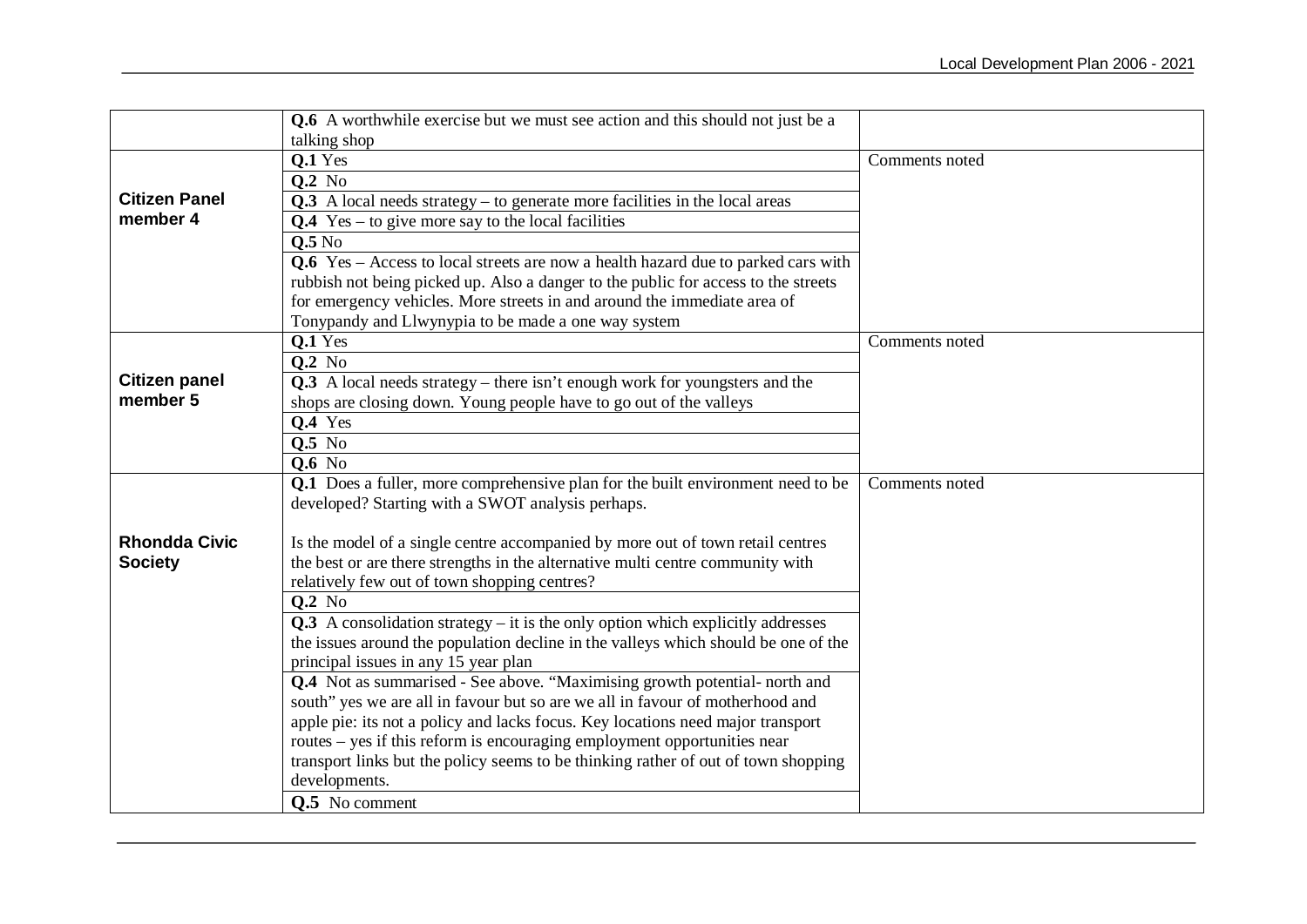|                        | $Q.6$ Yes – the emphasis on education and environment is welcome as is that of        |                |
|------------------------|---------------------------------------------------------------------------------------|----------------|
|                        | transport. There still seems to be some fluctuations in the thinking about what       |                |
|                        | constitutes the Heads of the Valleys area and the A465 corridor and plans to          |                |
|                        | improve linkage with the A465 should investigate a campaign to see as much as         |                |
|                        | possible of the Rhondda as well as Cynon Valley included.                             |                |
|                        | Q.1 No - Probably influence if the Heads of the Valleys to areas in Cynon and         | Comments noted |
|                        | Rhondda. Particularly in housing                                                      |                |
| <b>Pontypridd YMCA</b> | <b>Q.2</b> No                                                                         |                |
|                        | $Q.3$ A sustainable growth strategy – This strategy provides the tools to             |                |
|                        | implement a bold growth strategy that also meets local need. Transport was            |                |
|                        | considered the most important and the need to plan more joined up provisions          |                |
|                        | and also improved road links was essential                                            |                |
|                        | <b>Q.4</b> Yes – there needs to be a sustainable growth strategy that encompasses all |                |
|                        | the complex and diverse problems. This strategy must also clearly contain a           |                |
|                        | political will for change because people need to see change that will benefit their   |                |
|                        | environment and personal development                                                  |                |
|                        | <b>0.5</b> No                                                                         |                |
|                        | Q.6 The visioning workshops set me thinking of how we will proceed in the             |                |
|                        | future, we need to be very proactive especially in how we see our town centres        |                |
|                        | which need urgent help to counter the out of town provision less than 30 minutes      |                |
|                        | from our town centres. Also we need to tackle low self esteem particularly in         |                |
|                        | young people 10-18 age range and develop opportunities through usage if land          |                |
|                        | that can benefit education and commerce especially social enterprise. How we          |                |
|                        | use our land for recreation also was evident in the visionary workshops and the       |                |
|                        | need to position housing, schools and employment near to each other                   |                |
|                        | $Q.1$ No – The M4 and the south of RCT appear to be the main thrust of                | Comments noted |
|                        | workshops for development and communications etc with the north thought of as         |                |
| <b>Citizen Panel</b>   | development for leisure activities or perhaps retail therapy. Hirwaun and Rhigos      |                |
| member 6               | are significant land areas that can be developed to M5 stand. We will then have       |                |
|                        | two corridors of linkage to business M4 for the south and M5 for the north.           |                |
|                        | Please note in your conclusion you say south first north second when setting the      |                |
|                        | need for improvement in transport and infrastructures, this is not equal treatment    |                |
|                        | it expresses a preference for the south                                               |                |
|                        | $Q.2$ No                                                                              |                |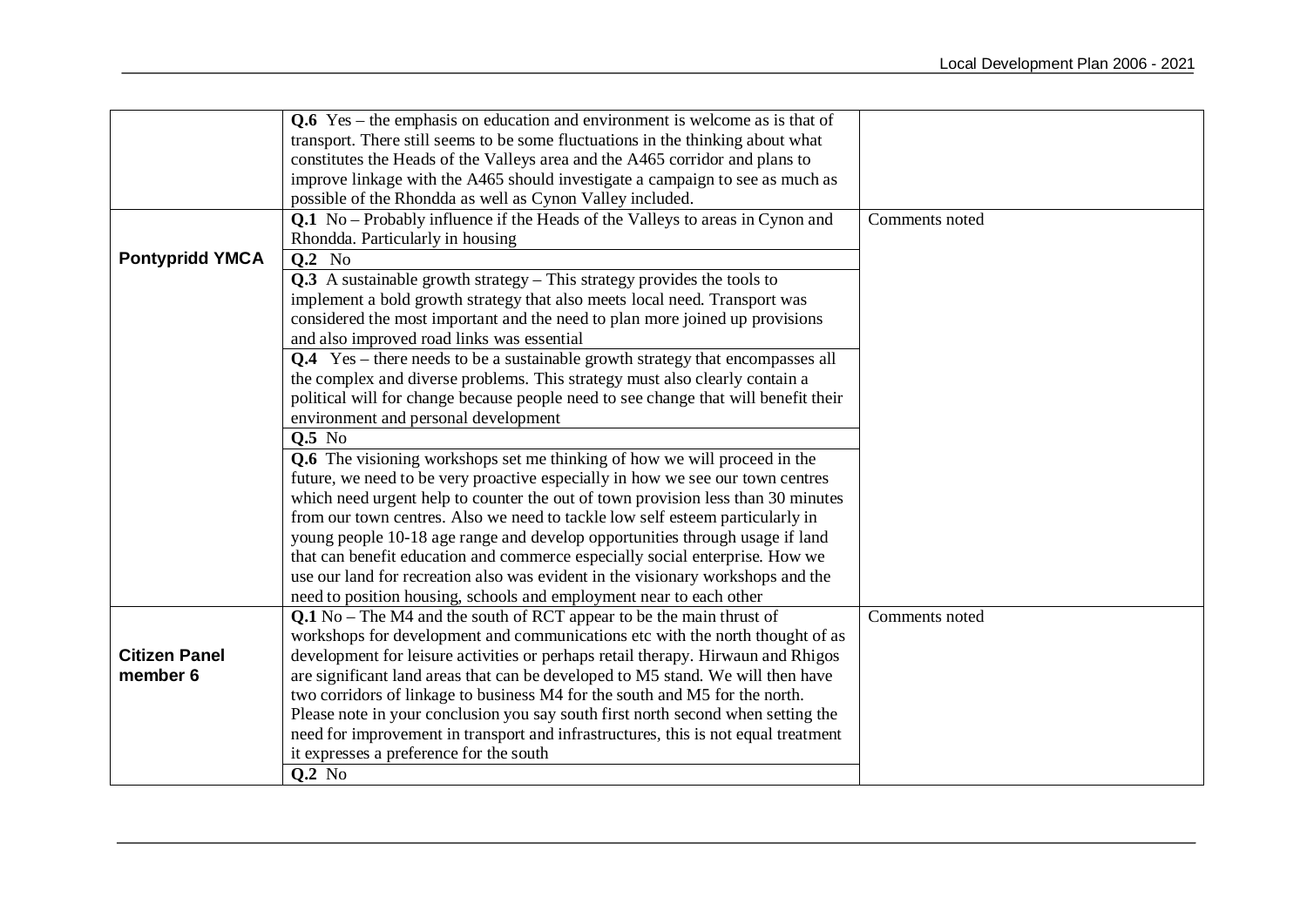|                            | $Q.3$ A sustainable growth strategy – if a development plan is not sustainable it            |                |
|----------------------------|----------------------------------------------------------------------------------------------|----------------|
|                            | will have little commitment beyond its targets and fail to consider the future               |                |
|                            | $Q.4$ Yes – if a strategy does not take into account local needs what is its purpose         |                |
|                            | it is our county, our future and it is on views and needs consideration against our          |                |
|                            | lives and our children's                                                                     |                |
|                            | Q.5 No - there does not appear in the strategy any reference to rail transport               |                |
|                            | other than the general reference to transport which usually refers to the M4 or              |                |
|                            | A465, yet development of connections by rail to Swansea and West Wales seems                 |                |
|                            | to be forgotten. Indeed mobility from South to North by rail for industry and                |                |
|                            | those employed a same is a must. This transport structure was in place we need a             |                |
|                            | similar strategy now                                                                         |                |
|                            | Q.6 Yes                                                                                      |                |
|                            | Q.1 Yes                                                                                      | Comments noted |
| <b>Pontypridd District</b> | <b>Q.2</b> No                                                                                |                |
| <b>Housing</b>             | Q.3 A sustainable growth strategy – see below                                                |                |
| <b>Association</b>         | <b>Q.4</b> Yes – It gives the best opportunity to provide a real and sustainable future      |                |
|                            | for this county taken as a whole                                                             |                |
|                            | Q.5 No                                                                                       |                |
|                            | $Q.6$ Yes – The sustainable growth strategy is achievable only with a strong                 |                |
|                            | political will and the need to set aside individual community aspirations at the             |                |
|                            | expense of the greater county good. - Not an easy matter                                     |                |
|                            | $Q.1$ Yes                                                                                    | Comments notes |
|                            | <b>Q.2</b> No                                                                                |                |
|                            | $\overline{Q.3}$ A sustainable growth strategy – need for holistic approach generating bold  |                |
| Pontypridd                 | decision making for long term success previous parochial decisions have focused              |                |
| <b>Markets</b>             | too much on needs of certain areas and not on the county as a whole.                         |                |
|                            | Q.4 Yes                                                                                      |                |
|                            | $Q.5$ No                                                                                     |                |
|                            | <b>Q.6</b> No                                                                                |                |
|                            | $0.1$ Yes                                                                                    | Comments noted |
| Pontygwaith                | <b>Q.2</b> No                                                                                |                |
| <b>Regeneration</b>        | <b>Q.3</b> A sustainable growth strategy $- I$ believe that this strategy is the correct way |                |
| <b>Partnership LTD</b>     | forward. Any other way I think will lead to stagnation and eventually to                     |                |
|                            | degeneration.                                                                                |                |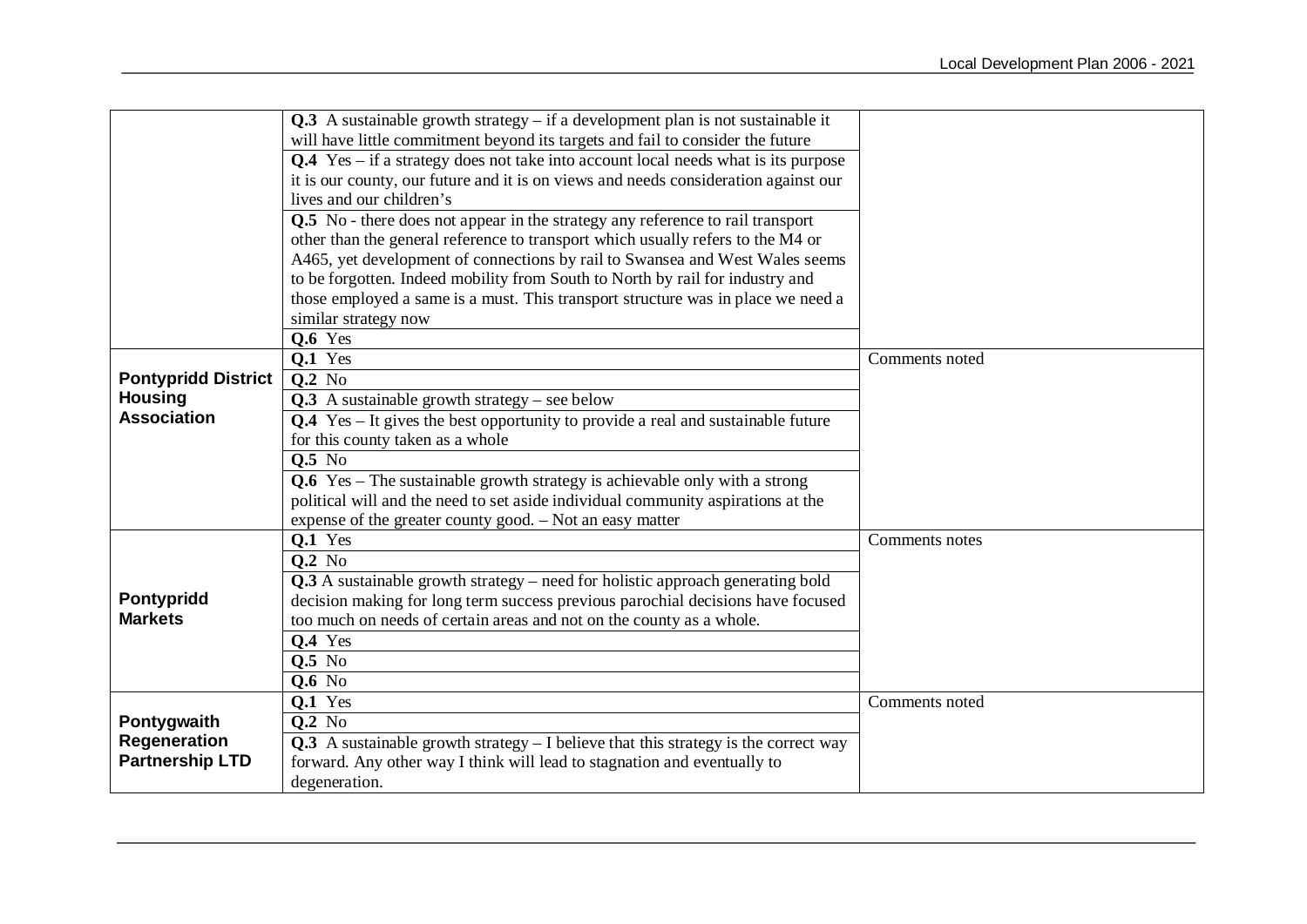|                      | <b>Q.4</b> Yes – This strategy is the only way to serve local needs. It is I believe only |                |
|----------------------|-------------------------------------------------------------------------------------------|----------------|
|                      | true strategy for the LDP.                                                                |                |
|                      | <b>Q.5</b> No                                                                             |                |
|                      | <b>Q.6 No</b>                                                                             |                |
|                      | Q.1 Yes                                                                                   | Comments noted |
|                      | <b>Q.2</b> No                                                                             |                |
| <b>Citizen Panel</b> | Q.3 A sustainable growth strategy- I prefer this option because it has been               |                |
| <b>Member 7</b>      | successful in other areas outside RCT                                                     |                |
|                      | <b>Q.4</b> Yes -If you go to the Caerphilly area you will see for yourself, new housing   |                |
|                      | improved roads, better shopping facilities, new factories, more industry, better          |                |
|                      | parking, better all round                                                                 |                |
|                      | <b>Q.5</b> No                                                                             |                |
|                      | Q.6 Yes – Sort the park out in Ponty out for starters. Begging for improvement            |                |
|                      | $0.1$ Yes                                                                                 | Comments noted |
| <b>Citizen panel</b> | <b>Q.2</b> No                                                                             |                |
| member 8             | Q.3 A sustainable growth strategy – People of RCT need to stop thinking in a              |                |
|                      | blinkered parochial manner. Too much inward thinking in the past has left RCT             |                |
|                      | in the mess it is in. Be bold, the area/people have a lot to offer.                       |                |
|                      | Q.4 Yes                                                                                   |                |
|                      | <b>0.5</b> No                                                                             |                |
|                      | $Q.6$ Yes – Elected councillors are there for the benefit of the people who put           |                |
|                      | them there. They appear, and have done for too long unable to make a decision.            |                |
|                      | Personal ideology prevent them from putting the area first. Look at the                   |                |
|                      | development of Pontypridd. It seems every town centre is being developed and              |                |
|                      | still people drive past. Pontypridd as it has nothing to offer.                           |                |
|                      | Q.1 Yes                                                                                   | Comments noted |
| <b>Citizen panel</b> | <b>Q.2</b> No                                                                             |                |
| member 9             | $Q.3$ A sustainable growth strategy – the need to maximise growth, but we need to         |                |
|                      | develop infrastructure.                                                                   |                |
|                      | Q.4 Yes I agree with the basic growth strategy, regeneration of them town                 |                |
|                      | centres is the best way forward.                                                          |                |
|                      | $Q.5$ No – A revitalised economy is the only way to maintain the communities,             |                |
|                      | but not to give developers to much of a free hand                                         |                |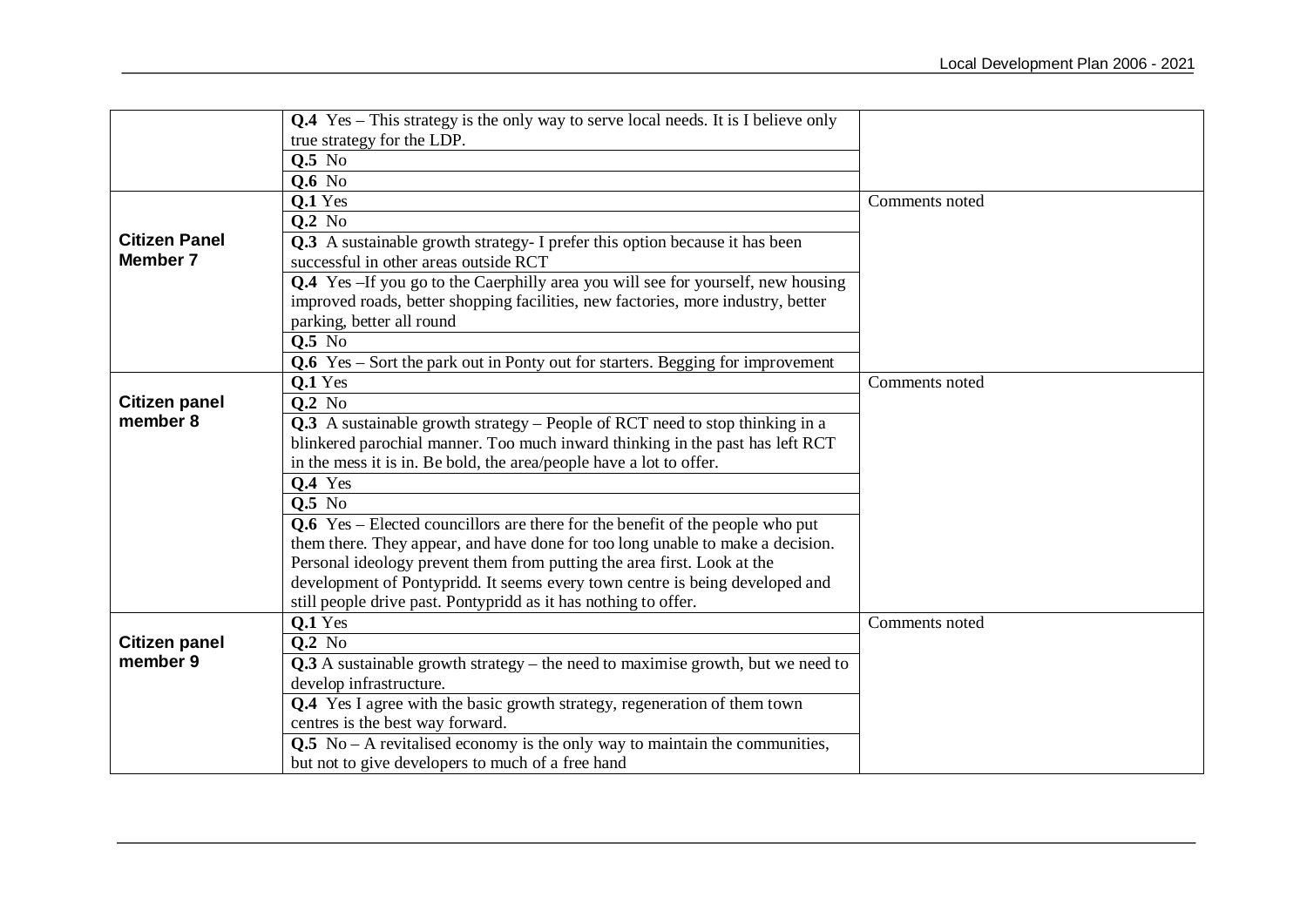|                      | <b>Q.6</b> Yes – Amount of land used for industry (IE) ex coalmines not used. Too      |                                            |
|----------------------|----------------------------------------------------------------------------------------|--------------------------------------------|
|                      | much housing in the South over development. Depopulation of the Valleys. Poor          |                                            |
|                      | infrastructure and movement in the North. I have great concern about the council       |                                            |
|                      | and some councillors. Council and the question of the environment? Will the            |                                            |
|                      | council listen to people like me?                                                      |                                            |
| <b>Redrow Homes</b>  | Q.1 Yes – However some of the discussions in my group, while focused in the            | Comments noted                             |
| (South Wales)        | topics, dealt with issues that were not planning matters                               |                                            |
|                      | Q.2 No – Except all matters should focus on land use planning issues only              |                                            |
|                      | Q.3 A sustainable growth strategy - Levels of investment needs to be improved          |                                            |
|                      | in RCT in general and specifically in some localised areas. Sustainable growth         |                                            |
|                      | will encourage private sector investment in employment, retail, housing and            |                                            |
|                      | leisure all of which seek to improve the quality of life and environment and this      |                                            |
|                      | seeks to retain population levels                                                      |                                            |
|                      | <b>Q.4</b> No – If focused on "local needs" only, RCT will exacerbate the current      |                                            |
|                      | polarised population structures; instead of seeking to attract back to the County      |                                            |
|                      | Borough many of the young, articulate, economically active that has been lost in       |                                            |
|                      | the past. RCT must provide for local needs, but also seek to address the needs of      |                                            |
|                      | those that have previously moved away to seek their return.                            |                                            |
|                      | <b>Q.5</b> No                                                                          |                                            |
|                      | <b>Q.6</b> Yes – It is recommended that new development proposals/land allocations     |                                            |
|                      | are identified in all areas of the County Borough - but for the Rhondda / Cynon        |                                            |
|                      | areas, those allocations must be deliverable. RCT controls much land that could        |                                            |
|                      | come forward and the Council should commit to its delivery at the earliest time.       |                                            |
|                      | <b>Q.1</b> No – Law and order, Public transport                                        | Comments notes                             |
| <b>Citizen panel</b> | <b>Q.2</b> No                                                                          |                                            |
| member 10            | <b>Q.3</b> A sustainable growth strategy – Without growth the area will slowly decline |                                            |
|                      | and die                                                                                |                                            |
|                      | $Q.4$ Yes – as above                                                                   |                                            |
|                      | Q.5 Yes - Transport/roads/rail                                                         |                                            |
|                      | <b>Q.6</b> No                                                                          |                                            |
|                      | Q.1 Yes                                                                                | Comments noted. The council recognises the |
| <b>Citizen panel</b> | Q.2 No                                                                                 | importance                                 |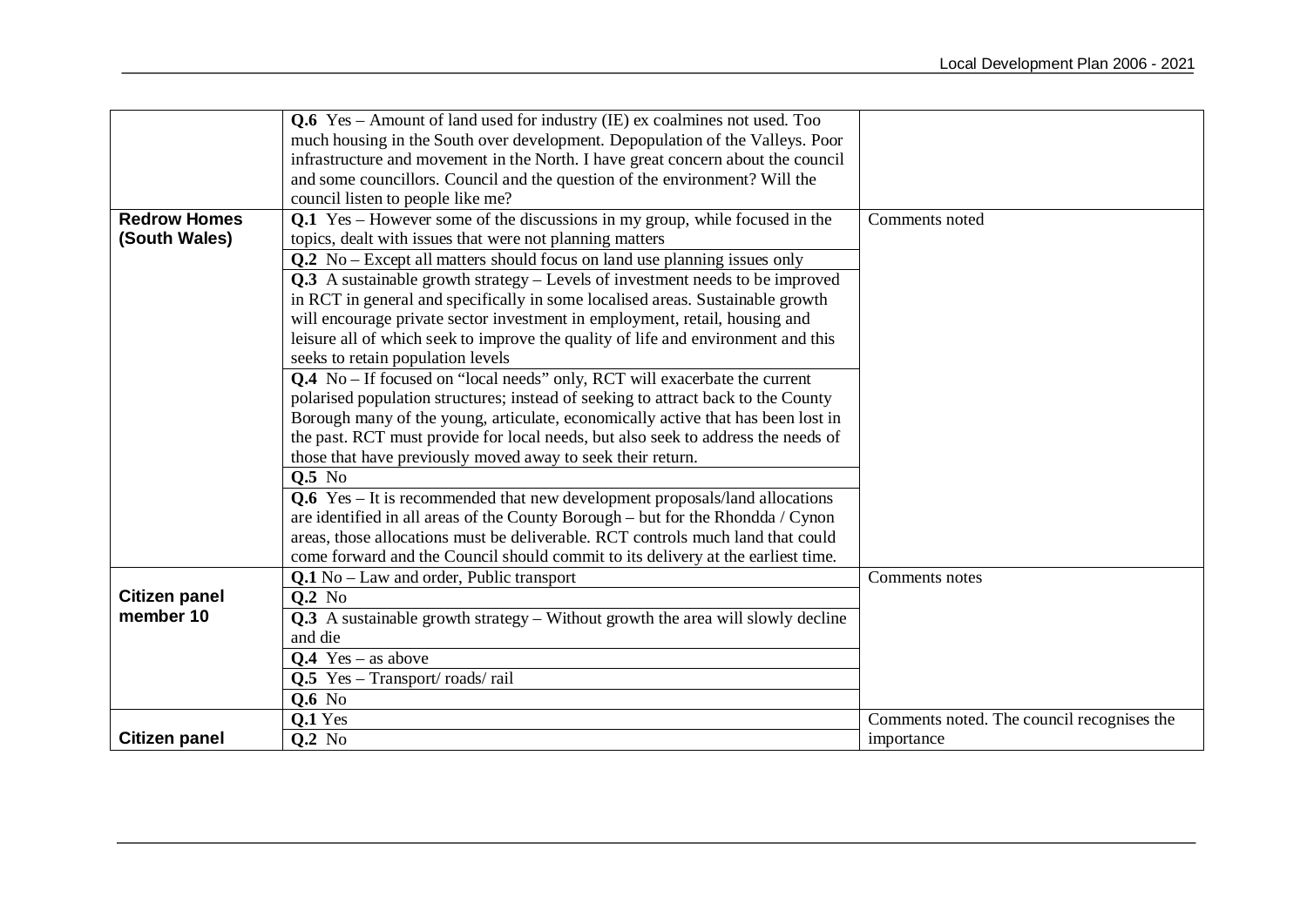| member 11                         | Q.3 A sustainable growth strategy – Option 4, must be an ongoing improvement<br>in the road structure, as an example the Porth Lower Rhondda relief road must be<br>continued to Maerdy and future development to meet the A465. This can be<br>achieved by a steady continual influx of finance on a long-term basis.<br>$Q.4$ Yes<br><b>Q.5</b> No<br>$Q.6$ Yes – New housing development in the Rhondda is at a premium as there is |                |
|-----------------------------------|----------------------------------------------------------------------------------------------------------------------------------------------------------------------------------------------------------------------------------------------------------------------------------------------------------------------------------------------------------------------------------------------------------------------------------------|----------------|
|                                   | very few suitable sites, this also applies to factory buildings. I would suggest the<br>existing housing be upgraded and modernised and existing communities be<br>encouraged to thrive.                                                                                                                                                                                                                                               |                |
|                                   |                                                                                                                                                                                                                                                                                                                                                                                                                                        |                |
| <b>Citizen panel</b><br>member 12 | $Q.1$ Yes                                                                                                                                                                                                                                                                                                                                                                                                                              | Comments noted |
|                                   | <b>Q.2</b> No                                                                                                                                                                                                                                                                                                                                                                                                                          |                |
|                                   | Q.3 A sustainable growth strategy- I think a steady regeneration is the way                                                                                                                                                                                                                                                                                                                                                            |                |
|                                   | forward                                                                                                                                                                                                                                                                                                                                                                                                                                |                |
|                                   | $Q.4$ Yes – As above                                                                                                                                                                                                                                                                                                                                                                                                                   |                |
|                                   | <b>0.5</b> No                                                                                                                                                                                                                                                                                                                                                                                                                          |                |
|                                   | 0.6N <sub>0</sub>                                                                                                                                                                                                                                                                                                                                                                                                                      |                |
| <b>Community</b>                  | Q.1 No comment                                                                                                                                                                                                                                                                                                                                                                                                                         | Comments noted |
| <b>Housing-Housing</b>            | <b>O.2</b> No comment                                                                                                                                                                                                                                                                                                                                                                                                                  |                |
| <b>Strategy</b>                   | Q.3 A sustainable growth strategy because it allows for positive intervention and                                                                                                                                                                                                                                                                                                                                                      |                |
|                                   | will maximise community benefit from new developments. This is the most                                                                                                                                                                                                                                                                                                                                                                |                |
|                                   | proactive approach to development planning and will take consideration of the                                                                                                                                                                                                                                                                                                                                                          |                |
|                                   | wider benefits that development can achieve.                                                                                                                                                                                                                                                                                                                                                                                           |                |
|                                   | <b>Q.4</b> Yes- because of the reasons listed above                                                                                                                                                                                                                                                                                                                                                                                    |                |
|                                   | Q.5N <sub>0</sub>                                                                                                                                                                                                                                                                                                                                                                                                                      |                |
|                                   | <b>Q.6</b> No                                                                                                                                                                                                                                                                                                                                                                                                                          |                |
| <b>Citizen panel</b>              | Q.1 Yes                                                                                                                                                                                                                                                                                                                                                                                                                                | Comments noted |
| member 13                         | <b>Q.2</b> No                                                                                                                                                                                                                                                                                                                                                                                                                          |                |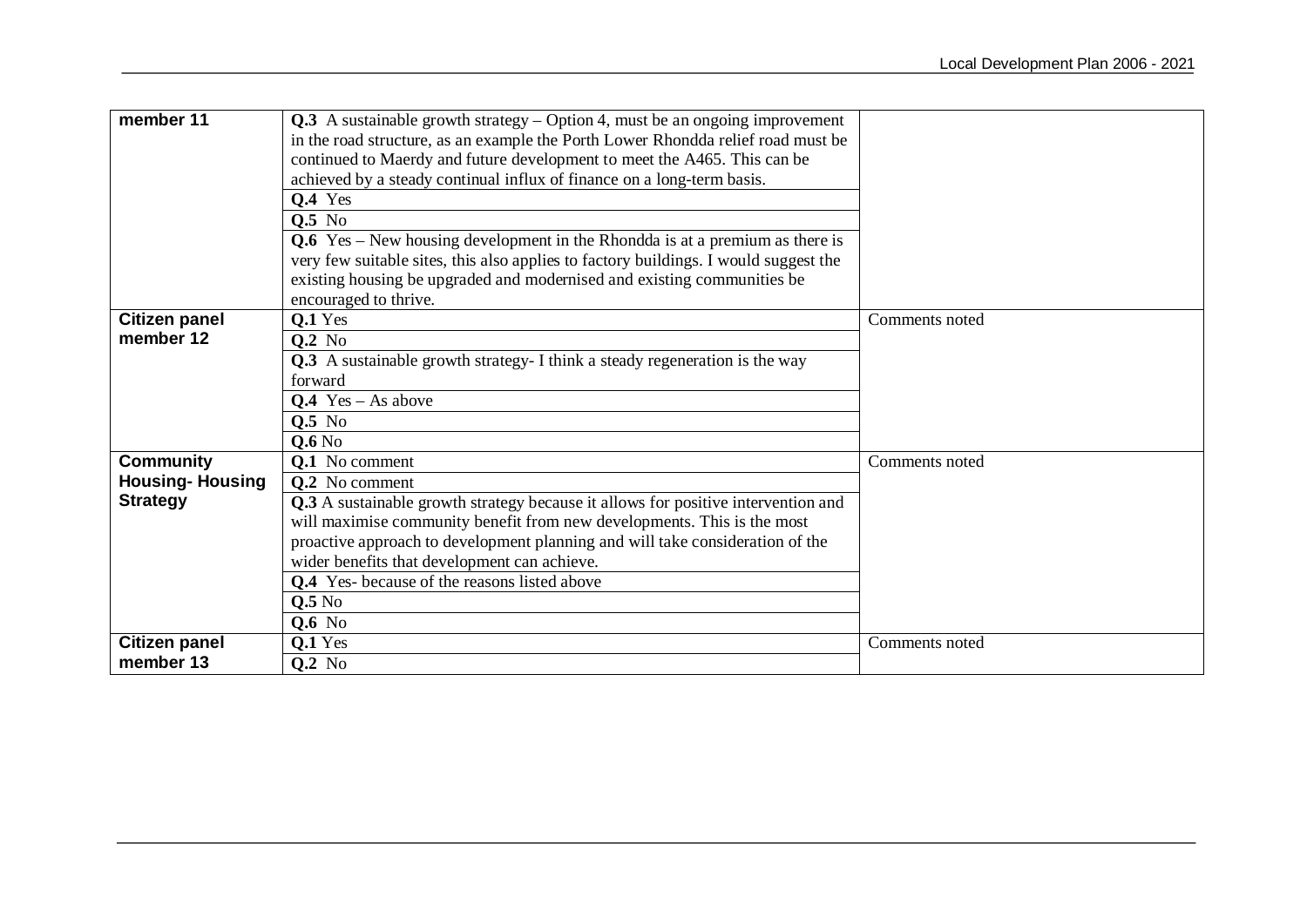|                      | $Q.3$ A sustainable growth strategy – RCT needs sustainable development –                    |                |
|----------------------|----------------------------------------------------------------------------------------------|----------------|
|                      | throughout all of RCT not just small pockets. A good transport system is                     |                |
|                      | essential. The image of "the valleys" needs to be improved and there has to be a             |                |
|                      | reason for many of the higher achievers to remain in the valley areas – not move             |                |
|                      | south                                                                                        |                |
|                      |                                                                                              |                |
|                      |                                                                                              |                |
|                      | <b>Q.4</b> Yes                                                                               |                |
|                      | <b>Q.5</b> No                                                                                |                |
|                      | <b>Q.6</b> Yes – Communities first development has had a great deal of money                 |                |
|                      | available but there seems to be very little improvement to the communities                   |                |
|                      | involved other than superficial. Any plan must be focused and achievable and not             |                |
|                      | committees having endless meeting, great ideas and achieving little. RCT has                 |                |
|                      | great potential and great communities; they have been neglected for far too long,            |                |
|                      | with weak leadership with no future planning. Other areas seems to be improving              |                |
|                      | with far greater vision. We are also capable of moving forward.                              |                |
|                      | Q.1 Yes                                                                                      | Comments noted |
| <b>Citizen panel</b> | $Q.2$ No                                                                                     |                |
| member 14            | <b>Q.3</b> A sustainable growth strategy                                                     |                |
|                      | <b>Q.4</b> Yes                                                                               |                |
|                      | 0.5N <sub>0</sub>                                                                            |                |
|                      | $Q.6$ Yes – sorry I cannot answer in full as I was not able to attend the workshops,         |                |
|                      | so I didn't hear the "for and against" discussion on the options                             |                |
| <b>Citizen panel</b> | Q.1 Yes                                                                                      | Comments noted |
| member 15            | <b>Q.2</b> No<br>Q.3 A sustainable growth strategy – the area is in great need of growth and |                |
|                      | development to give existing and new members confidence and pride in their area              |                |
|                      | Q.4 Yes - My hometown East Kilbride, Glasgow is one of the 6 new towns and I                 |                |
|                      | can identify the similarities and needs for growth. With a stronger economy                  |                |
|                      | managed and developed effectively, local and new people can enjoy a better                   |                |
|                      | standard of environment and enjoy its benefits                                               |                |
|                      | <b>Q.5</b> No                                                                                |                |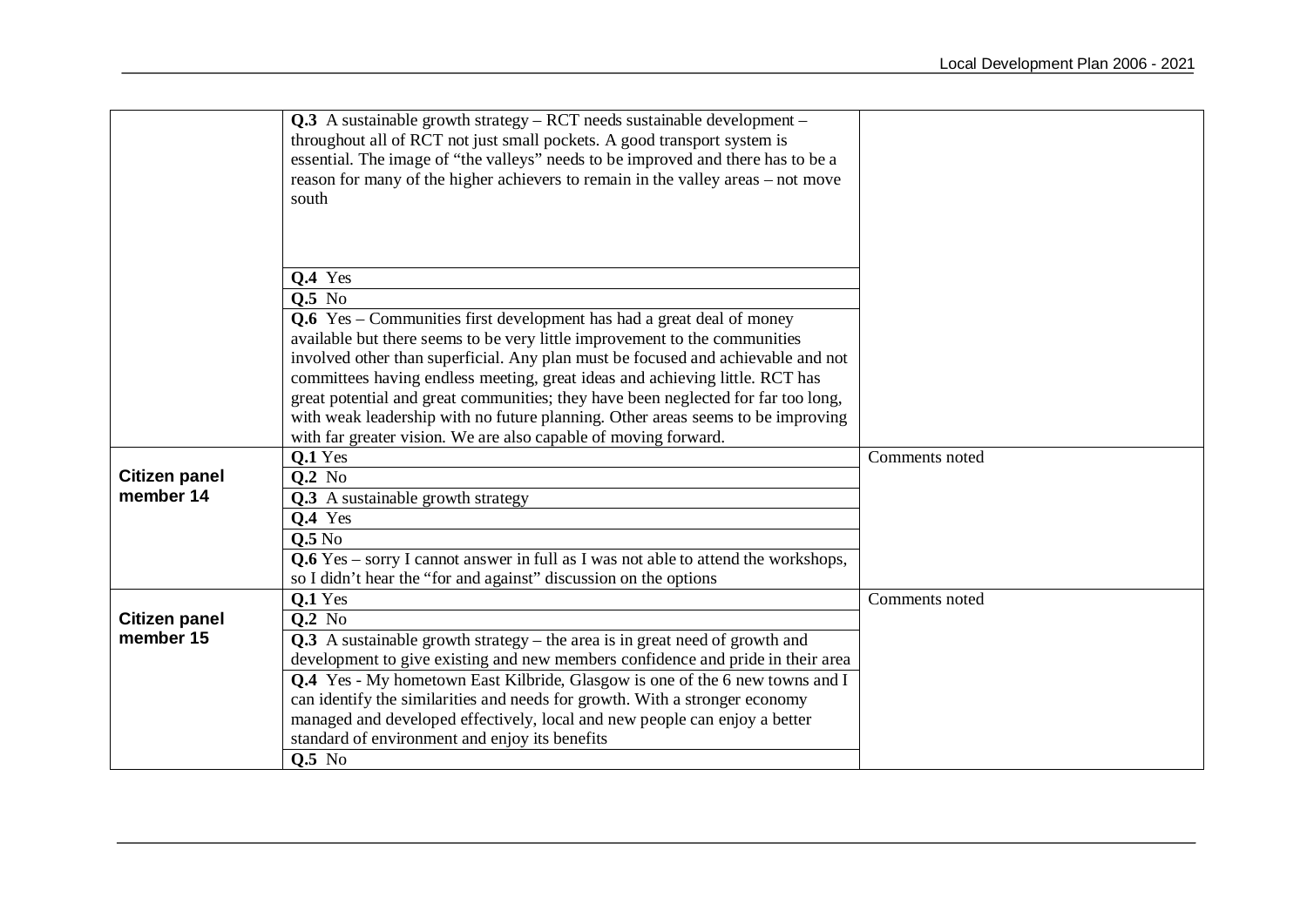|                      | $Q.6$ Yes – Use the knowledge and skills of others who have gone through the                                                                                         |                |
|----------------------|----------------------------------------------------------------------------------------------------------------------------------------------------------------------|----------------|
|                      | staged development process. Planned correctly accurately in bite size stages the                                                                                     |                |
|                      | borough has the geographical benefits to realise its potential.                                                                                                      |                |
|                      | $Q.1$ Yes                                                                                                                                                            | Comments noted |
| <b>Citizen Panel</b> | $Q.2$ No                                                                                                                                                             |                |
| member 16            | <b>Q.3</b> A sustainable growth strategy – Communities can never stand still they are                                                                                |                |
|                      | either growing or decaying                                                                                                                                           |                |
|                      | <b>Q.4</b> Yes                                                                                                                                                       |                |
|                      | <b>Q.5</b> No                                                                                                                                                        |                |
|                      | <b>Q.6</b> Yes – Local transport issues have to be addressed before further housing /                                                                                |                |
|                      | industrial development can take place, it would seem that the needs of the                                                                                           |                |
|                      | developer are taking precedent over the needs of the current residents and that is                                                                                   |                |
|                      | not just my viewpoint. The Llantwit Fadre by-pass was an issue prior to the                                                                                          |                |
|                      | building of many thousands of houses – this is typical, cart before the horse                                                                                        |                |
|                      | planning (I use planning in the broadest sense of the word). There are a number                                                                                      |                |
|                      | of unoccupied brown field sites – Coedely in particular – where developers may                                                                                       |                |
|                      | be put off by the road congestion currently around the Talbot Green area                                                                                             |                |
|                      | preventing easy access to the M4.                                                                                                                                    |                |
|                      | $Q.1$ Yes                                                                                                                                                            | Comments noted |
|                      | <b>Q.2</b> No                                                                                                                                                        |                |
| <b>Citizen panel</b> | Q.3 A sustainable growth strategy- this forth option sounds more positive in                                                                                         |                |
| member 17            | dragging the Rhondda Valleys into the 21 <sup>st</sup> Century. Our transport systems are                                                                            |                |
|                      | poor, as is the roads, and the railways could be run better. There is litter                                                                                         |                |
|                      | everywhere – fly tipping, we are forgotten in the valleys. More jobs are needed                                                                                      |                |
|                      | more investment, more pride in our valleys.                                                                                                                          |                |
|                      | <b>Q.4</b> No – other valleys over the years have had investment Aberdare for example<br>they have a lot going for them over there. Good roads, out of town shopping |                |
|                      | (Tesco & Asda) that's without other small shops its also cleaner over there (litter                                                                                  |                |
|                      | wise). Our Rhondda Valleys are forgotten.                                                                                                                            |                |
|                      | Q.5 Yes – In the Rhondda valleys its jobs we need, not posh new housing that no                                                                                      |                |
|                      | one here can afford. Look after the people that live here now, invest in them                                                                                        |                |
|                      | before its too late and they move away. We need an MP with the now all                                                                                               |                |
|                      | approach – to get more firms into the valleys. They keep saying this is a deprived                                                                                   |                |
|                      | area, do something about it now.                                                                                                                                     |                |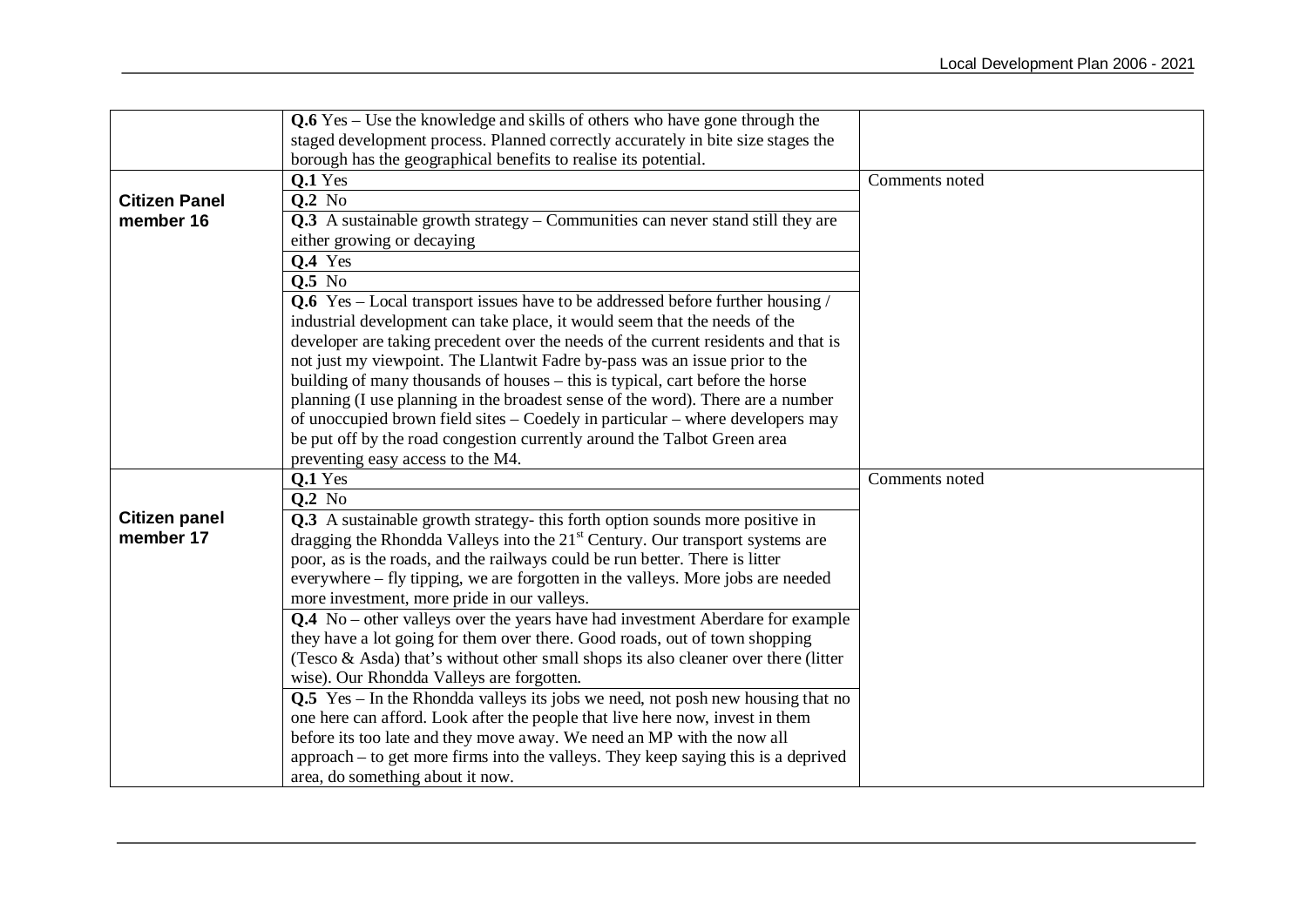|              | Q.6 Yes – I live in Treorchy I have done for most of my life. Me personally          |                |
|--------------|--------------------------------------------------------------------------------------|----------------|
|              | don't like housing developments around here, to me the valley has enough             |                |
|              | housing, we need to keep some places for children to play, safe places. Look after   |                |
|              | and maintain housing in the valley and keep its own style. (Keep prospect place      |                |
|              | green)                                                                               |                |
|              | Q.1 Yes – But we have been here a number if times before particularly when           | Comments noted |
|              | collieries were closed. The skills training promised did not materialise that is the |                |
| <b>CWMNI</b> | main reason we have a skills shortage now. The WAG are not going to invest in        |                |
|              | transport infrastructure as they see more public opportunities elsewhere. If they    |                |
|              | were serious they would get the funding required through the EU or resort to PFI.    |                |
|              | More housing will only exacerbate the transport problem but no housing will          |                |
|              | result in further decline.                                                           |                |
|              | <b>Q.2</b> No                                                                        |                |
|              | Q.3 A sustainable growth strategy- without growth we stagnate- which leads to        |                |
|              | further apathy amongst the electorate. The electorate needs to see things happen     |                |
|              | and real improvements made to the environment, services etc. Improvements            |                |
|              | right across the board are required to attract people into the borough -             |                |
|              | particularly the North. Tourism will be the main saviour of RCT and too little is    |                |
|              | being done in this respect. Now we have a chance with LDP.                           |                |
|              | $Q.4$ Yes – we need more executive housing but that which is an attractive           |                |
|              | location, but close enough to services and which allows for working from home.       |                |
|              | Unfortunately the above has limited suitable land locations. As far town centres     |                |
|              | development is concerned, such development must have tourism in mind. Look at        |                |
|              | Cowbridge and the Cotswolds – be innovative. Why does the authority spend so         |                |
|              | much time on housing development and industry? It is time to develop tourism         |                |
|              | and attract companies who specialise in the field.                                   |                |
|              | $Q.5$ No                                                                             |                |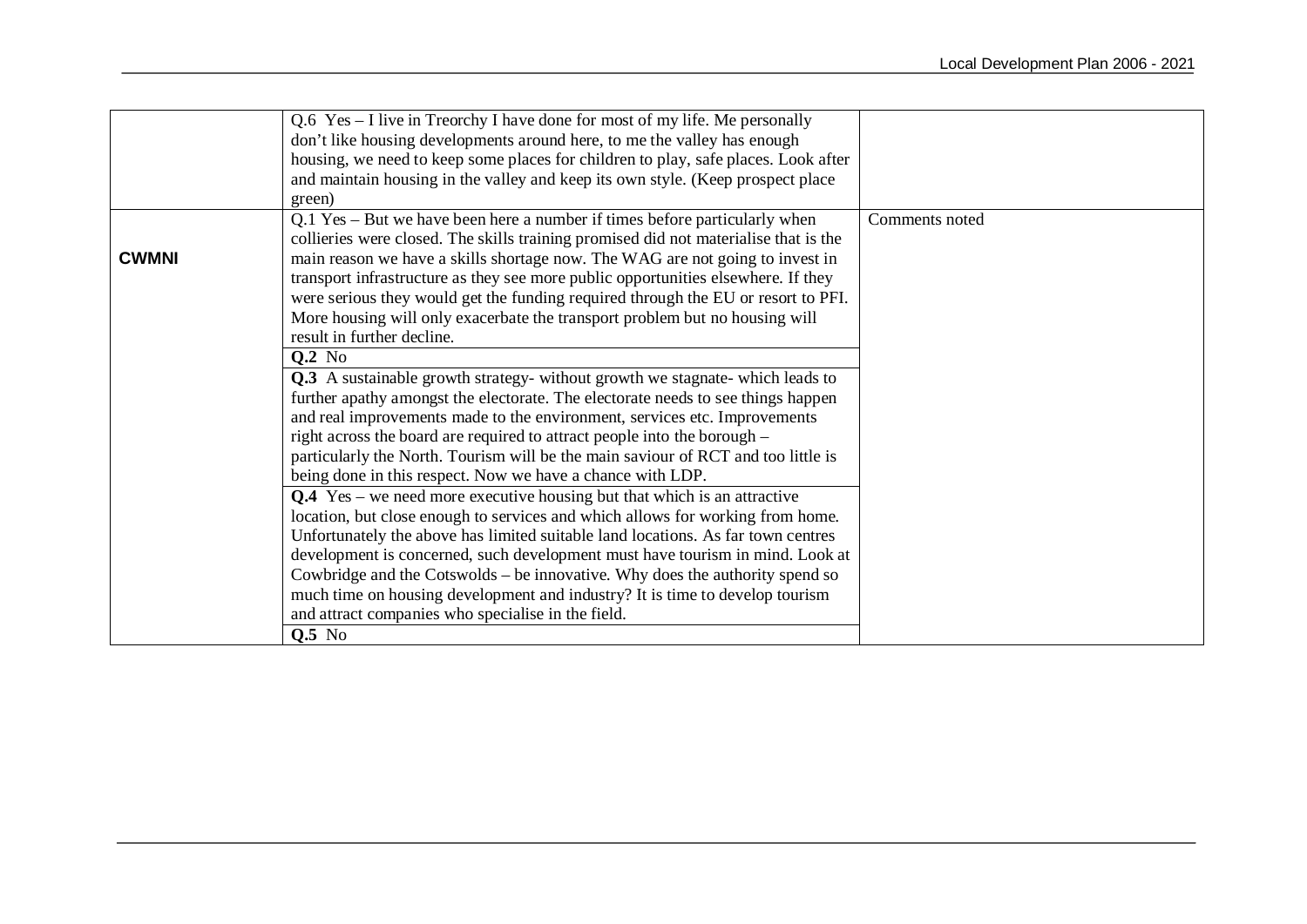|                      | <b>Q.6</b> The LDP provides the opportunity for fresh thinking, looking clearly at the<br>strengths and weaknesses of RCT and take action to change 'the same old things'<br>comments that are likely to come forth from the public. Can we have a radical<br>plan which redefines RCT and that all those in authority including AM and MP's<br>support actively and subscribe to. Everybody talks about Rhondda beautiful<br>scenery and mountains- what do we do to capitalise on this valuable resource –<br>nothing. Developing Town centres should not be at the expense of other areas or<br>we end up with an us and them mentality. |  |  |  |
|----------------------|---------------------------------------------------------------------------------------------------------------------------------------------------------------------------------------------------------------------------------------------------------------------------------------------------------------------------------------------------------------------------------------------------------------------------------------------------------------------------------------------------------------------------------------------------------------------------------------------------------------------------------------------|--|--|--|
|                      | I am still concerned that the issues in relation to development in the North and<br>South of the Borough is not being addressed. There should be two features that<br>concentrate on the needs and development in each area (north and south).                                                                                                                                                                                                                                                                                                                                                                                              |  |  |  |
| <b>Citizen panel</b> | <b>O.1</b> Yes<br>Comments noted                                                                                                                                                                                                                                                                                                                                                                                                                                                                                                                                                                                                            |  |  |  |
| Member 18            | $0.2$ No                                                                                                                                                                                                                                                                                                                                                                                                                                                                                                                                                                                                                                    |  |  |  |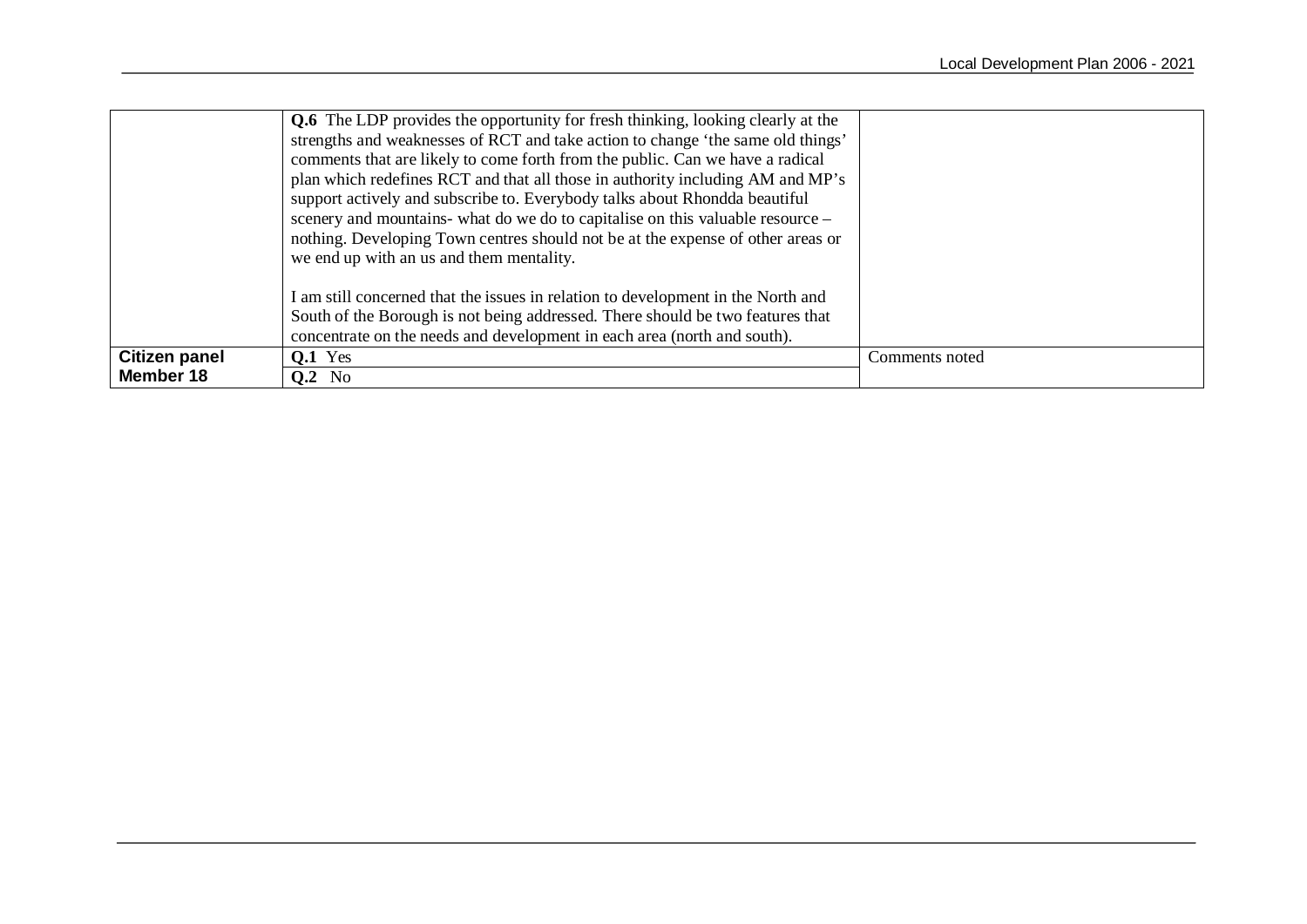| Q.3 A sustainable growth strategy-Many spoke of the low self esteem of the         |
|------------------------------------------------------------------------------------|
| population and the need to find confidence and a positive future. The population   |
| of the Rhondda Valleys is roughly half of what it once was after the first world   |
| war. There was a strong sense of pride in being a member of this close-knit        |
| community. Most of the people were housed in terraces of houses built from         |
| locally quarried stone and they were of sound construction. This also applied in   |
| other parts of Britain such as the northeastern coal mining areas and the port of  |
| Liverpool and nearby Manchester. There has been talk recently of tearing down      |
| these terraces and building new houses. Many in these areas have protested         |
| strongly about these propositions because the people do not want such changes to   |
| their way of life. Of course when built these houses had the minimum of            |
| conveniences with outside toilets and similar simple living arrangements within,   |
| but many have been brought up to date by their owners and they do not wish to      |
| be displaced and moved to a new environment. This makes sense and would be of      |
| far less cost to Councils and Government, because new roads and services would     |
| have to be provided for new housing in addition to the building of new properties. |
|                                                                                    |
| What is of far greater importance to most people in these areas is that            |
| opportunities for employment are maximised. For the middle aged this often         |
| means new training to acquire new skills. Most would rather be earning a decent    |
| living than relying on state handouts as a matter of personal pride. The young     |
| people in school must be given wider and more sensible opportunities to acquire    |
| various skills. Not all young people have identical talents. Some bright pupils    |
| with academic skills may become accountants, solicitors, doctors or whatever,      |
| but these same people may find the simplest tasks in the home quite impossible to  |
| deal with. They then need to employ someone with other talents who may well        |
| have been in their same class in school at some time. The academic might well      |
| need his old classmate to carry out work on his house or on his car. His           |
| importance to society is every bit as valuable as the solicitors who employs him.  |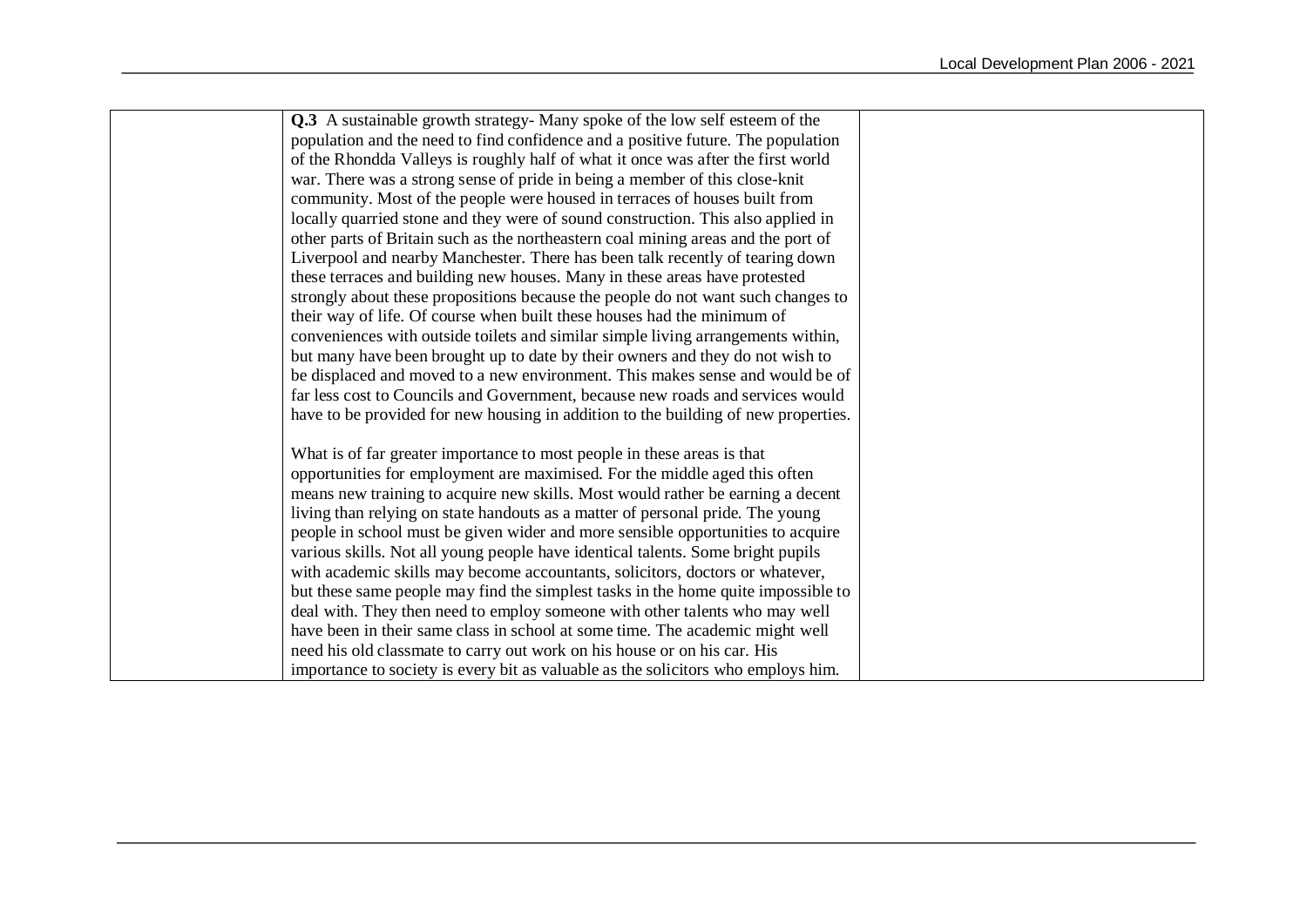| <b>Q.4</b> The RCT Council contains many people and controls a large area. Problems     |
|-----------------------------------------------------------------------------------------|
| encountered in the narrow Rhondda valleys differ somewhat from the wider                |
| Cynon Valley and both these areas differ considerably form those encountered in         |
| recent times by the western region of the Taff Ely district. In the past the            |
| Rhondda and Cynon valleys with their coalmines and ancillary industry                   |
| contributed greatly to the general economy. In recent years the Ely valley area         |
| has taken over this roll. This has caused problems and some resentment from the         |
| people of this area because their environment and quality of life has been greatly      |
| affected by very substantial industrial and residential development. Much of this       |
| resentment is as the result of what is considered to be bad planning. It was long       |
| acknowledged that substantial development would take place here and that road           |
| improvements would have to take place. The present council and even the old             |
| Taff Ely council cannot be held responsible for this because firstly the old            |
| Glamorgan Council and later the Mid Glamorgan County Council were                       |
| responsible.                                                                            |
| <b>Q.5</b> Future traffic growth has constantly been greatly underestimated by national |
| and local government bodies. We have a number of local examples. Talbot Green           |
| lies at the very centre of local transport and traffic problems. A little more than 2   |
| miles north of the village lies the Coedely roundabout, which is virtually the          |
| gateway to the old mining villages of Tonyrefail and Gilfach Goch. Another 3            |
| miles or so north of this point is the entrance to the Rhondda Fawr and                 |
| Williamstown. Between Coedely roundabout and Talbot Green lies the                      |
| community ay Ynysmaerdy. It was between here and the entrance to Llantrisant            |
| common that much of the industrial development we have referred to first took           |
| place. The first such development on this site began when the Queen officially          |
| opened the Royal Mint in December 1969. 'Fram Filters and others soon                   |
| followed'                                                                               |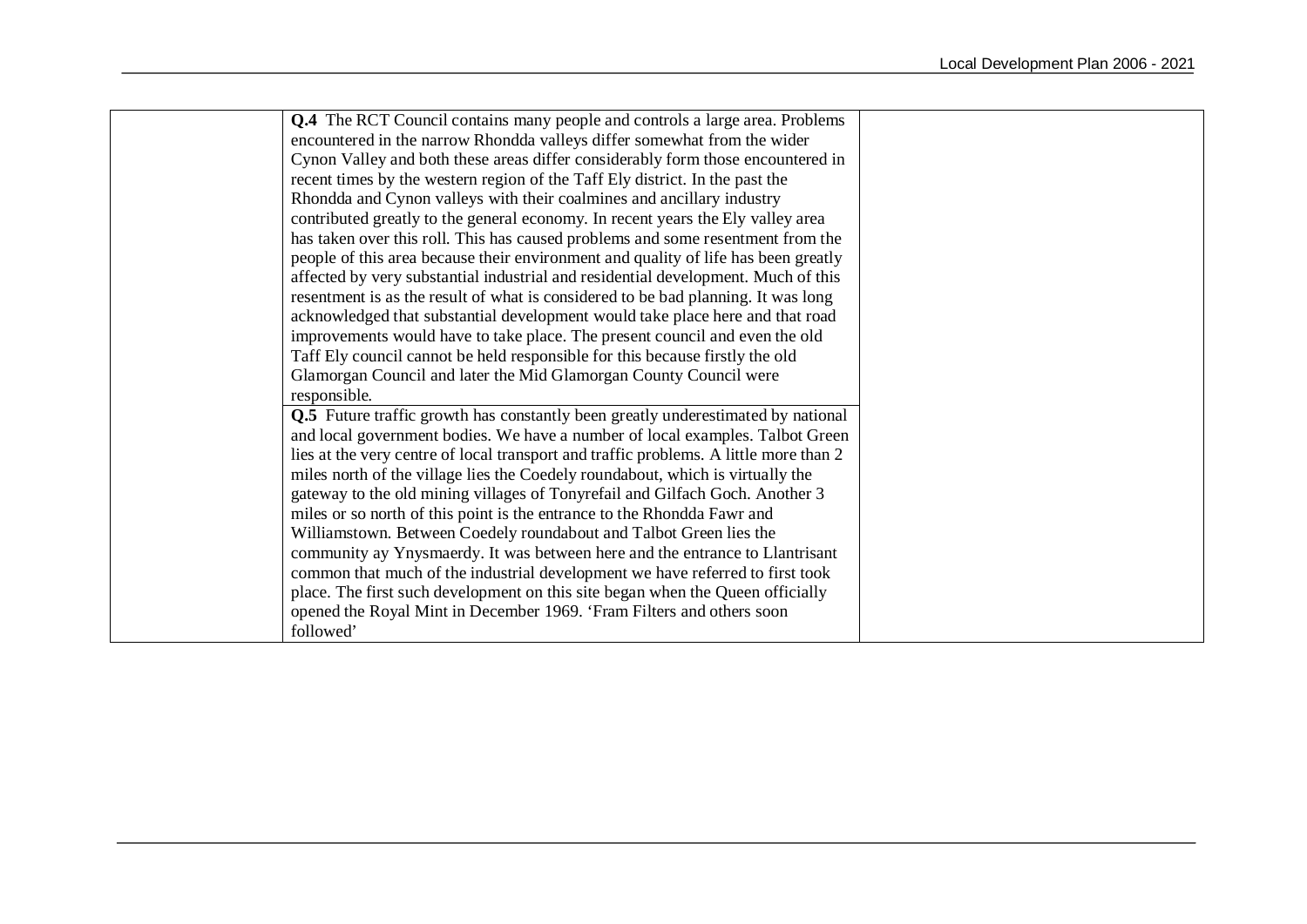| <b>Q.6</b> Just 2 miles or so south of Talbot Green lies Junction 34 of the M4. Junction |  |
|------------------------------------------------------------------------------------------|--|
| 33 lies 2 miles east of junction 34. The A4232 heads south from junction 33 to           |  |
| Culverhouse Cross on the west side of Cardiff and carries on to Cardiff Bay and          |  |
| beyond. Junction 34 was opened in 1983 and was a 3-lane dual carriageway. The            |  |
| junction 33 opened many years later. The traffic between these two junctions has         |  |
| had to be widened to four lanes to cope with the increased traffic flow. The             |  |
| inadequacy to deal with traffic flow is exactly what has happened on the Rhondda         |  |
| to Cardiff road (the A4119) with Talbot Green lying at the centre of these               |  |
| problems. The considerable development of out-of town shopping in Talbot                 |  |
| Green began when Tesco purchased New Park Farm, which fronted onto Talbot                |  |
| Road in the village. They opened their original store in 1976.                           |  |
|                                                                                          |  |
| Hindsight is a wonderful thing, it is an 'if only' situation. Planners and their         |  |
| consultants are supposed to have foresight to avoid these 'if only' situations.          |  |
| Work on the original Llantrisant by-pass built to enable traffic to avoid the            |  |
| original route through Talbot Green via Ely valley road commenced in 1969 and            |  |
| this by-pass opened in 1972. The A473 road from Pontypridd to Bridgend still             |  |
| ran from Southgate in Llantrisant through Talbot Green at this time. To cater for        |  |
| the increased traffic flow which would happen when junction 34 of the M4                 |  |
| opened work began to widen the stretch of the A4119 from Ynysmaerdy to the               |  |
| M4 dual carriageway. It was at this time that provision should have been made to         |  |
| make the junction of the A473 and the A4119 in Talbot Green a grade separated            |  |
| (Motorway type) one. This was bad enough but not all that much later this fault          |  |
| in design was to be enacted once more with the construction of the A473 by-pass.         |  |
| The consequences of not providing grade separated junctions at these points have         |  |
| been horrendous, particularly because so many more out-of town large shopping            |  |
| units have been opened whilst at the same time substantial housing and light             |  |
| industrial developments have taken place.                                                |  |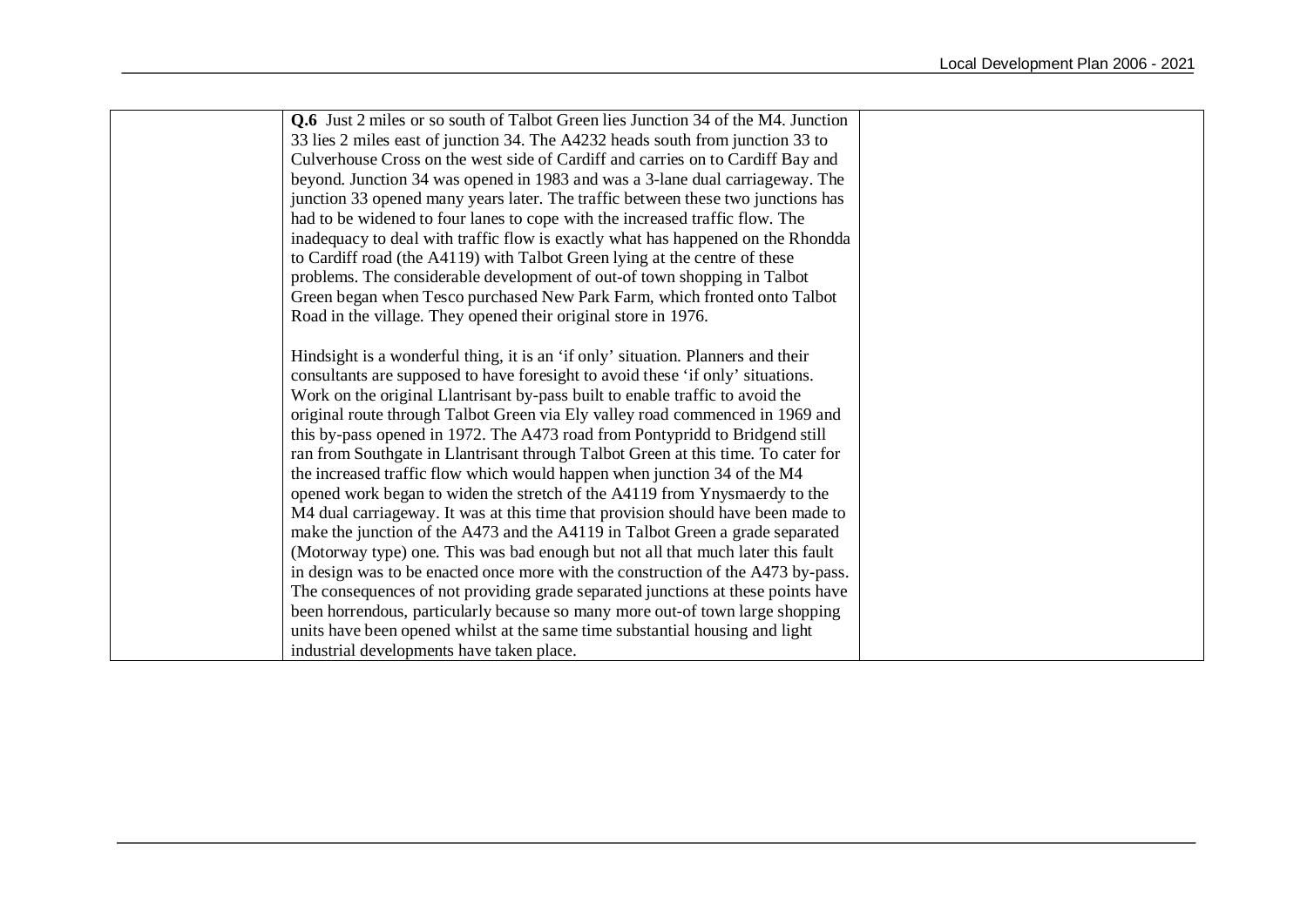The responsibility for this inadequate planning must largely rest with the Welsh Office However; better and stronger representations should have been made by local Councils on behalf of their constituents in an attempt to get Government planners to see sense. There is nevertheless no excuse for the local authority planners to have allowed plans for new stores to have been passed without first insisting on a minimum number of new parking places to have been provided for both their customers and staff. There are few extra parking places for the 9 new stores built on the same site where the one previous Tesco store stood. No wonder that customers become exasperated and loose their temper when they unsuccessfully attempt to find a parking space, and get even more exasperated when they cannot even exist the site. Of course all this has an impact on the residents of the area. Trying to enter or exit their own village is too often a problem. There are other changes, which have taken place and disabled or old people cannot easily access these new shops without transport. Depopulation of the Valleys is a problem. Regeneration of town and village centres is an admirable concept and as one born and brought up in the Rhondda in my early years I am wholly in favour. Many do not wish to leave and if their towns and villages offer them the right facilities most will remain. This is easier said than done but proper facilities to engage the interest of both the youth and the older generations in turn are essential. Maybe the traditional butcher, green grocer etc. can no longer survive but smaller 'supermarkets may do so. Sports facilities and leisure centres are obvious requirements. To a large extent it may be that the valleys may become forms of dormitory towns, but providing the facilities are there to provide a good quality of life then this may not be a bad thing. Many people in various parts of the country do not wish to remain in large towns or cities at night and prefer to commute from many miles away so as to enjoy what they consider to be a better life outside the city. I found it difficult to make just a few notes when confronted with the Spatial Strategy Options. Much of what I have written has dealt with Talbot Green and the problems experienced here. Yes, it is in hindsight to a degree but a growth strategy in a rapidly expending area such as this needs to be better than that which has gone before. I hope that lessons will be learned that will help this and other areas within the borough.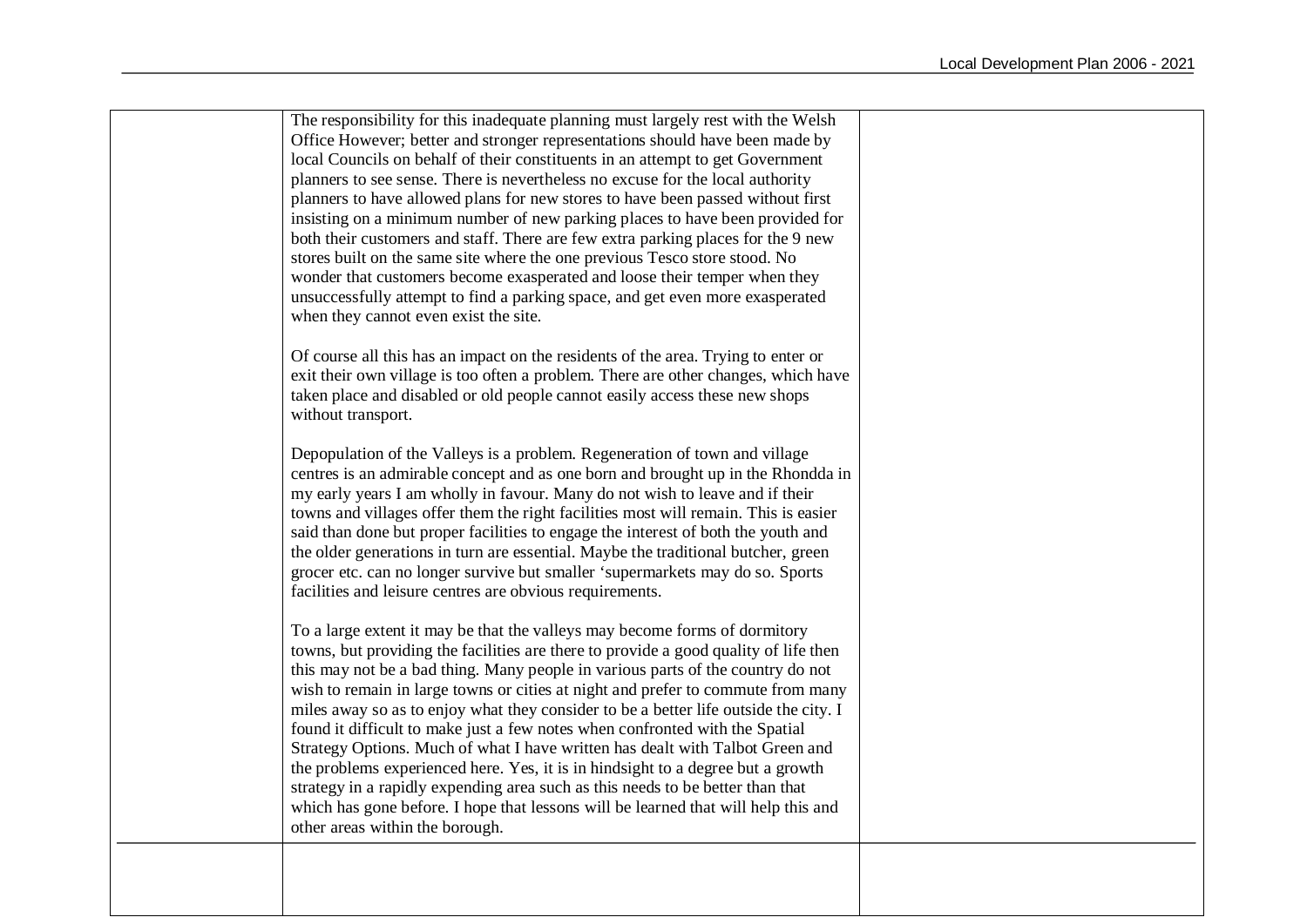| <b>Dwr Cymru/ Welsh</b> | Q.1 Yes                                                                                 | Comments noted |
|-------------------------|-----------------------------------------------------------------------------------------|----------------|
| <b>Water</b>            | $Q.2$ No                                                                                |                |
|                         | $\overline{Q.3}$ A sustainable growth strategy                                          |                |
|                         | <b>Q.4</b> Yes – It proposes to cover a wide range topics/functions                     |                |
|                         | <b>0.5</b> No                                                                           |                |
|                         | <b>Q.6</b> Yes-the need for a section of infrastructure to include water and sewerage.  |                |
| <b>Citizen panel</b>    | $Q.1$ Yes                                                                               | Comments noted |
| member 19               | $Q.2$ No                                                                                |                |
|                         | $Q.3$ A sustainable growth strategy $- I$ believe planning for the future at this scale |                |
|                         | will turn the area around and long-term plan is the best way to maximise                |                |
|                         | momentum. We need direction in order to stay attractive to as varied amount of          |                |
|                         | people possible keeping our next generation here and attracting this is a way to        |                |
|                         | achieve that.                                                                           |                |
|                         | <b>Q.4</b> Yes- we need to be self sufficient to stop people leaving and spending       |                |
|                         | elsewhere and build on what we've got and that will attract more outside interest.      |                |
|                         | Local communities need to feel catered for but also that the area is now going          |                |
|                         | places and able to keep as competitive as other areas.                                  |                |
|                         | Q.5 No                                                                                  |                |
|                         | <b>Q.6</b> no comment                                                                   |                |
| <b>Citizen panel</b>    | <b>Q.1</b> Yes                                                                          | Comments noted |
| member 20               | $Q.2$ Yes – Non intervention strategy                                                   |                |
|                         | Q.3 A sustainable growth strategy $-$ after reading all the issues I think page 12,     |                |
|                         | 13.1 explains all and I don't need to say anything                                      |                |
|                         | $Q.4$ Yes – As above                                                                    |                |
|                         | <b>0.5</b> No                                                                           |                |
|                         | Q.6 Yes - All the RCT area needs updating and most definitely transport i.e. the        |                |
|                         | bus service in Llanharan is terrible they are either not on time or don't turn up at    |                |
|                         | all. Also the heritage is most important to look after. The valley area is also very    |                |
|                         | important to look after.                                                                |                |
| <b>Citizen panel</b>    | Q.1 Yes                                                                                 | Comments noted |
| member 21               | <b>Q.2</b> No                                                                           |                |
|                         | $Q.3$ A sustainable growth strategy – the area needs a cohesive strategy for the        |                |
|                         | region as a whole, so that some areas do not see improvements at the expense of         |                |
|                         | neighbouring parts of the region.                                                       |                |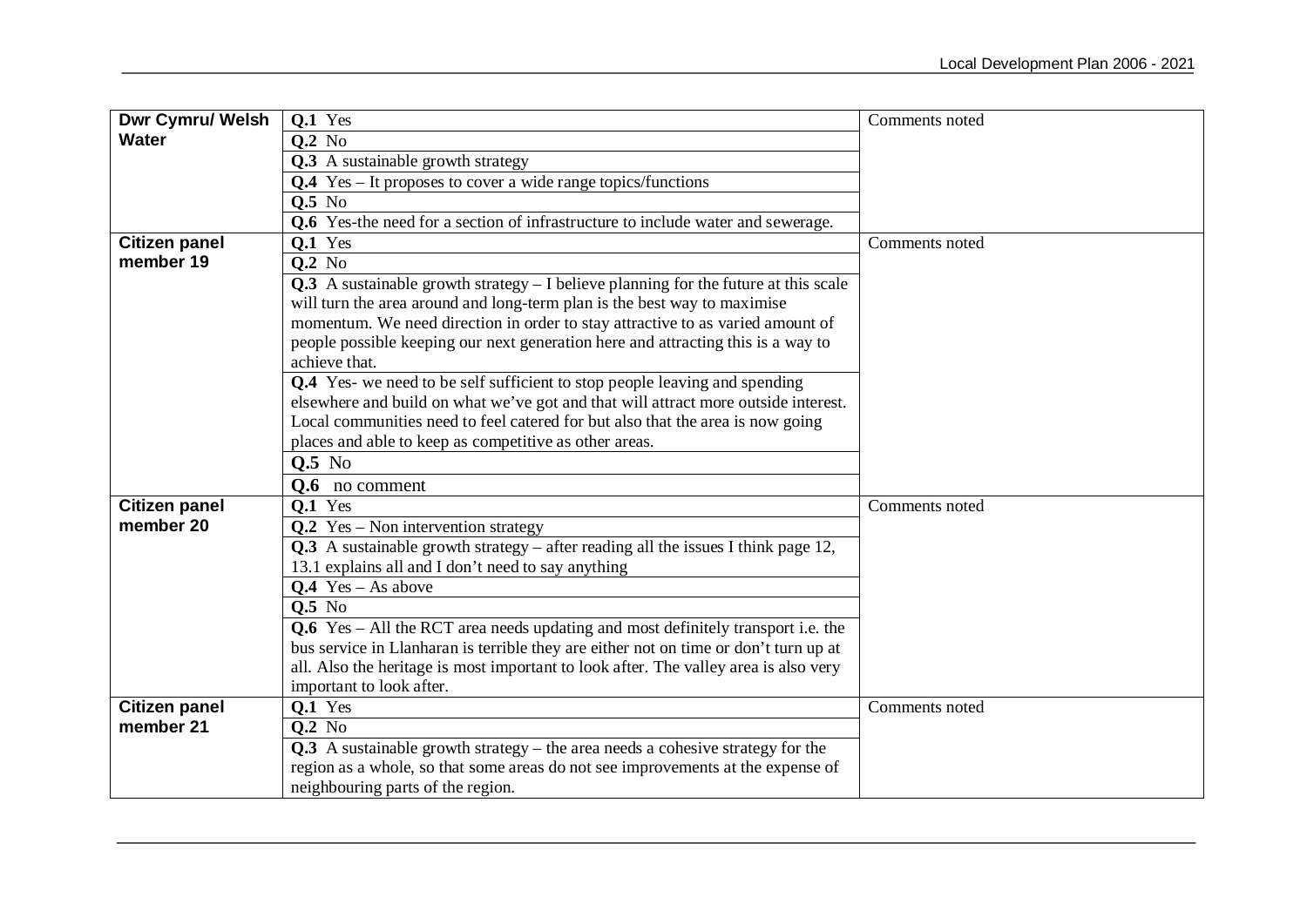| $\vert$ Q.4 Yes – there are strong reasons to promote this area as a good one in which to |  |
|-------------------------------------------------------------------------------------------|--|
| live – easy access to key cities (Cardiff and Swansea), the natural environment,          |  |
| strong sense of community with rising property prices in Cardiff and Swansea it           |  |
| should be possible to encourage migration out of these cites and into RCT.                |  |
| $Q.5$ No                                                                                  |  |
| <b>Q.6</b> No                                                                             |  |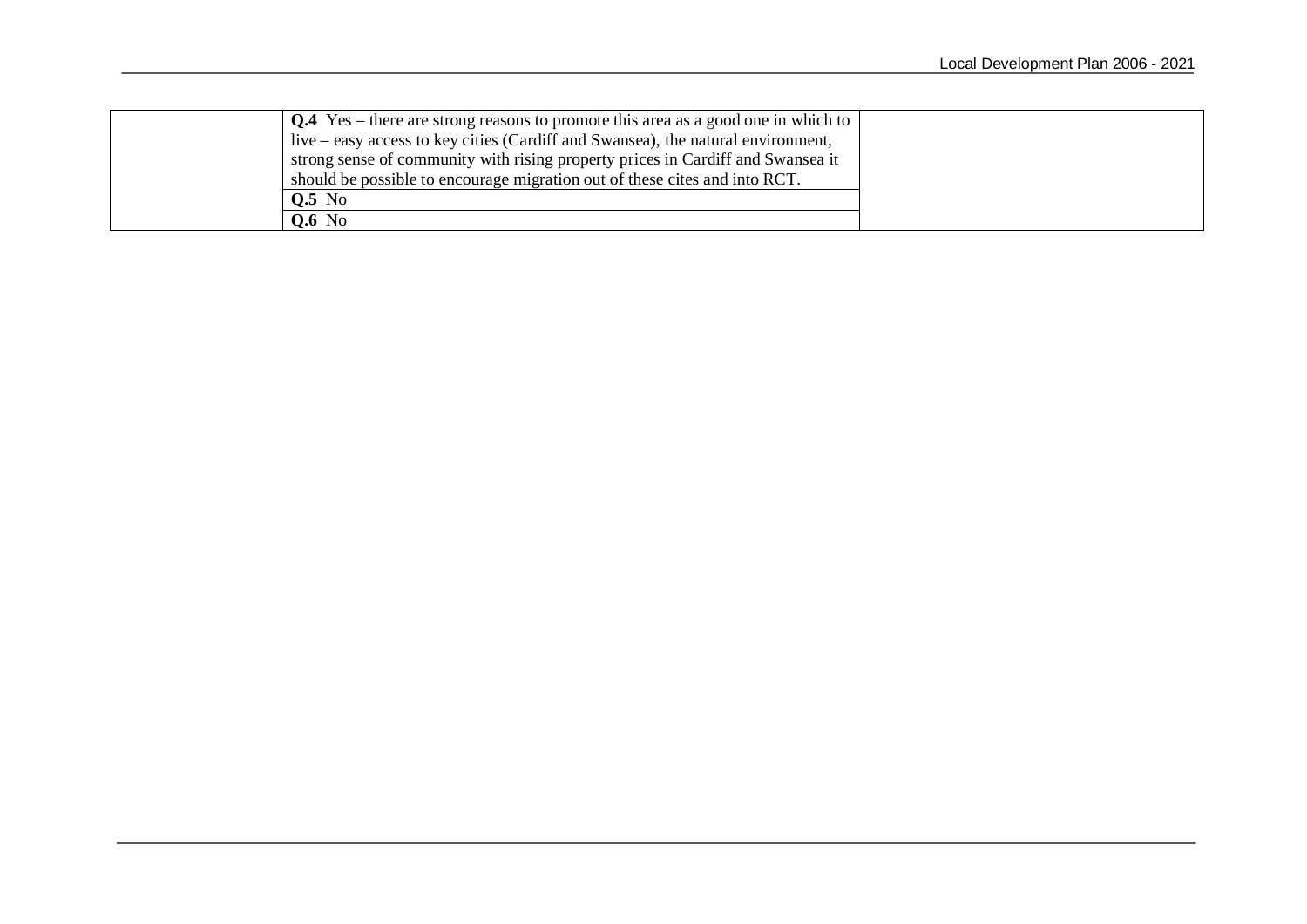

# **Appendix 3- Map showing the areas of population increase and decline in Rhondda Cynon Taf**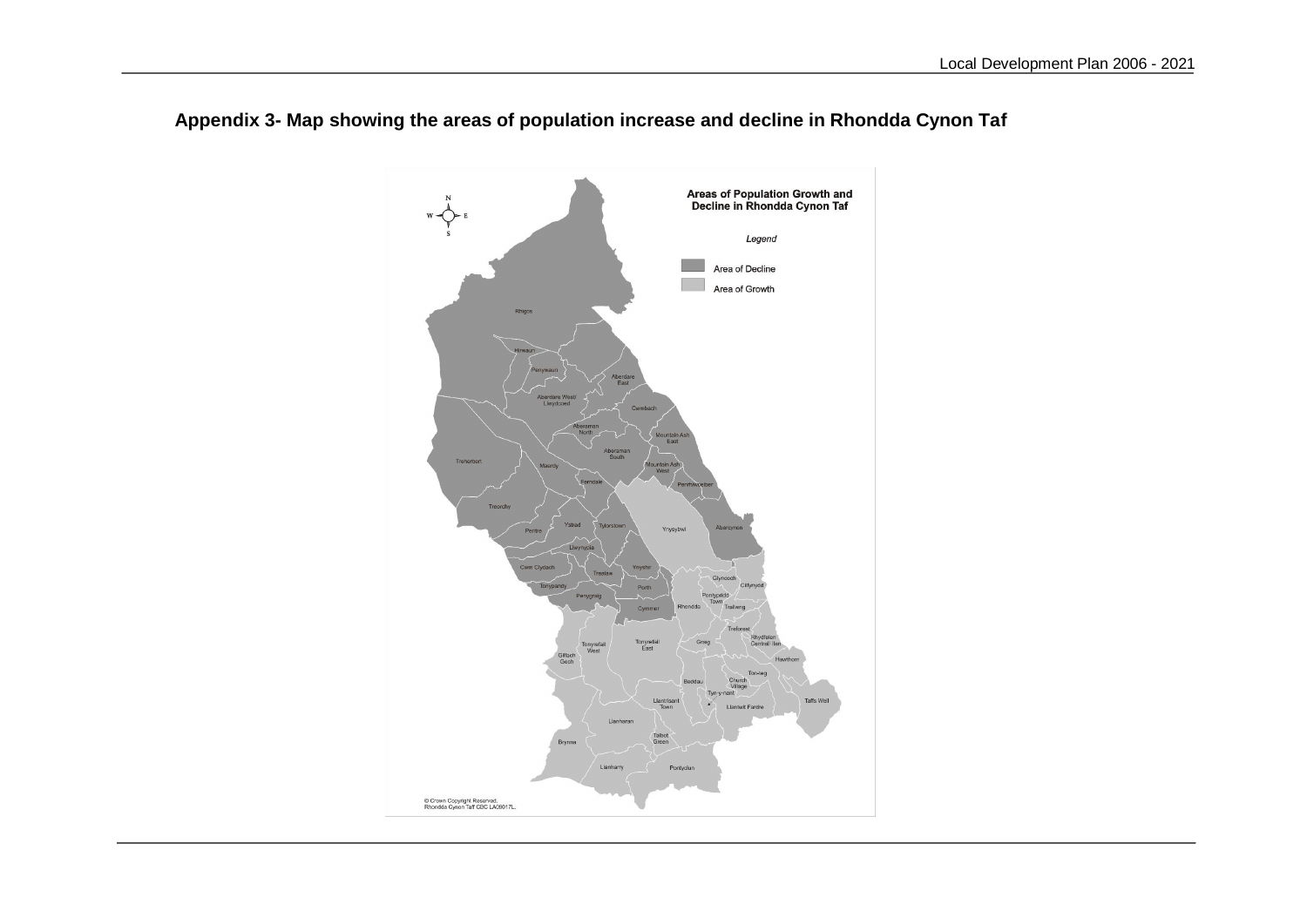# **Appendix 4- Strategic site assessment matrix**

| C/S ID                 | <b>Site Name</b>                                            | The site<br>over 20ha | The site in a<br>strategic | The site is compatible<br>with the Wales Spatial | The site<br><b>Brownfield</b> |
|------------------------|-------------------------------------------------------------|-----------------------|----------------------------|--------------------------------------------------|-------------------------------|
|                        |                                                             |                       | location                   | Plan                                             |                               |
| <b>Rhondda</b>         |                                                             |                       |                            |                                                  |                               |
| 181                    | Land at Cilely Colliery, Nr<br>Trebanog                     |                       |                            |                                                  |                               |
| 325                    | Large area of land to the west of<br>Ynyshir, Coed Ynyshir  | $\bullet$             |                            |                                                  |                               |
| 187                    | Former Fernhill Colliery Site,<br>Blaenrhondda              |                       | $\bullet$                  | $\bullet$                                        |                               |
| 87                     | Land r/o Buckley Road, Trealaw                              | $\bullet$             |                            |                                                  |                               |
| 183                    | Standard Tip (RH 87), Wattstown                             | $\bullet$             |                            |                                                  |                               |
| 462                    | <b>Maerdy Colliery Site</b>                                 | $\bullet$             | $\bullet$                  | $\bullet$                                        | $\bullet$                     |
| Cynon<br><b>Valley</b> |                                                             |                       |                            |                                                  |                               |
| 443                    | Former Phurnacite Plant &<br>Associated Land, Abercwmboi    |                       | $\bullet$                  |                                                  |                               |
| 275                    | <b>Aberdare General Hospital</b>                            |                       | $\bullet$                  | $\bullet$                                        |                               |
| 328                    | Land at Werfa Farm, Cefn Rhigos                             | $\bullet$             |                            | $\bullet$                                        |                               |
| 371                    | Land at Buarth y Capel, Ynysbwl                             | $\bullet$             |                            |                                                  |                               |
| Various                | <b>Tower Colliery Site</b>                                  |                       | $\bullet$                  | $\bullet$                                        |                               |
| <b>Taff Ely</b>        |                                                             |                       |                            |                                                  |                               |
| 311                    | Ty Nant/Gwaun Miskin (East of<br>Beddau)                    |                       | $\bullet$                  |                                                  |                               |
| 246                    | Land off Llanharry Road, south of<br>Bryn Derwen, Llanharan |                       |                            |                                                  |                               |
| 452                    | Coed Ely, Tonyrefail                                        |                       | $\bullet$                  |                                                  | $\bullet$                     |
| 119                    | Purolite & Pant Marsh, Talbot<br>Green                      |                       |                            |                                                  |                               |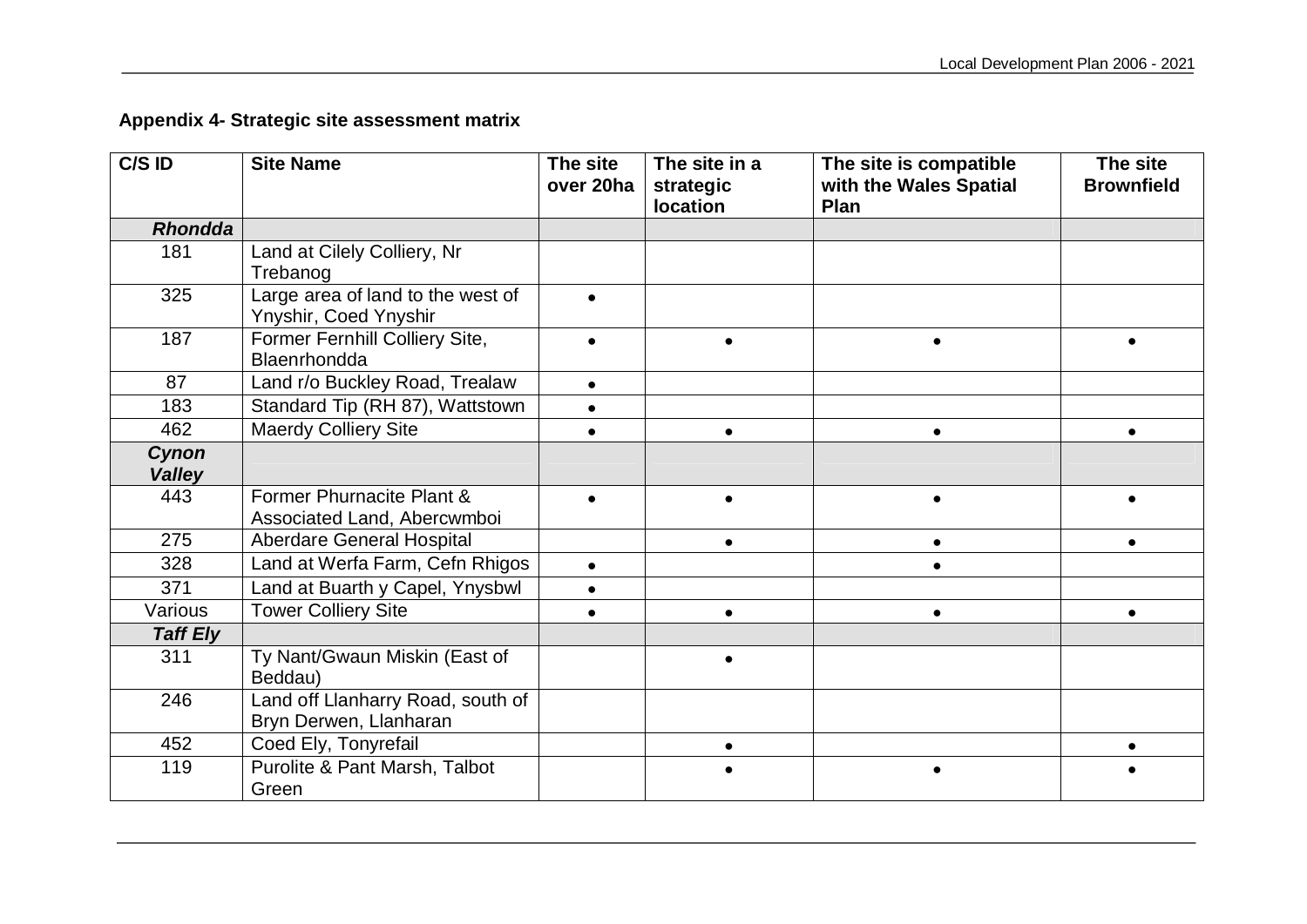| 184 | Ystrad Barwig Isaf (to west of<br>Efail Isaf)                 |           |           |           |                |
|-----|---------------------------------------------------------------|-----------|-----------|-----------|----------------|
| 355 | Land north of Mwyndy Cemetery                                 | $\bullet$ | $\bullet$ | $\bullet$ |                |
| 161 | Whitehills Golf Course, Brynnau<br>Gwynion                    |           |           |           |                |
| 171 | East of Station Road, Church<br>Village                       |           |           |           |                |
| 152 | Gelli Seren West, Nr Tonyrefail                               | $\bullet$ |           |           |                |
| 110 | Llwyncrwn Isaf, West of<br>Llantrisant Road, Beddau           |           |           |           |                |
| 122 | Sony Technology Park, Nr<br>Pencoed                           |           |           |           |                |
| 351 | Land South of Heol Cynllan / At<br>Cynllan Cottage, Llanharan |           | $\bullet$ |           |                |
| 167 | East of Station Road, Church<br>Village                       |           |           |           |                |
| 377 | <b>Ystrad Barwig Isaf</b>                                     | $\bullet$ |           |           |                |
| 206 | Cwm Colliery Reclamation,<br>Beddau                           |           |           | $\bullet$ |                |
| 174 | Otters Brook/Ceulan Farm, South<br>of Railway, Pontyclun      |           |           |           |                |
| 127 | Trane Farm, Tonyrefail                                        | $\bullet$ |           |           |                |
| 132 | Cwm Coking Plant, Beddau                                      | $\bullet$ | $\bullet$ | $\bullet$ | $\bullet$      |
| 352 | Large site north of Cefn Yr Hendy<br>(Talbot Green/Pontyclun) |           |           |           |                |
| 118 | Mwyndy Park                                                   | $\bullet$ |           | $\bullet$ | <b>Mixture</b> |
| 113 | <b>Llanilid OCS</b>                                           |           |           |           |                |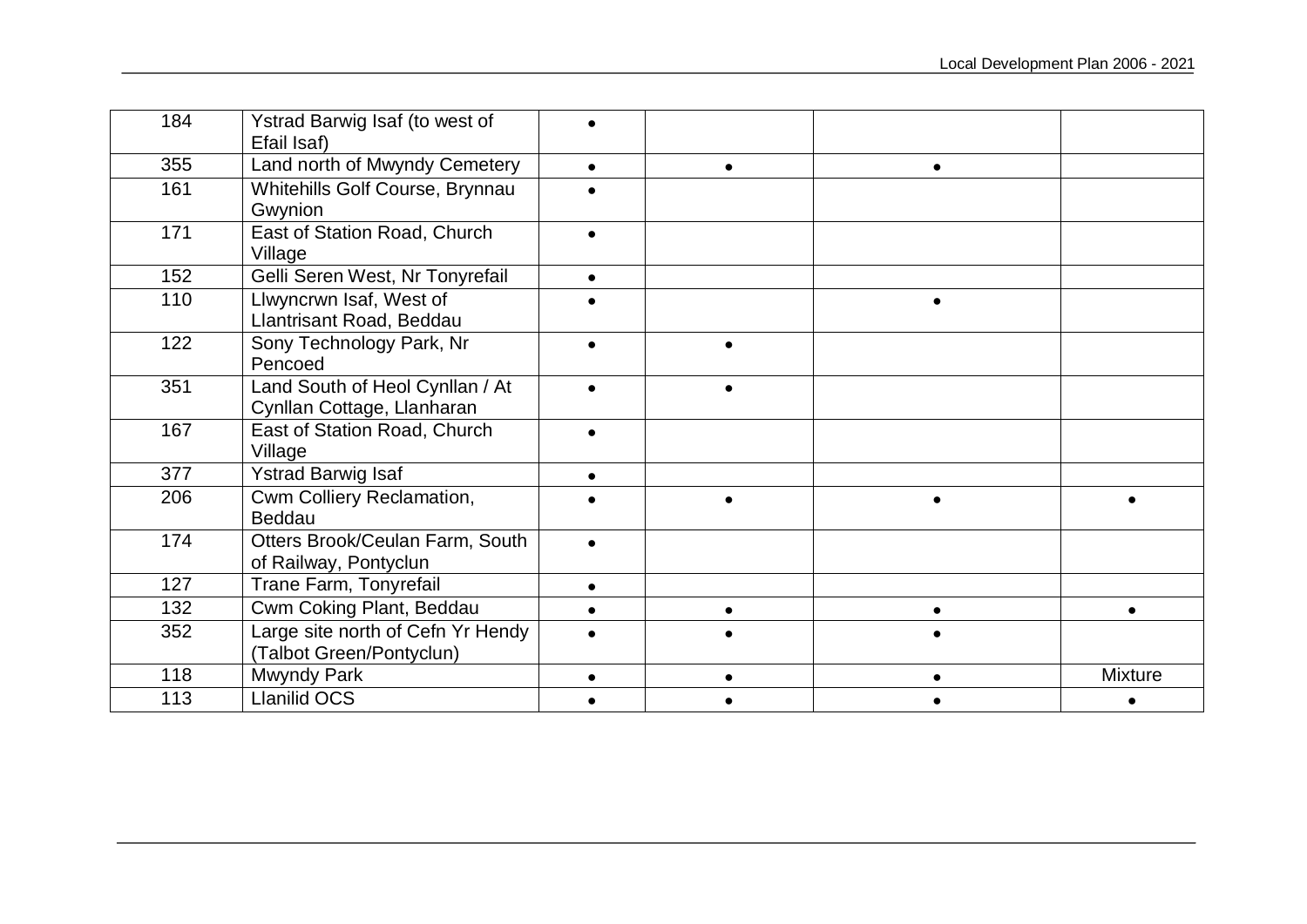# **Appendix 5- Informal Comments Made In Respect Of The Draft LDP: Preferred Strategy**

| <b>ORGANISATION</b>                                                                                                                                                                                                                        | <b>COMMENT</b>                                                                                                                                                                                                                                                                                                                                                                                                                                                                                              |
|--------------------------------------------------------------------------------------------------------------------------------------------------------------------------------------------------------------------------------------------|-------------------------------------------------------------------------------------------------------------------------------------------------------------------------------------------------------------------------------------------------------------------------------------------------------------------------------------------------------------------------------------------------------------------------------------------------------------------------------------------------------------|
| DEVELOPMENT CONTROL COMMITTEE                                                                                                                                                                                                              |                                                                                                                                                                                                                                                                                                                                                                                                                                                                                                             |
| Careful consideration should be given to the development of                                                                                                                                                                                | Comments noted. Careful consideration will be given to the                                                                                                                                                                                                                                                                                                                                                                                                                                                  |
| Pontypridd                                                                                                                                                                                                                                 | development needs of Pontypridd through the LDP process.                                                                                                                                                                                                                                                                                                                                                                                                                                                    |
| Amend Waste section on page 21 to read 'In order to meet                                                                                                                                                                                   | Comments noted. Planning Policy (Wales) 2002 identifies                                                                                                                                                                                                                                                                                                                                                                                                                                                     |
| capacity requirements identified in the SE Wales Regional                                                                                                                                                                                  | incineration as part of the waste management hierarchy. The                                                                                                                                                                                                                                                                                                                                                                                                                                                 |
| Waste Plan, Strategic Waste sites are identified to provide for                                                                                                                                                                            | requested change therefore cannot be made.                                                                                                                                                                                                                                                                                                                                                                                                                                                                  |
| all waste management options excluding incineration, on a                                                                                                                                                                                  |                                                                                                                                                                                                                                                                                                                                                                                                                                                                                                             |
| regional basis'.                                                                                                                                                                                                                           |                                                                                                                                                                                                                                                                                                                                                                                                                                                                                                             |
| Amend reference on page 24 to Aberdare Hospital to read                                                                                                                                                                                    | Comment noted. However planning permission for the Hospital                                                                                                                                                                                                                                                                                                                                                                                                                                                 |
| 'Aberdare General Hospital site, which may be replaced by a                                                                                                                                                                                | has now been granted and the suggested amendment is no                                                                                                                                                                                                                                                                                                                                                                                                                                                      |
| new facility at Mountain Ash'                                                                                                                                                                                                              | longer appropriate.                                                                                                                                                                                                                                                                                                                                                                                                                                                                                         |
| Give further consideration to potential large scale                                                                                                                                                                                        | Comments noted. 5 of the 8 strategic sites identified are located                                                                                                                                                                                                                                                                                                                                                                                                                                           |
| development sites within the Northern Strategy Area                                                                                                                                                                                        | in the northern strategy area.                                                                                                                                                                                                                                                                                                                                                                                                                                                                              |
| To be mindful of the overall character of an area when                                                                                                                                                                                     | Agreed. The preferred strategy will be amended to include a                                                                                                                                                                                                                                                                                                                                                                                                                                                 |
| considering new developments                                                                                                                                                                                                               | policy for 'place making' which will provide a context for new                                                                                                                                                                                                                                                                                                                                                                                                                                              |
|                                                                                                                                                                                                                                            | development.                                                                                                                                                                                                                                                                                                                                                                                                                                                                                                |
| Amend reference on page 42 to reflect the fact that                                                                                                                                                                                        | Comments noted. The strategy will be amended accordingly.                                                                                                                                                                                                                                                                                                                                                                                                                                                   |
| Pontypridd railway station also serves Merthyr                                                                                                                                                                                             |                                                                                                                                                                                                                                                                                                                                                                                                                                                                                                             |
| Amend page 63 to include reference to Cynon Valley Indoor                                                                                                                                                                                  | Comments noted. The strategy will be amended accordingly.                                                                                                                                                                                                                                                                                                                                                                                                                                                   |
|                                                                                                                                                                                                                                            |                                                                                                                                                                                                                                                                                                                                                                                                                                                                                                             |
|                                                                                                                                                                                                                                            |                                                                                                                                                                                                                                                                                                                                                                                                                                                                                                             |
|                                                                                                                                                                                                                                            |                                                                                                                                                                                                                                                                                                                                                                                                                                                                                                             |
|                                                                                                                                                                                                                                            |                                                                                                                                                                                                                                                                                                                                                                                                                                                                                                             |
|                                                                                                                                                                                                                                            |                                                                                                                                                                                                                                                                                                                                                                                                                                                                                                             |
|                                                                                                                                                                                                                                            |                                                                                                                                                                                                                                                                                                                                                                                                                                                                                                             |
|                                                                                                                                                                                                                                            |                                                                                                                                                                                                                                                                                                                                                                                                                                                                                                             |
|                                                                                                                                                                                                                                            |                                                                                                                                                                                                                                                                                                                                                                                                                                                                                                             |
|                                                                                                                                                                                                                                            |                                                                                                                                                                                                                                                                                                                                                                                                                                                                                                             |
| <b>Bowls Hall</b><br>To ensure that policies are robust enough to protect the<br>environment and open spaces<br>Need to seek improvements in public transport provision<br><b>LDP FORUM</b><br>Need to identify Principle Towns in Rhondda | Comments noted. The strategy will be amended to include<br>separate policies for the built and natural environment.<br>Comments noted. The strategy will be amended to make clear<br>the need for improvements in public transport.<br>Comments noted. However, the analysis of settlements<br>undertaken in formulating the strategy suggests that there is no<br>settlement in the Rhondda that is of sufficient scale or variety to<br>be designated a principle town. It should be noted however that 4 |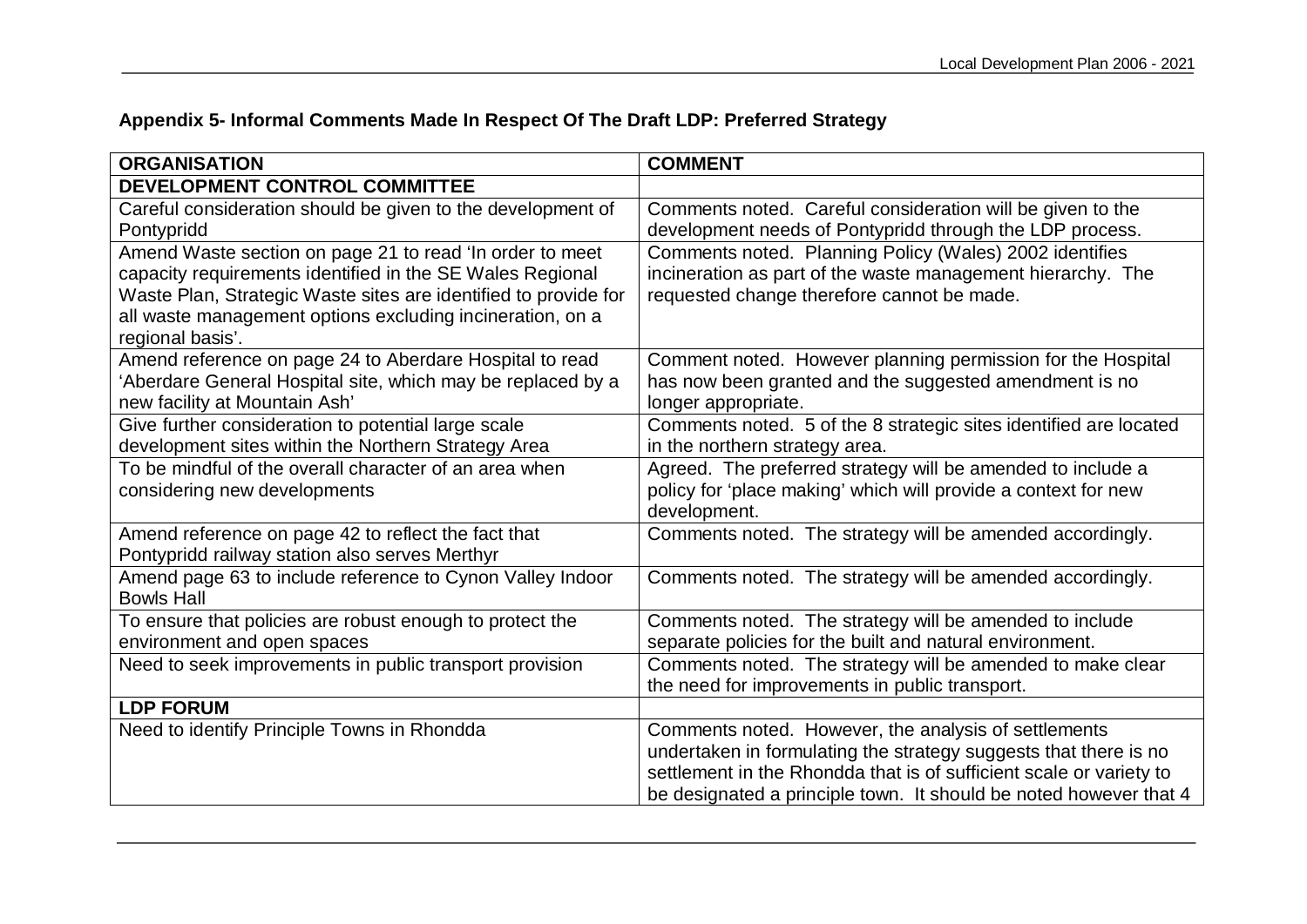|                                                                                                     | $\frac{1}{2}$ of the 8 key settlements identified in the strategy are in the<br>Rhondda. |
|-----------------------------------------------------------------------------------------------------|------------------------------------------------------------------------------------------|
| Synergy with other major strategies is crucial if benefits are to   Comments noted.<br>be maximised |                                                                                          |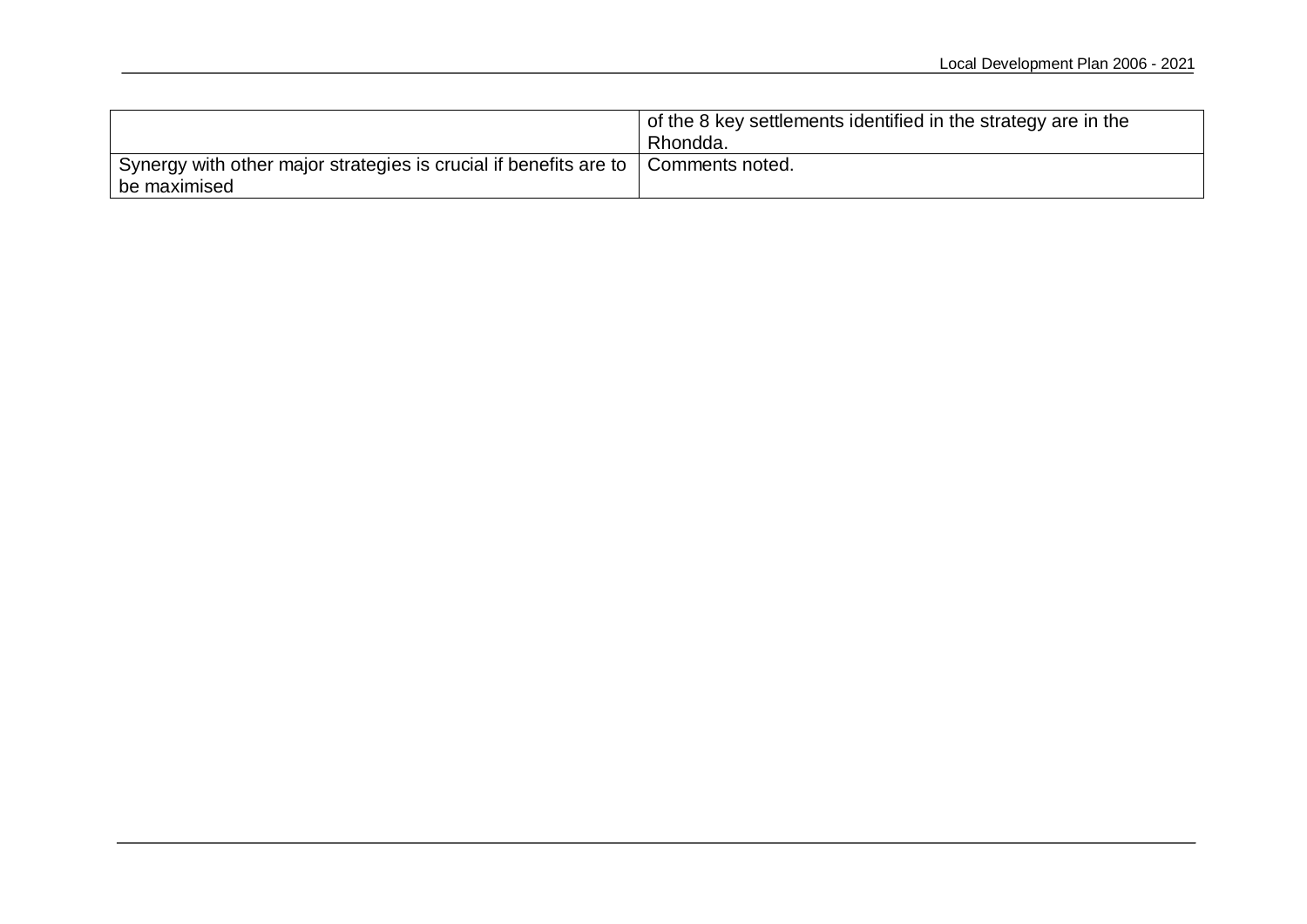| Pontypridd should be regarded as the 'county town'                                                                                                                         | Comments noted. This is however, a decision to be<br>made by the Council as a whole and not the LDP.                                                                                                                                   |
|----------------------------------------------------------------------------------------------------------------------------------------------------------------------------|----------------------------------------------------------------------------------------------------------------------------------------------------------------------------------------------------------------------------------------|
| Spatial Strategy must allow Aberdare to respond to growing threat from<br>Merthyr                                                                                          | Comments noted. In recognition of the important<br>role Aberdare can play in the northern strategy<br>areas, the settlement has been identified as a<br>principle town.                                                                |
| If Spatial Strategy to be successful, the problem of poor transportation<br>infrastructure must be addressed                                                               | Comments noted. The strategy will provide a<br>context for securing improvements in the<br>transportation network in Rhondda Cynon Taf.                                                                                                |
| Nature conservation was viewed as a key priority.                                                                                                                          | Comments noted. The strategy will be amended by<br>the inclusion of a separate natural environment<br>policy                                                                                                                           |
| Traditional settlement identities should be protected                                                                                                                      | Comments noted. The strategy has been amended<br>to include a new 'place making' policy which reflects<br>the need to protect the identity of existing<br>settlements.                                                                 |
| In light of the recent planning history, it was questioned why this site had<br>been identified as a strategic site.                                                       | Comments noted. It should be noted that for the<br>purposes of the Preferred Strategy strategic sites<br>have not been identified on a boundary specific<br>basis. Exact land allocations will be subject to<br>further consideration. |
| Borough must not become reliant on one or two sectors of the economy in<br>the future                                                                                      | Comments noted.                                                                                                                                                                                                                        |
| Borough must be flexible in order to respond to changing circumstances                                                                                                     | Comments noted.                                                                                                                                                                                                                        |
| Planning gain must be secured where new development will have<br>demonstrable impacts upon existing communities.                                                           | Comments noted. It is considered that the<br>requirements of strategic policy on community<br>infrastructure sufficiently address this point.                                                                                          |
| SP 1 - it was suggested that not all types of development will address<br>deprivation and that the policy should read 'will be encouraged' rather than<br>'will encourage' | Comments noted. The strategic policies have been<br>amended to reflect the requirements of WAG.                                                                                                                                        |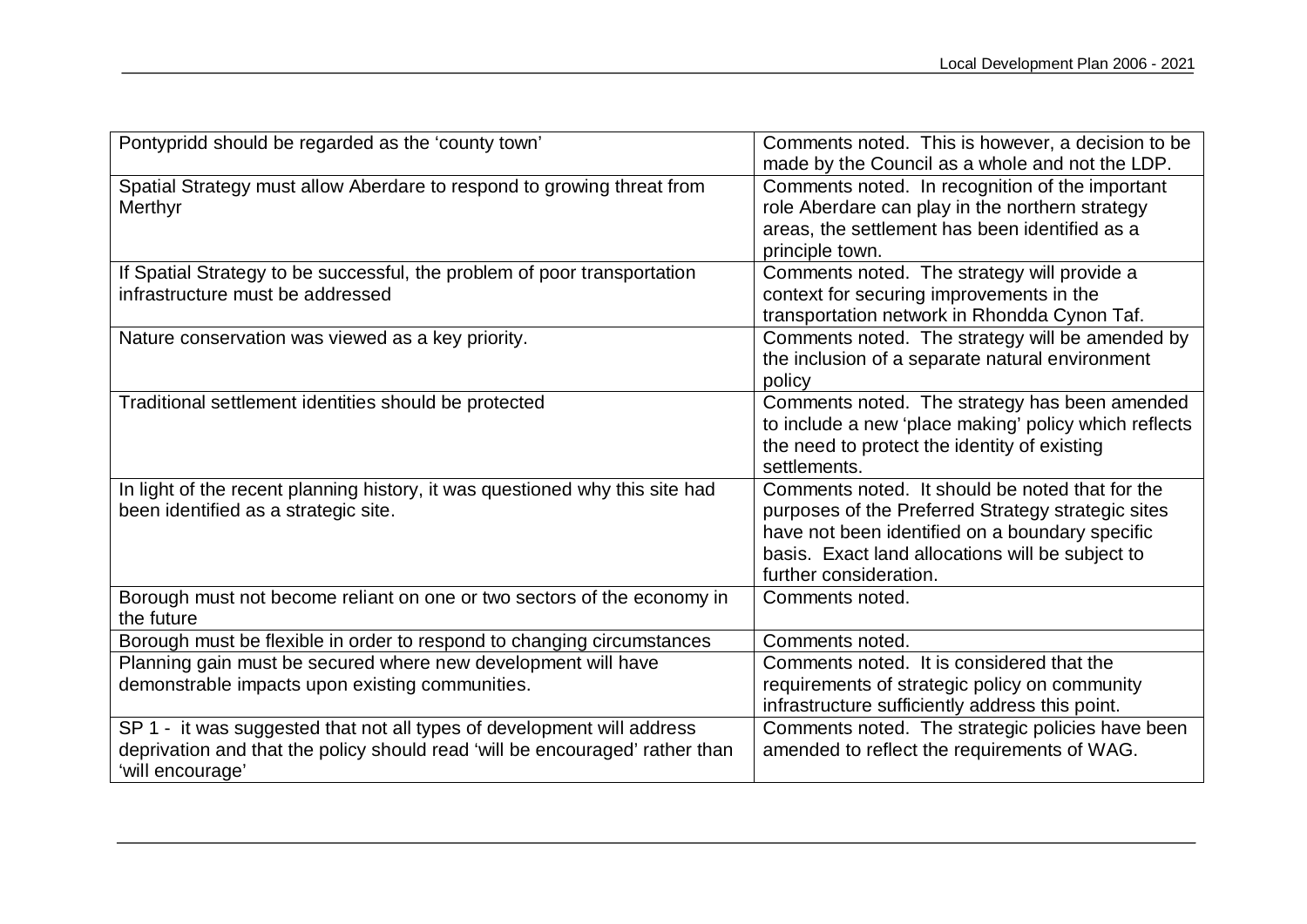| SP1 - should be amended to state that 'Development proposals will be<br>required to contribute to appropriate forms of growth to address the<br>problems of deprivation' rather than 'Development proposalswill<br>encourage appropriate forms of growth to address the problems of<br>deprivation                                                                                        | Agreed. The policy has been amended accordingly.                                                                                                                                          |
|-------------------------------------------------------------------------------------------------------------------------------------------------------------------------------------------------------------------------------------------------------------------------------------------------------------------------------------------------------------------------------------------|-------------------------------------------------------------------------------------------------------------------------------------------------------------------------------------------|
| SP 1 - could be amended to include a requirement for new development to<br>contribute to local housing needs                                                                                                                                                                                                                                                                              | Comments noted. The strategy has been amended<br>to include further explanation of the requirements for<br>affordable housing.                                                            |
| SP 4 - should clearly state that new development should not exacerbate<br>existing problems. Other participants felt that it was sufficient to address this<br>issue in SP 9.                                                                                                                                                                                                             | Comments noted. It is considered that these issues<br>are addressed by the new strategic policy for 'place<br>making' and the existing strategic policy on<br>'community infrastructure'. |
| part b). of policy SP 9 - suggested that rather than read as 'open space and<br>play facilities' it should be amended to 'open space, play and youth facilities'                                                                                                                                                                                                                          | Agreed. The policy has been amended accordingly.                                                                                                                                          |
| SP 11 - could at this stage make reference to the acceptable density of<br>windfarm sites and could even, similar to the policy prescribing housing<br>numbers, give an overall total for the number of windfarms that will be<br>allowed.                                                                                                                                                | Comments noted. The issues of acceptable density<br>is a matter which will more appropriately be<br>addressed in deposit draft LDP.                                                       |
| <b>WELSH ASSEMBLY GOVERNMENT</b>                                                                                                                                                                                                                                                                                                                                                          |                                                                                                                                                                                           |
| Soundness Test P1 - Prepared in accordance with the Delivery<br><b>Agreement including the CIS</b>                                                                                                                                                                                                                                                                                        |                                                                                                                                                                                           |
| Soundness Test P2 - Subjected to Sustainability Appraisal including<br><b>Strategic Environmental Assessment</b>                                                                                                                                                                                                                                                                          |                                                                                                                                                                                           |
| Strategic Options should be assessed through the sustainability appraisal -<br>para 5.3 makes reference to the SA Framework but is unclear. (Para 5.5<br>refers to a matrix assessing the strategy options at Appendix 3).<br>Sustainability Appraisal, including consideration of effects and mitigation,<br>should determine the Council's choice of preferred option for consultation. | Comments noted. The strategy options have been<br>assessed as part of the LDP process. Paragraph<br>5.3 of the document will be amended to clarify this<br>point.                         |
| LDP objectives (para 4.2) should have been tested against the SA<br>framework - (LDP Manual 5.6.7).                                                                                                                                                                                                                                                                                       | Comments noted. The have been tested and<br>amended through the SA/SEA process. Details of<br>the process are contained in the SA/SEA appraisal.                                          |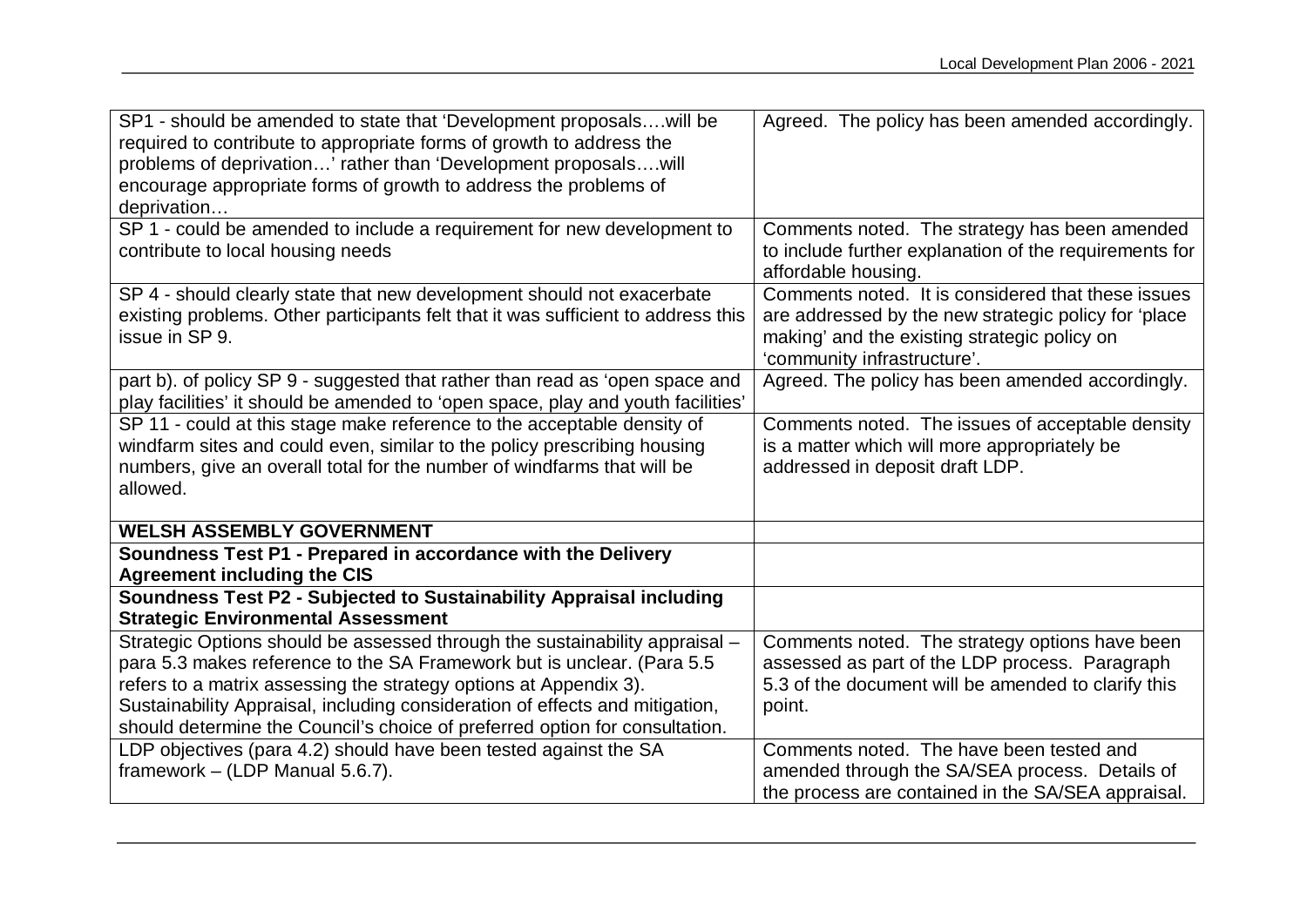| Soundness Test C1 - It is a land use plan which has regard to other              |                                               |
|----------------------------------------------------------------------------------|-----------------------------------------------|
| relevant plans, policies and strategies relating to the area or to               |                                               |
| adjoining areas                                                                  |                                               |
| Section 2 reviews a number of relevant policies and plans (WSP,                  | Comments noted. The document has been         |
| Strategy for the Heads of the Valleys area: Heads - We win, SEW                  | amended accordingly.                          |
| Regional Waste Plan, Community Strategy The RCT Community Plan                   |                                               |
| 2004-14). In addition the Draft SA/SEA Scoping Report references other           |                                               |
| national, regional and local plans, policies and programmes (its Appendix I).    |                                               |
| Regional Technical Statement for Aggregates - currently being produced by        |                                               |
| the SW RAWP, is not referred to in section 2, although this is referred to       |                                               |
| later at page 22.                                                                |                                               |
| See comments at Soundness Test C3 in relation to the work of the <b>South</b>    | Comments noted.                               |
| <b>East Spatial Plan Group</b> and CE1 re sub-regional planning policy context.  |                                               |
| The key diagram at page 55 shows an area of the Brecon Beacons                   | Agreed. The document and key diagram will be  |
| National Park as 'area not in LDP'. LDP documents should clearly indicate        | amended accordingly.                          |
| the RCT LDP area and make clear that the NP area is subject to a separate        |                                               |
| development plan which is the responsibility of the National Park Authority.     |                                               |
| We would suggest that all RCT LDP documents make this explicit. A                |                                               |
| reference to the Key Diagram from section 6 would have been useful for           |                                               |
| readers.                                                                         |                                               |
| Objectives (4.2) and strategy options (5&6) appear to be broadly relevant        | Comments noted.                               |
| to the area and are land-use. However, see minerals & waste topic                |                                               |
| comments at Soundness Test C2, the principle of which should be                  |                                               |
| considered in relation to other LDP objectives.                                  |                                               |
| <b>Soundness Test C2</b>                                                         |                                               |
| It has regard to national policy                                                 |                                               |
| Section 2 of the Paper refers to relevant key national policy (+ see above       |                                               |
| under Soundness Test C1).                                                        |                                               |
| LDPW and the LDP Manual say there is no need to repeat national                  | Comments noted. The strategic policy has been |
| planning policy unless there is need to interpret it at local level local; draft | amended accordingly                           |
| strategic policies generally appear to follow this guide, although SP6 Town      |                                               |
| Centres is weak in this respect.                                                 |                                               |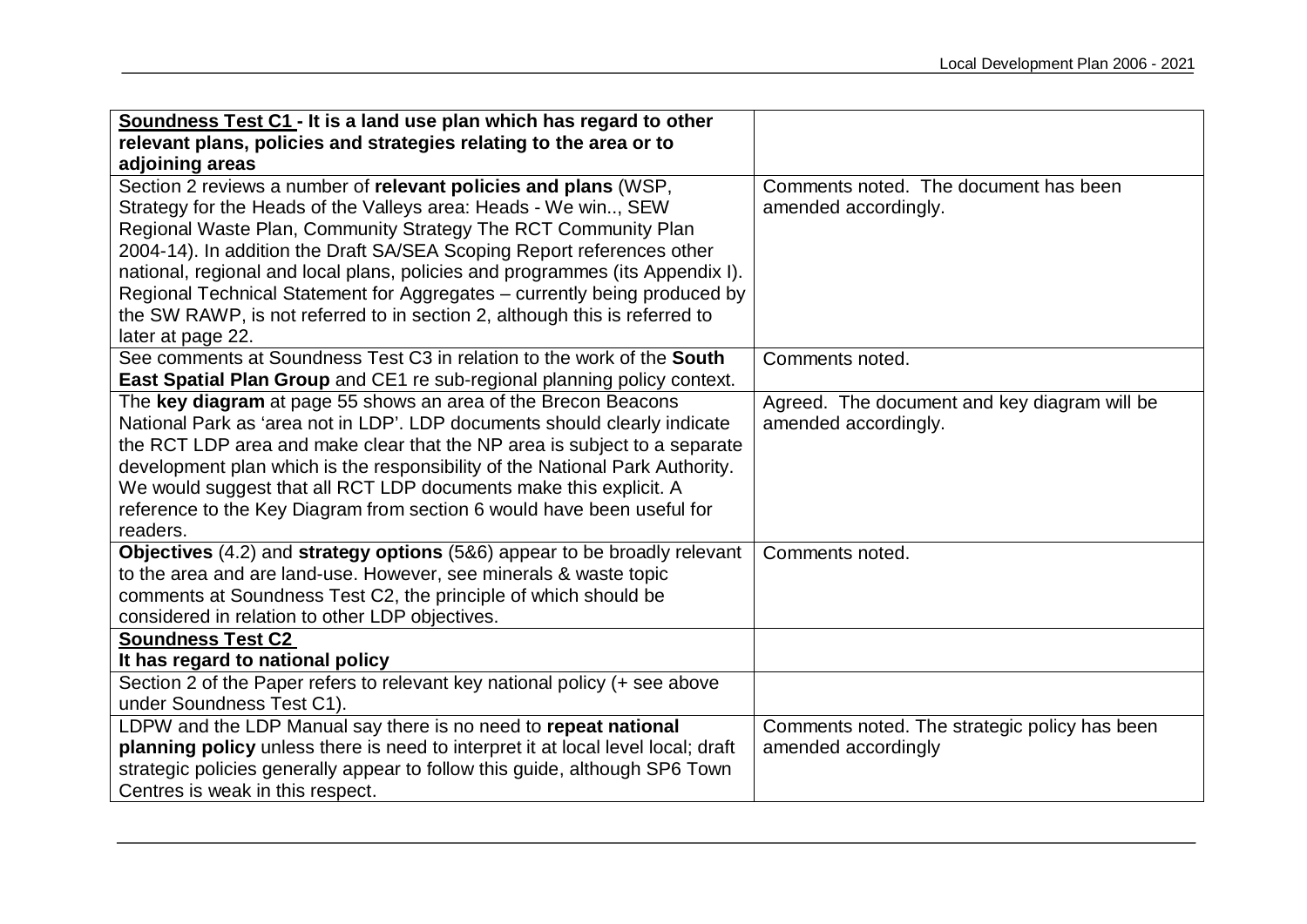| The preferred option is translated spatially into strategic polices with SP1 &     | Agreed. The strategic policies have been amended |
|------------------------------------------------------------------------------------|--------------------------------------------------|
| 2 being the key policies in this respect. Consideration should be given to the     | accordingly.                                     |
| identification of principle towns & key settlements by means of a                  |                                                  |
| policy(ies). See also comments below relating to minerals, waste, etc.             |                                                  |
| The LDP must provide a framework to stimulate, guide and manage change             | Comments noted. The preferred strategy has been  |
| towards sustainability (PPW Comp Guide 2.4); (this includes good                   | amended to include a policy on 'place making'.   |
| design). The strategic policies appear to have this focus; in particular policy    |                                                  |
| SP3 Sustainable Development. Design is not specified in the polices, but is        |                                                  |
| referenced in the strategy.                                                        |                                                  |
| The strategic policies should be constructed in ways that will allow               | Comments noted.                                  |
| meaningful measurement of progress through the lifetime of the plan to             |                                                  |
| enable short-term monitoring & review. (POS Guide 5.4)                             |                                                  |
| A number of policies use the terms 'encouraged/ing, supporting'. The               | Agreed. Policies will be amended accordingly.    |
| meaning of terms such as these should be clarified in land-use terms in the        |                                                  |
| LDP if they are used; at present this is not clear from the information in this    |                                                  |
| Paper, and their use should be reviewed.                                           |                                                  |
| It is preferable to have positively worded policies unless the policy is           | Agreed. The policy has been amended accordingly. |
| restrictive. Policy SP8 Environmental Protection & Enhancement, second             |                                                  |
| sentence: suggest for clarity redraft to, for example, 'Development will not       |                                                  |
| be permitted if it would cause unacceptable'. This policy currently covers         |                                                  |
| protection and harm, but not improvement.                                          |                                                  |
| Policy SP9 Community Infrastructure: suggest redraft 3 <sup>rd</sup> sentence, for | Agree. The policy has been amended accordingly.  |
| example, as 'Such infrastructure requirements may include:'.                       |                                                  |
| Transport (see also under Soundness Test C3 below):                                | Agree. The policy has been amended accordingly.  |
|                                                                                    |                                                  |
| - In terms of directing development the Paper indicates that it will be a          |                                                  |
| general principle' that locations with a choice of transportation will be          |                                                  |
| favoured. However this particular point has not been explicitly incorporated       |                                                  |
| into the strategic policies. It could be argued that policy SP 2 does cover        |                                                  |
| this point but we would suggest it could be built into policy SP 3 to avoid        |                                                  |
| diluting the locally distinct policies SP 1 and SP 2.                              |                                                  |
| Other than the above point the transport elements of the report appear             | Comments noted.                                  |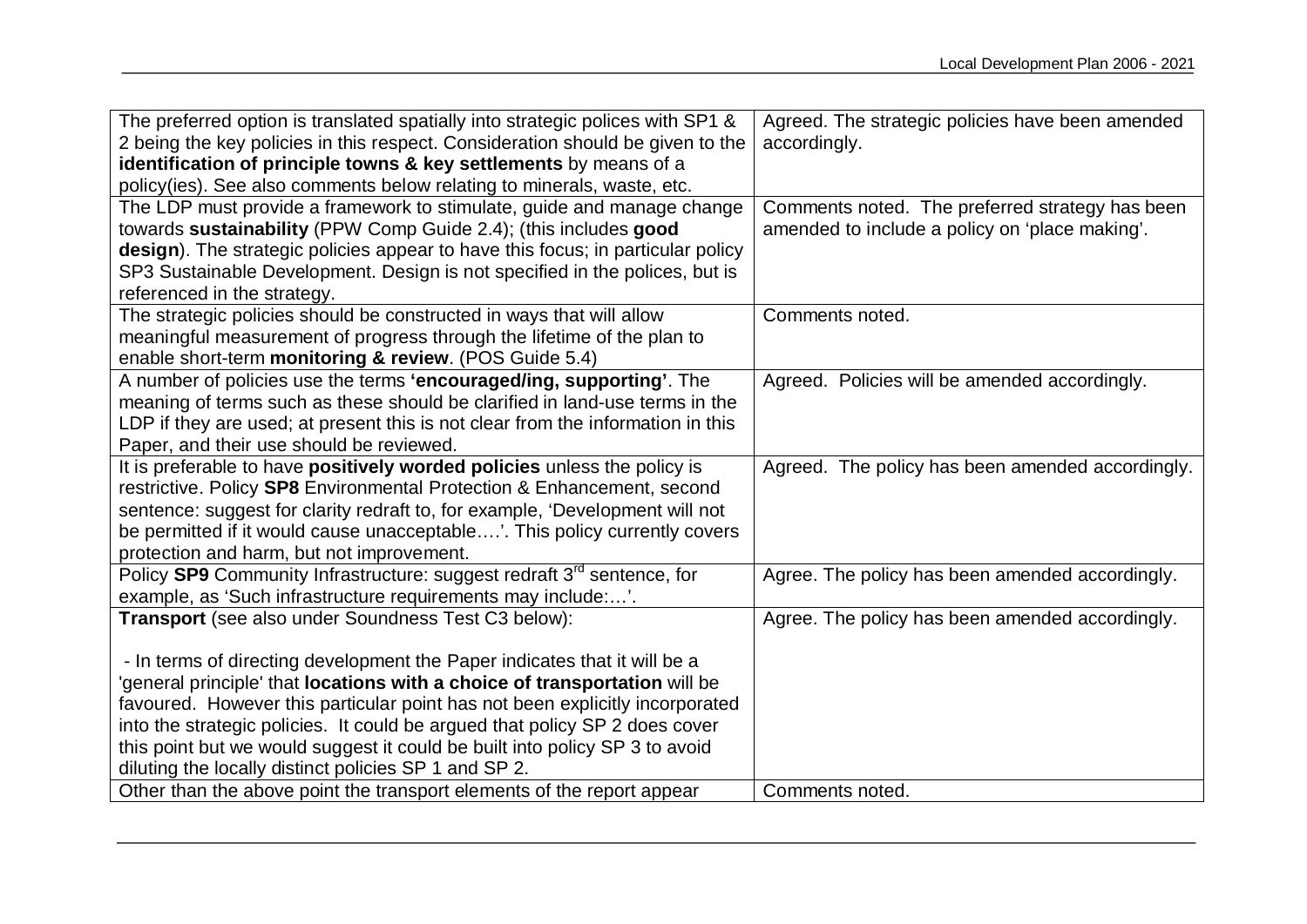| largely consistent with national policy, as required by soundness test C2.         |                                                      |
|------------------------------------------------------------------------------------|------------------------------------------------------|
| Housing (see also under Soundness Test C3 below):                                  | Agreed. The strategy has been amended to include     |
|                                                                                    | further clarification of the residential land        |
| - The section on residential development (p19) should make clear where             | requirements.                                        |
| the figures have been derived from and the context in which they are used.         |                                                      |
| The population projections for SE Wales are derived from the Assembly              | In addition a Housing Topic Paper will be issued for |
| Government data whilst (presumably) RCT have undertaken some form of               | public consultation that explains the statistical    |
| assessment for the County. It is not clear what the link is between the SE         | background to the housing requirement figures.       |
| Wales figure (108,900) and RCTs figure (17,627); neither is it clear how the       |                                                      |
| proposed allocation of 14,850 dwellings will be adequate to sustain the            |                                                      |
| preferred strategy. This also applies to Policy SP4 Housing Requirements.          |                                                      |
| Further clarification about how the Council proposes to address the issue of       | Agreed. The strategy has been amended                |
| providing affordable homes would be helpful. The 3rd para on page19 has            | accordingly.                                         |
| laudable sentiments but gives no indication of the scale and nature of the         |                                                      |
| problem nor the possible mechanisms to be used to address it.                      |                                                      |
| <b>Employment</b> (see also under Soundness Test C3 below):                        | Agreed. The strategy has been amended to provide     |
|                                                                                    | additional clarification of the employment land      |
| - There is little evidence of analysis of likely levels of growth nor is there any | requirements.                                        |
| indication of the scale of the likely provision of employment land. It is          |                                                      |
| therefore not possible to establish a context for considering the assessment       | In addition to the preferred strategy an Employment  |
| of strategic sites on p23-24 nor Policy SP 5 Employment Requirements               | Topic Paper will be issued for public consultation   |
|                                                                                    | that explains the background to employment land      |
|                                                                                    | requirement figure.                                  |
| Minerals:                                                                          | Agreed. The strategy has been amended                |
| - "Key Environmental Issues" (page 11) should include the need to                  | accordingly.                                         |
| safeguard important mineral resources due to the significance of minerals          |                                                      |
| within RCT. These include sand and gravel resources of importance due to           |                                                      |
| their relatively limited regional availability and high quality hard rock          |                                                      |
| resources.                                                                         |                                                      |
| Economic objectives (page 13) include, "Promote efficient and appropriate          | Agreed. The strategy has been amended                |
| use of minerals". This is very general and repeats national planning policy        | accordingly                                          |
| for minerals. More positive objectives that are specific to RCT should be          |                                                      |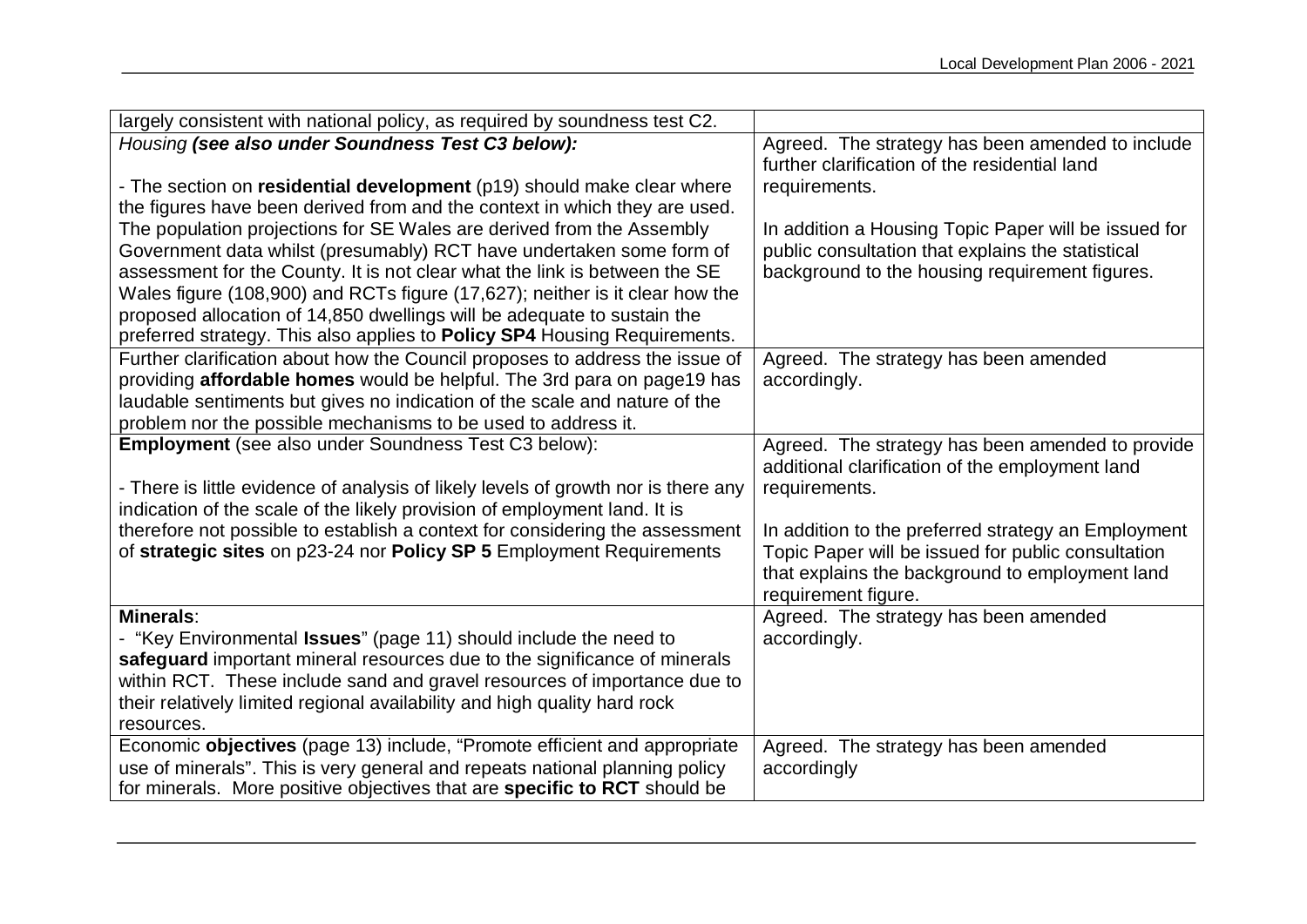| adopted eg safeguarding mineral resources that occur in RCT, ensuring           |                                                     |
|---------------------------------------------------------------------------------|-----------------------------------------------------|
| adequate mineral resources are allocated to meet local, regional and            |                                                     |
| national needs in line with the RTS and in view of the availability of          |                                                     |
| resources in the County Borough.                                                |                                                     |
| The Preferred Option section refers to Minerals at page 22 and in               | Agreed. The strategy has been amended               |
| particular to safeguarding of sand and gravel resources. There may well be      | accordingly                                         |
| other aggregates resources such as high quality hard rock resources that        |                                                     |
| should be safeguarded or allocated for future working.                          |                                                     |
| Coal: Coal is identified in the key examples of characteristics; listed in the  | Comments noted. Economic factors were               |
| SA scoping report under employment (3.4) where mineral extraction is            | considered when the strategic option defined and    |
| identified as an important industry. Safeguarding is identified in the SA       | assessed.                                           |
| framework under 16. Minerals. These issues need to be considered further        |                                                     |
| in assessing options                                                            |                                                     |
| Safeguarding coal resources may conflict with other development                 | Comments noted. The location of coal resources is   |
| proposals, or the prior recovery of coal may conflict with the timetable for    | already being considered as part of the candidate   |
| development. Coal safeguarding should be an element in the first stage of       | site assessment process.                            |
| assessment. This applies at three levels. In the assessment of areas for        |                                                     |
| development - the north has most of the remaining primary resource; in the      |                                                     |
| assessment for towns of development - for example Treorchy is on a              |                                                     |
| secondary resource area; and for the strategic sites identified as suitable for |                                                     |
| development – for example Fernhill and the phurnacite plant are on              |                                                     |
| secondary resources.                                                            |                                                     |
| The mineral policy SP12 should distinguish aggregates and coal – there          | Agreed. The policy has been amended accordingly     |
| need not be a landbank for coal                                                 |                                                     |
| The transport of minerals should be included in the context of general          | Agreed. The policy has been amended accordingly     |
| freight movements. Bulk movement of minerals is preferably by rail (or          |                                                     |
| water).                                                                         |                                                     |
| As well as the broader context, stability issues relate to areas of past        | Comments noted. Stability issues are being          |
| mineral extraction and to the major earth moving activities linked with         | considered as part of the candidate site assessment |
| restoration and mineral extraction. Risk assessment is needed as a part of      | process.                                            |
| the plan preparation process to identify areas where such constraints exist,    |                                                     |
| and where they may be so significant as to preclude development.                |                                                     |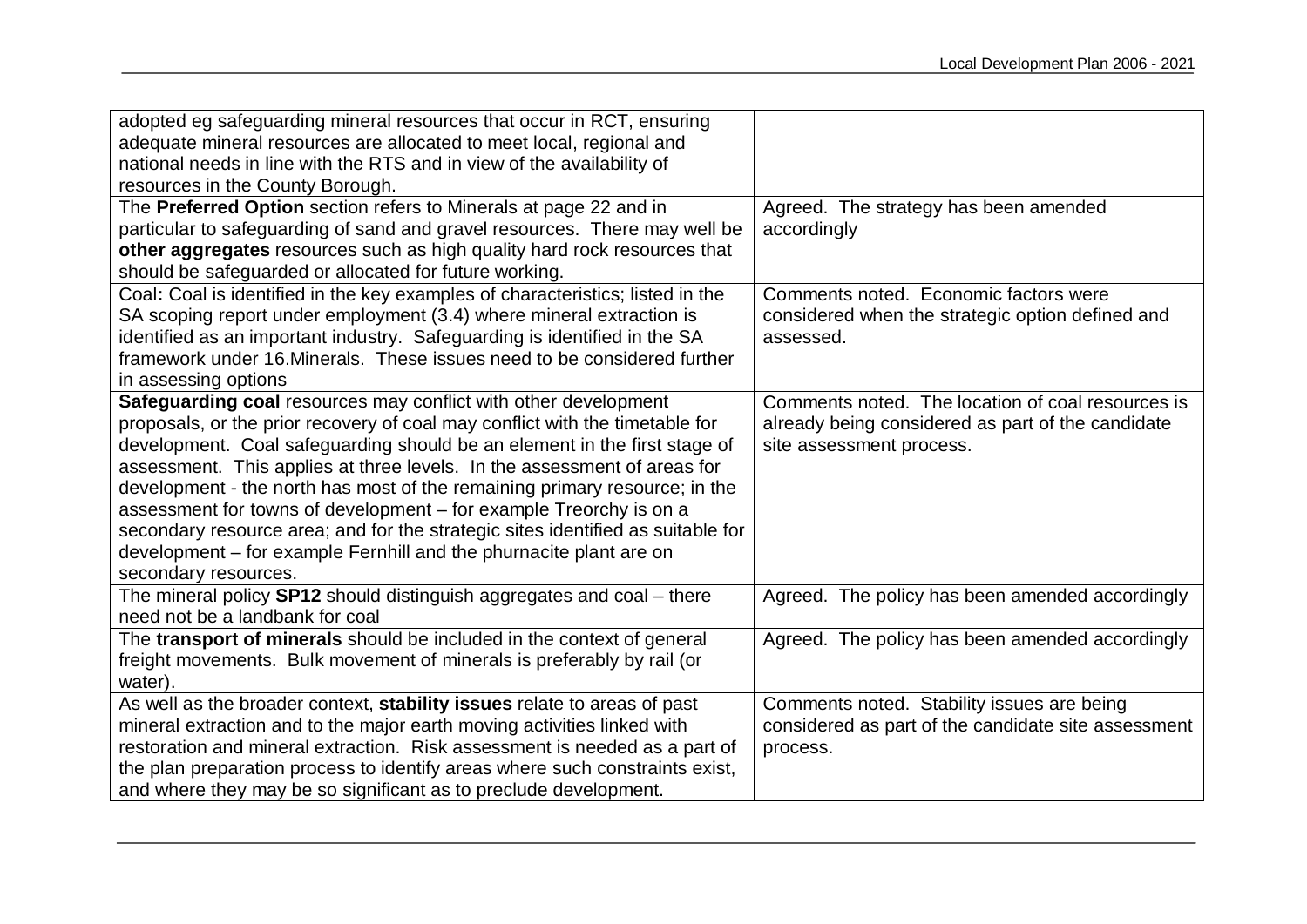| Waste: Key environmental issues (page 11) refer to waste arisings and                     | Agreed. The strategy has been amended                    |
|-------------------------------------------------------------------------------------------|----------------------------------------------------------|
| recycling rates; however, the more important key issue for the LDP is the                 | accordingly.                                             |
| need to make adequate provision for the large number of new waste                         |                                                          |
| management facilities as set out in the Regional Waste Plan.                              |                                                          |
| Social objectives (page 13) include: "Minimise waste, especially waste to                 | Agreed. The strategy has been amended                    |
| landfill"This again is a general objective with fairly limited land use planning          | accordingly                                              |
| opportunities. There should be a more positive planning approach to the                   |                                                          |
| waste planning objectives that are also more relevant to the LDP, such as,                |                                                          |
| making adequate provision for the waste management facilities in accord                   |                                                          |
| with the findings of the Regional Waste Plan.                                             |                                                          |
| The Preferred Option section refers to waste at page 21. This refers to                   | Agreed. The strategy has been amended                    |
| "strategic waste sites" but should also refer to sites for local waste                    | accordingly                                              |
| management that the LDP needs to make provision for                                       |                                                          |
| It is not clear whether the mixed uses in the strategic sites (at page 22 and             | Agreed. The strategy has been amended                    |
| listed in Appendix 2) include potential sites for waste management and this               | accordingly                                              |
| needs to be clarified.                                                                    |                                                          |
|                                                                                           |                                                          |
| <b>Infrastructure</b> (and Soundness Tests CE2)                                           | Comments noted.                                          |
| - National planning policy advocates that the implications of                             |                                                          |
| infrastructure capacity and/or requirements should be considered. This                    |                                                          |
| involves the encouragement of sites where provision exists and/or where                   |                                                          |
| problems can be solved and development can be phased. Therefore, the                      |                                                          |
| spatial implications of whether new provision is needed and whether, and                  |                                                          |
| how, it can be provided should be considered as part of arriving at (and                  |                                                          |
| providing justification for) the preferred option. This could impact on how               |                                                          |
| growth will be managed throughout the plan period and therefore on how                    |                                                          |
| social, economic and environmental objectives for the plan area are met.                  |                                                          |
| <b>Renewable Energy:</b>                                                                  | Comments noted. The Council considers that this          |
| - Although policy SP11 provides positive support for renewable energy and                 | issues is sufficiently addressed in the existing text of |
| energy efficiency, national planning policy asks that authorities consider the            | the preferred strategy.                                  |
| opportunities which may exist for encouraging all forms of renewable                      |                                                          |
| energy and the contribution which they can make towards carbon emission<br>reduction etc. |                                                          |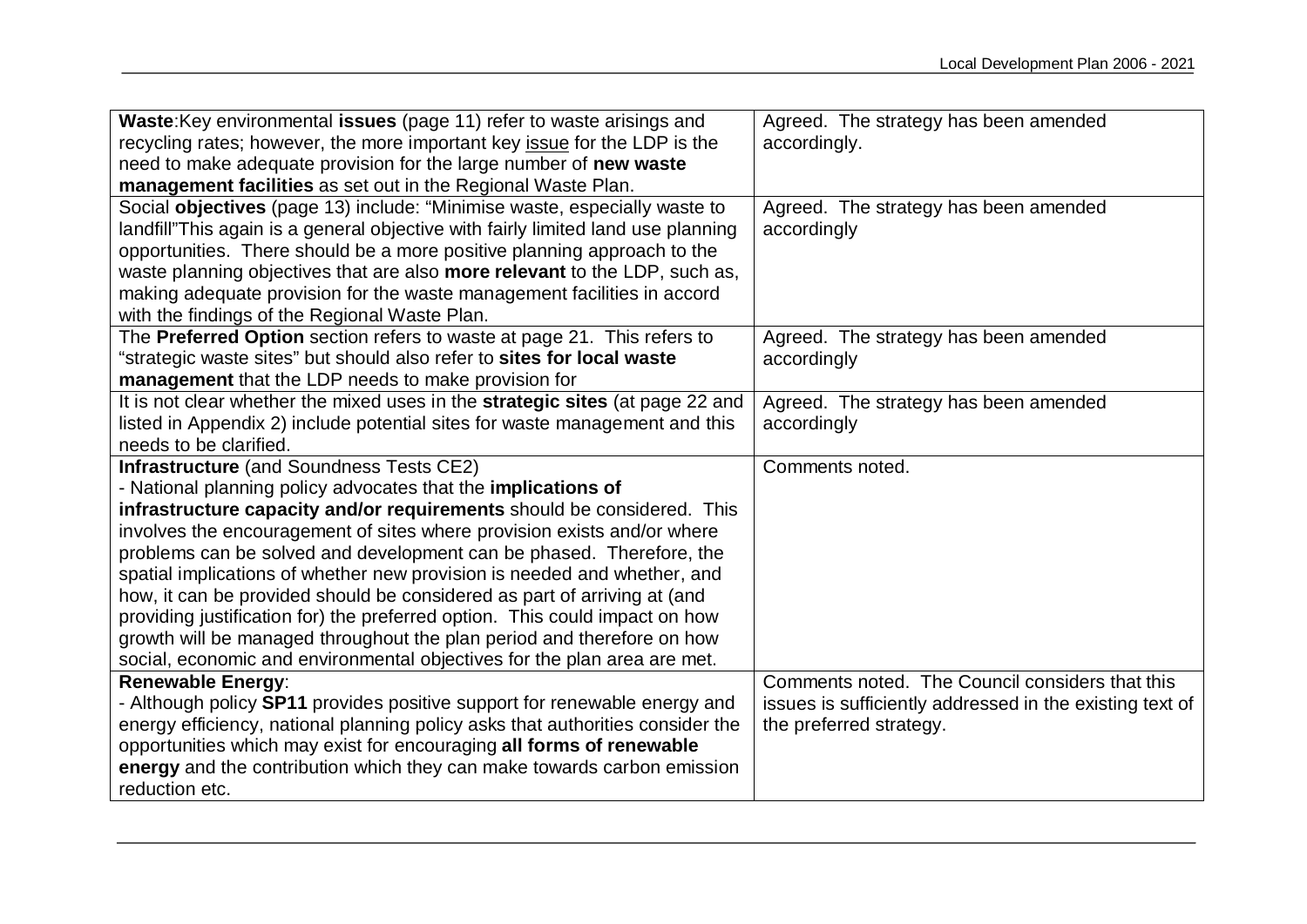| Whilst energy efficiency and conservation is acknowledged, further                | Agreed. The strategy has been amended               |
|-----------------------------------------------------------------------------------|-----------------------------------------------------|
| consideration could be given to ways of securing the benefits of renewable        | accordingly                                         |
| energy, energy efficiency and conservation (and other resource                    |                                                     |
| efficiencies/conservation such as water), particularly where large scale          |                                                     |
| growth is envisaged. These issues are mentioned as potential indicators in        |                                                     |
| appendix 1 but it would be useful to explore further as indicated above.          |                                                     |
| <b>Flood Risk (and Soundness Test CE2)</b>                                        | Comments noted. Consideration of flood risk is part |
| - It is not clear how the appraisal of options has taken into account             | of the candidate site assessment process.           |
| national planning policy in relation to development and flood risk (PPW           |                                                     |
| 2002 and TAN 15 2004). We note that flood risk maps were made available           |                                                     |
| for the Visioning Workshops. The assumption made in relation to some of           |                                                     |
| the strategic sites, which underpin the preferred strategy, is that flood risk    |                                                     |
| issues need to be resolved.                                                       |                                                     |
| The thrust of national planning policy is to avoid new development on the         | Comments noted.                                     |
| floodplain and to move away from continued reliance on engineering                |                                                     |
| solutions, in recognition that risk can never be eliminated despite mitigation    |                                                     |
| measures, and in recognition of climate change. Further, some forms of            |                                                     |
| development will be inappropriate in certain parts of the flood plain.            |                                                     |
| Flooding, therefore, is an issue which should inform policy choices and the       |                                                     |
| tests in the TAN should have been considered in terms of appraising               |                                                     |
| options and arriving at the preferred strategy.                                   |                                                     |
| Where options involve consideration of the floodplain then a broad level          | Comments noted. Consideration of flood risk is part |
| assessment which provides for an understanding of flooding consequences           | of the candidate site assessment process            |
| will be necessary to ensure that the <b>strategic sites</b> (and potentially non- |                                                     |
| strategic sites) which support the preferred option can be taken forward. It      |                                                     |
| is recognised that some flooding information may already exist but the            |                                                     |
| extent of this, and its role in informing and underpinning strategy, should be    |                                                     |
| clarified and be made explicit.                                                   |                                                     |
| Land contamination (and Soundness Test CE2)                                       | Comments noted.                                     |
| - National planning policy advises that the nature, scale and extent of           |                                                     |
| contamination, which may pose a risk to human health, should be                   |                                                     |
| considered as part of plan preparation to ensure that development is not          |                                                     |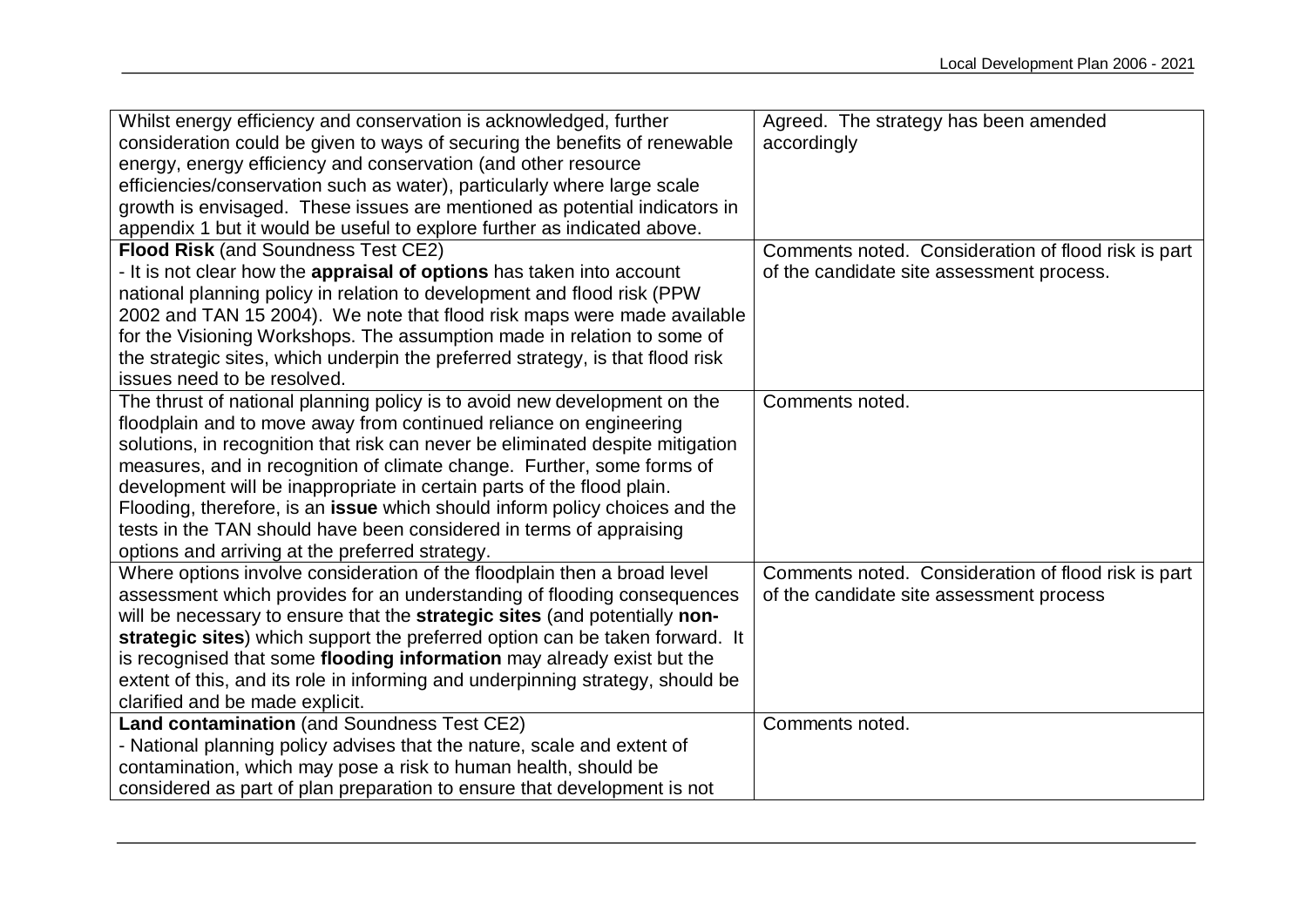| undertaken without an understanding of the risks. Contamination is<br>acknowledged as an issue and dealing with it will be a necessary part of<br>taking forward some of the strategic sites. The reliance on such sites<br>suggests that some evidence to demonstrate that the contribution |                                                                                                     |
|----------------------------------------------------------------------------------------------------------------------------------------------------------------------------------------------------------------------------------------------------------------------------------------------|-----------------------------------------------------------------------------------------------------|
| envisaged by these sites is likely to be forthcoming. Some understanding of<br>the scope to overcome any actual or potential contamination may be a                                                                                                                                          |                                                                                                     |
| necessary part of understanding the risks.                                                                                                                                                                                                                                                   |                                                                                                     |
| <b>Retailing:</b><br>Policy SP6 Town Centres does little to expand upon national retail policy in<br>PPW. The hierarchy and future roles of centres should be reflected clearly<br>in the strategy and the strategic policies.                                                               | Agreed. The strategy will be amended accordingly.                                                   |
| Design:                                                                                                                                                                                                                                                                                      | Comments noted.                                                                                     |
| Design is not specified in the strategic polices, but is referenced in the<br>strategy (see above re sustainability & policy SP3).                                                                                                                                                           |                                                                                                     |
| <b>Welsh Culture and Language:</b>                                                                                                                                                                                                                                                           | <b>Comments noted</b>                                                                               |
| There is no mention in the Paper of any Welsh language & culture                                                                                                                                                                                                                             |                                                                                                     |
| influences and any associated ambitions affecting future land-use in the                                                                                                                                                                                                                     |                                                                                                     |
| plan area.                                                                                                                                                                                                                                                                                   |                                                                                                     |
| Soundness Test C3 - It has regard to the Wales Spatial Plan                                                                                                                                                                                                                                  |                                                                                                     |
| More reference could be made to the likely impact of proposed RCT<br>housing developments on other Local Authorities.                                                                                                                                                                        | Comments noted. This is an issue more<br>appropriately addressed through the Wales Spatial<br>Plan. |
| There will be a narrative on the role and function of key settlements<br>included in the WSP SE work and in the HoV programme – eventually the<br>RCT LDP would need to take account of this narrative as it will set<br>important context for development.                                  | Comments noted.                                                                                     |
| Eventually the WSP Area work will name key settlements across the entire                                                                                                                                                                                                                     | Comments noted.                                                                                     |
| SE region. There should be some 'read across' between those named as                                                                                                                                                                                                                         |                                                                                                     |
| WSP SE key settlements and those named by the RCT LDP as its key<br>settlements.                                                                                                                                                                                                             |                                                                                                     |
| RCT has a key role in connecting the North (i.e. HoV) of the region with the                                                                                                                                                                                                                 | Agreed. The preferred strategy has been amended                                                     |
| South (i.e coastal belt). This is partly addressed within the Spatial Strategy                                                                                                                                                                                                               | according.                                                                                          |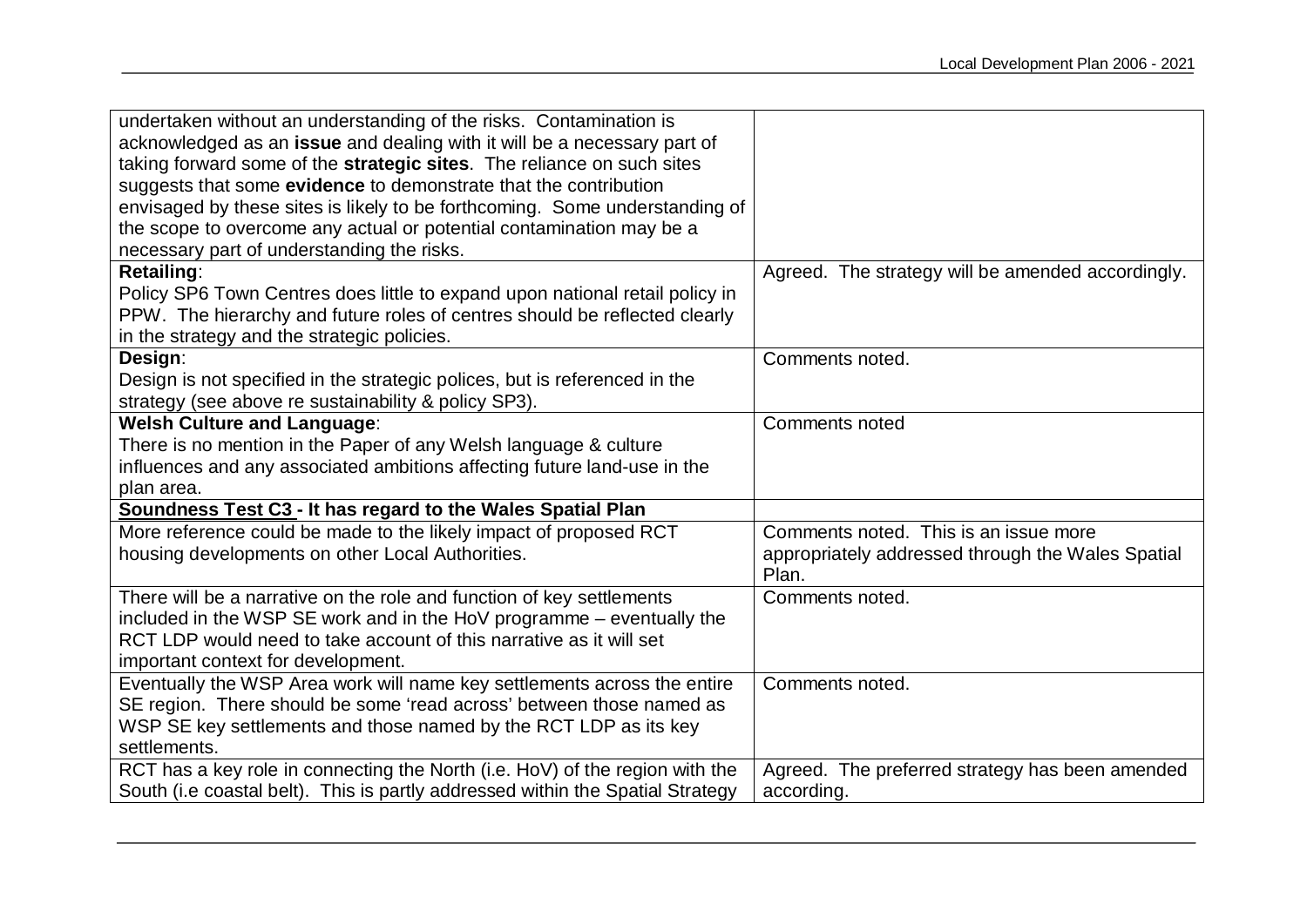| section but some analysis or comment on how settlements within RCT will           |                                                      |
|-----------------------------------------------------------------------------------|------------------------------------------------------|
| relate to other settlements outside RCT would be useful.                          |                                                      |
| Reference is made to 'additional regeneration opportunities existing in the       | The regeneration of Pontypridd is dependent upon     |
| key centres of Pontypridd'. Need to include this as a strategic site in the       | the development of a number of small non strategic   |
| Strategic Sites list for RCT (pp.22-24 of the draft LDP)?                         | sites. Designation of Pontypridd as a strategic site |
|                                                                                   | is therefore not appropriate                         |
| As the WSP Area work takes shape, a definition of what constitutes a              |                                                      |
| strategic site for the SE region will be produced. Therefore in RCT's LDP         |                                                      |
| section on strategic sites a generic paragraph on the overall principles          |                                                      |
| guiding the development of these sites would be welcome. This para could          |                                                      |
| reference the key policy documents/appraisal methods used to identify             |                                                      |
| chosen sites, as well as the key sustainability criteria (i.e. economic, social   |                                                      |
| and environmental considerations) to be taken into account when                   |                                                      |
| developing the sites, with reference to the detail contained in Appendix 2 of     |                                                      |
| the LDP doc. Analysis or comment on how the strategic sites relate to each        |                                                      |
| other, and how they relate to the wider SE region, would also be welcome.         |                                                      |
| $SP 6 - Town$ centres $-$ again there may be mention of key settlements in        | Comments noted. The emerging South East Wales        |
| RCT coming from the emerging SE Area work. Mention of these in the                | work will inform the emerging LDP.                   |
| section on town centre regeneration would be welcome. A little more detail        |                                                      |
| under SP 6 on how town centres will be chosen (for regeneration/other             |                                                      |
| projects) would be helpful.                                                       |                                                      |
| $SP 7 - T$ ransportation – mention of the sub-regional context would be           | Agreed. The preferred strategy has been amended      |
| helpful, e.g. identifying transport hubs, identifying the key strategic transport | accordingly.                                         |
| links likely to benefit the wider sub-region. This is partly mentioned on p.20    |                                                      |
| of the draft LDP under the Transportation heading. However a little more          |                                                      |
| detail would help feed into the emerging RTP for SE Wales.                        |                                                      |
| Soundness Test C4 - Has regard to the relevant community                          |                                                      |
| strategy/ies.                                                                     |                                                      |
| Appears to do so (paras 2.16-18, & Appendix 3 Options Assessment Matrix           | Comments noted                                       |
| question 1).                                                                      |                                                      |
| Please advise if this is not the case.                                            |                                                      |
| Soundness Test CE1 - The plan sets out a coherent strategy from                   |                                                      |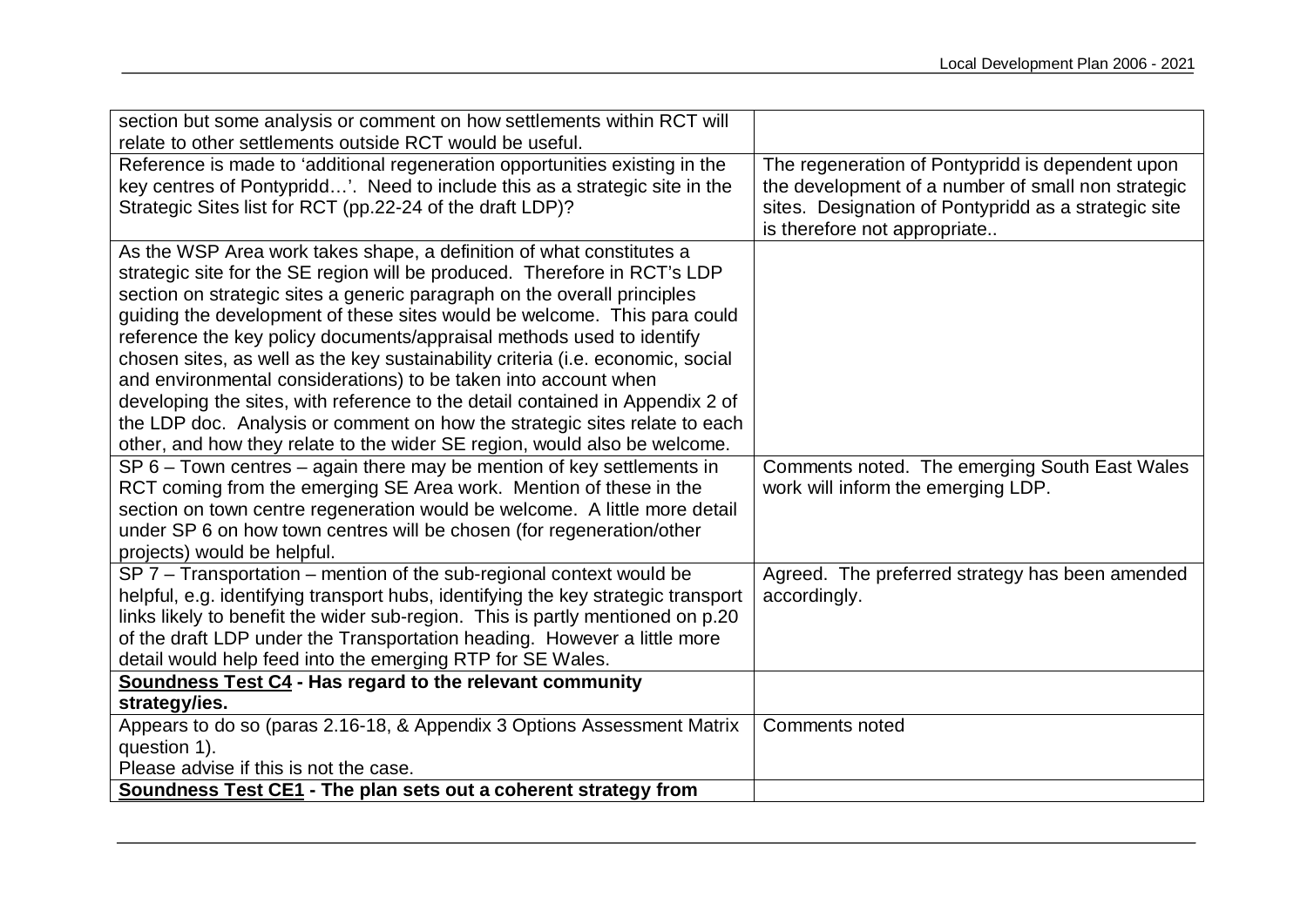| which its policies and allocations logically flow and/or, where cross               |                                                     |
|-------------------------------------------------------------------------------------|-----------------------------------------------------|
| boundary issues are relevant, it is compatible with the development                 |                                                     |
| plans prepared by neighbouring authorities.                                         |                                                     |
| <b>Sub-Regional Planning Policy Context:</b>                                        | Comments noted.                                     |
| - See above Soundness Test C3 relating to the summary of the work being             |                                                     |
| undertaken by the South East Spatial Plan Group on the 'Strategic                   |                                                     |
| Development Project' (para 2.8 gives no timescale for this).                        |                                                     |
| There should be clear evidence of liaison with neighbouring authorities in          | Extensive liaison has been undertaken with          |
| order to consider how the Council's aspirations/options mesh with those of          | adjoining authorities and will be documented In the |
| other areas (especially with emerging LDPs). Soundness tests C1 and CE1             | Preferred Strategy Topic Paper.                     |
| are relevant.                                                                       |                                                     |
| <b>Soundness Test CE2 - The strategy, policies and allocations are</b>              |                                                     |
| realistic and appropriate having considered the relevant alternatives               |                                                     |
| and/or are founded on a robust and credible evidence base.                          |                                                     |
| Vision (para 4.1): with regard to the role of RCT in the WSP vision, see            | Comments noted.                                     |
| above at Soundness Test C3.                                                         |                                                     |
| <b>Objectives</b> (para 4.2): the objectives should be capable of being effectively | Agreed. The preferred strategy has been amended     |
| influenced by the LDP and of being monitored. They should be tested for             | accordingly.                                        |
| compatibility with the SA objectives. They could indicate through what              |                                                     |
| means they will be achieved by the LDP policies.                                    |                                                     |
| Spatial Strategy Options (section 5): the Paper evidences the ongoing               | Comments noted.                                     |
| consideration and analysis of alternative strategies, including the Visioning       |                                                     |
| Workshops and Report of Findings. App3 gives Strategy Options                       |                                                     |
| Assessment Matrix (para 5.5). We note that it is difficult to make out some         |                                                     |
| of the Northern / Southern Strategy Area distinction on the key diagram at          |                                                     |
| App5 on a black & white photocopy of the Paper.                                     |                                                     |
| Draft Strategic Policies: See above at Soundness Test C2.                           |                                                     |
| Broad locations for growth and strategic sites are indicated (page 23ff); in        | Comments noted.                                     |
| relation to the identification of site selection criteria & infrastructure          |                                                     |
| requirements (LDP Manual 6.3.3), a draft methodology with filtering                 |                                                     |
| mechanisms for assessing strategic and non-strategic sites has been                 |                                                     |
| prepared for consultation and a candidate sites register commenced (page            |                                                     |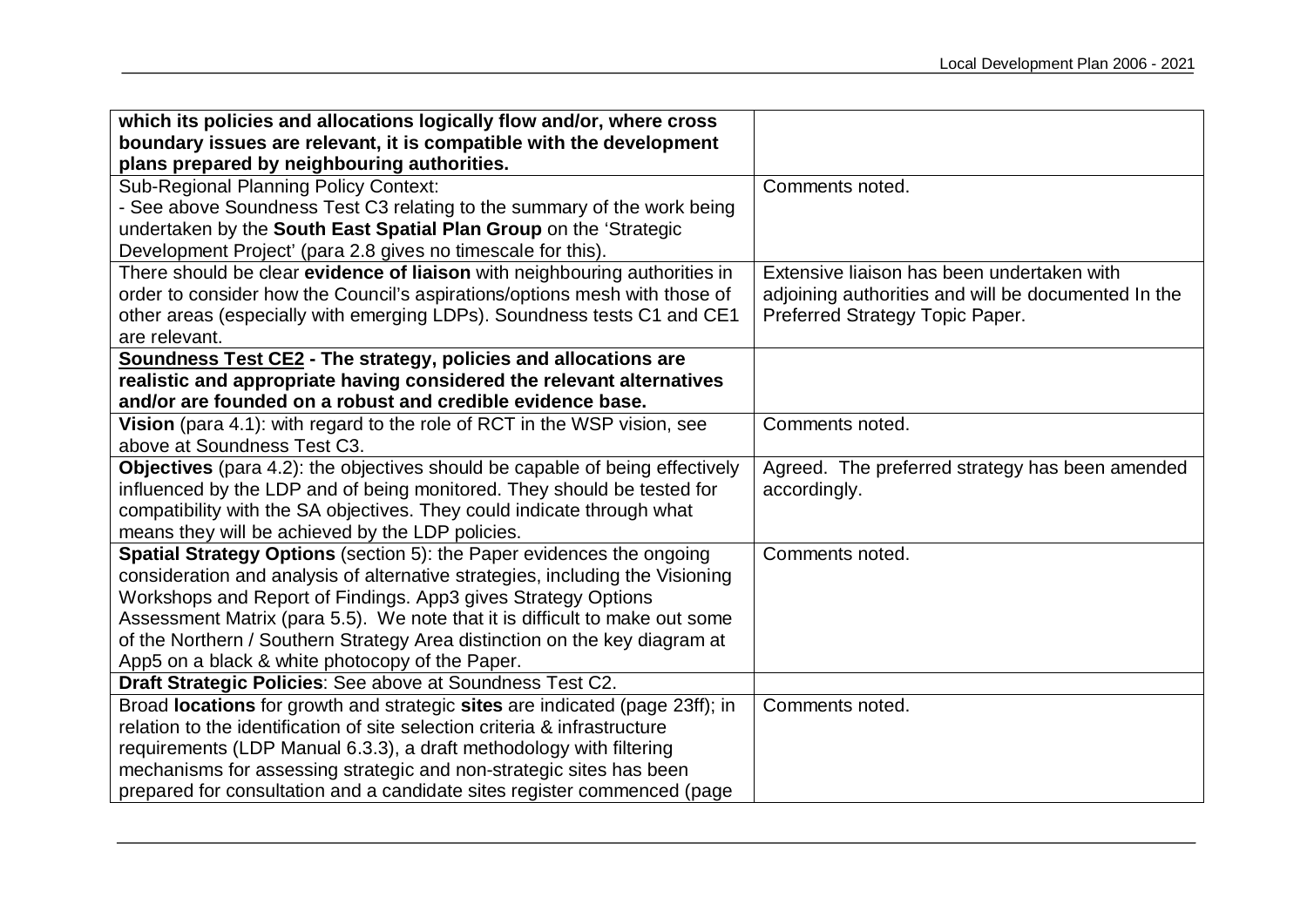| 25 & App2&6). However, it is not entirely clear from the text who is           |                                                 |
|--------------------------------------------------------------------------------|-------------------------------------------------|
| responsible for carrying out the assessment stages; also App6 doesn't          |                                                 |
| appear to be coded which suggests there has not been any appraisal of          |                                                 |
| these sites yet.                                                               |                                                 |
| Evidence base: initial review of existing baseline information to identify key | Comments noted.                                 |
| issues (paras $3.7$ ); $+$ SA Report.                                          |                                                 |
| Also see topic comments at Soundness Test C2, in particular regarding          |                                                 |
| infrastructure, flood risk and land contamination.                             |                                                 |
| Soundness Test CE3 - There are clear mechanisms for implementation             |                                                 |
| and monitoring.                                                                |                                                 |
| Para 4.3 refers to sustainability indicators and targets, and App1 provides a  | Agreed. The preferred strategy has been amended |
| table. However, there needs to be indicators and targets specifically for the  | accordingly.                                    |
| LDP strategy / objectives, not only for the SA/SEA (LDPW para 2.11).           |                                                 |
| Soundness Test CE4 - It is reasonably flexible to enable it to deal with       |                                                 |
| changing circumstances.                                                        |                                                 |
| (Can't be determined at this stage.)                                           |                                                 |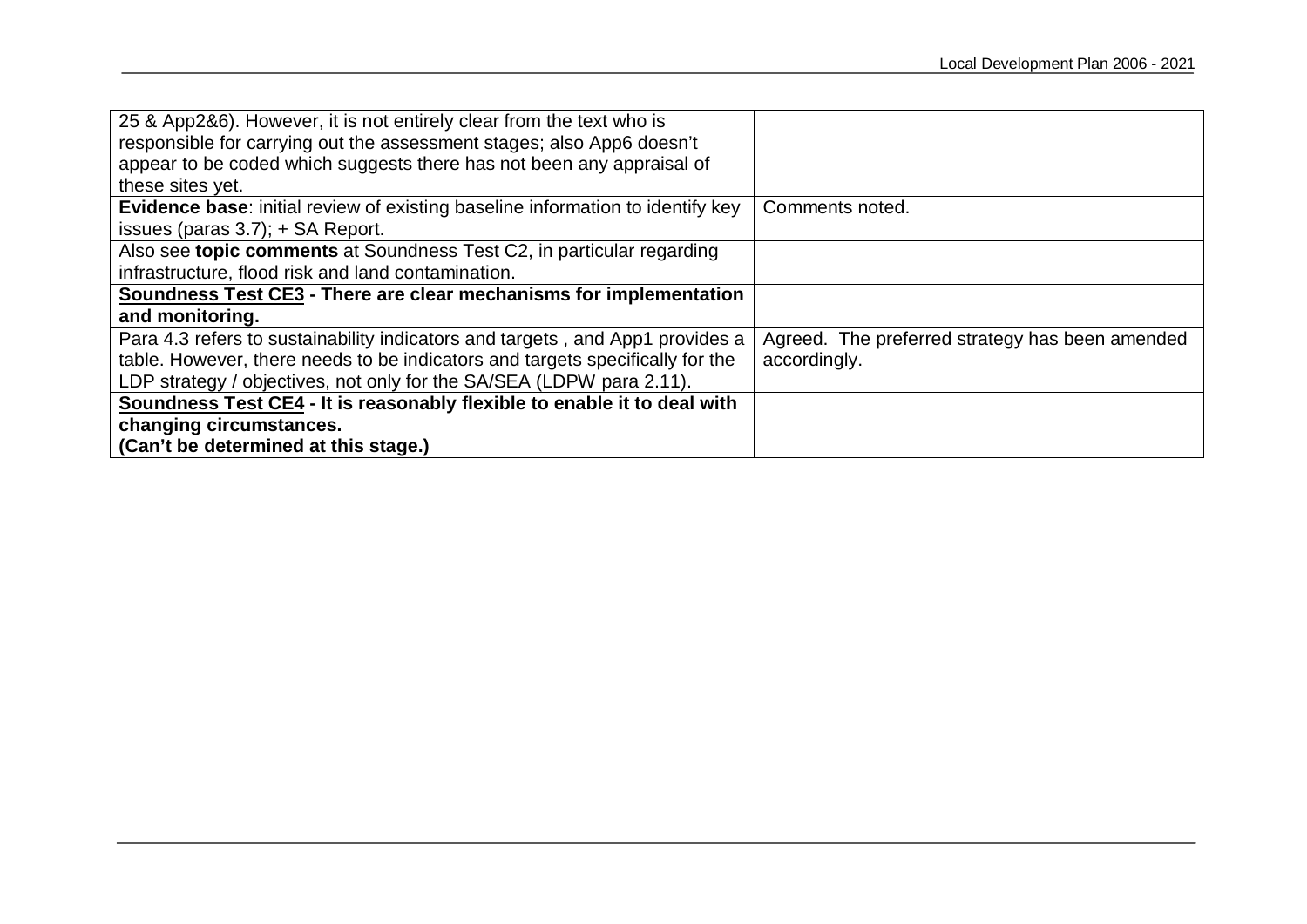# **Comments Resulting From The SA / SEA Appraisal Process**

| <b>SA/SEA APPRAISAL</b>                                                                                                                                                                                                                                                                                                                                                                                                                                                                                                                                                                                                                                                                |                                                                                                          |
|----------------------------------------------------------------------------------------------------------------------------------------------------------------------------------------------------------------------------------------------------------------------------------------------------------------------------------------------------------------------------------------------------------------------------------------------------------------------------------------------------------------------------------------------------------------------------------------------------------------------------------------------------------------------------------------|----------------------------------------------------------------------------------------------------------|
| <b>Appraisal of Objectives</b>                                                                                                                                                                                                                                                                                                                                                                                                                                                                                                                                                                                                                                                         |                                                                                                          |
| The LDP objectives address a variety of inter-thematic issues and would be more effective<br>in guiding sustainable development if the headings (i.e. social, economic and<br>environmental) under which they are grouped were to be removed                                                                                                                                                                                                                                                                                                                                                                                                                                           | Agreed. The preferred strategy has<br>been amended accordingly.                                          |
| The only potential conflicts appear between LDP objectives that refer to the construction of<br>buildings (e.g. housing provision) and infrastructure, and environmental SA objectives, due<br>to the lack of information regarding construction material and location. They could be<br>improved by inserting a preference for the refurbishment of buildings to new build, the use<br>of brownfield land, and concentrating development within existing settlements. Also<br>beneficial would be to include a requirement for sustainable construction and management<br>techniques. It is recommended to add SA objective 8, which deals with such issues, to the<br>LDP objectives | Agreed. The preferred strategy has<br>been amended accordingly                                           |
| SA objective 9 seeks to protect the countryside. The equivalent LDP objectives should be<br>expanded to that respect as it currently only refers to "landscape".                                                                                                                                                                                                                                                                                                                                                                                                                                                                                                                       | Agreed. The preferred strategy has<br>been amended accordingly                                           |
| To avoid the uncertainties about the compatibility of the economic and social LDP<br>objectives with environmental SA objectives it is recommended to insert a references to<br>sustainable construction/production techniques, and for supporting jobs and business in<br>environmental protection/innovation industries, such as recycling, pollution control,<br>insulation etc.                                                                                                                                                                                                                                                                                                    | Agreed. The preferred strategy has<br>been amended accordingly                                           |
| <b>Appraisal of Strategic Policies</b>                                                                                                                                                                                                                                                                                                                                                                                                                                                                                                                                                                                                                                                 |                                                                                                          |
| SP1 - policy could receive a higher rating if a requirement to take into account local<br>environmental and built characteristics as well as heritage.                                                                                                                                                                                                                                                                                                                                                                                                                                                                                                                                 | Agreed. The preferred strategy has<br>been amended to include a new<br>policy that addresses this issue. |
| SP2 – policy could be made more explicit by explaining what is meant by 'function' and<br>specific reference to the need to address high levels of out commuting.                                                                                                                                                                                                                                                                                                                                                                                                                                                                                                                      | Agreed. The policy has been<br>amended accordingly.                                                      |
| SP3 - the policy positively progresses most of the SA objectives, but could better reflect the<br>UK Sustainability Development Strategy through the consideration of environmental limits.                                                                                                                                                                                                                                                                                                                                                                                                                                                                                            | Agreed. The policy has been<br>amended accordingly                                                       |
| SP4 – the policy could be amended to include reference to energy efficiency, sustainable                                                                                                                                                                                                                                                                                                                                                                                                                                                                                                                                                                                               | Agreed. The policy has been                                                                              |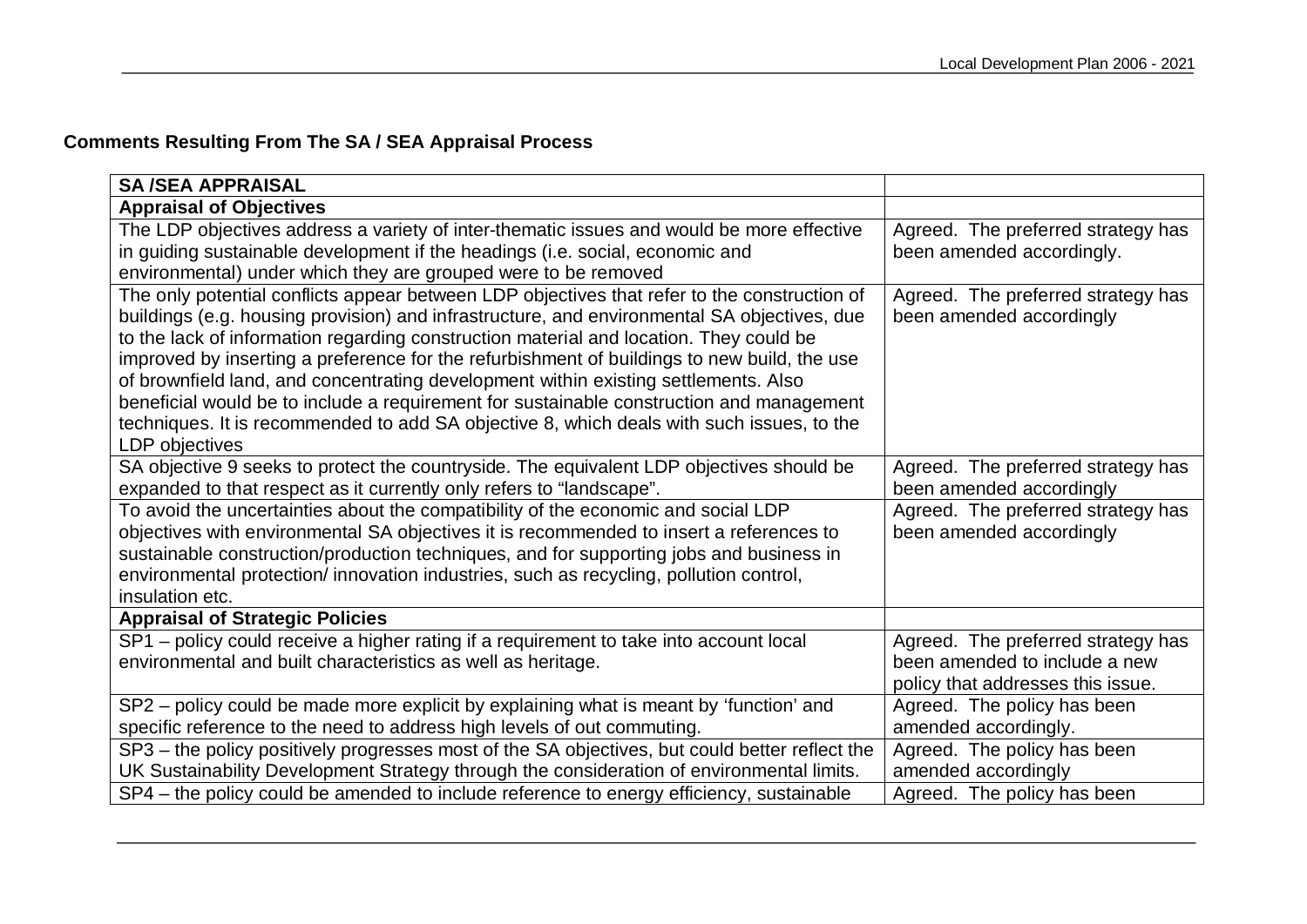| construction and management techniques as well as a preference to re use land, buildings      | amended accordingly                |
|-----------------------------------------------------------------------------------------------|------------------------------------|
| and materials.                                                                                |                                    |
| SP5 - the policy could be strengthened with stronger consideration of the environment.        | Agreed. The policy has been        |
|                                                                                               | amended accordingly                |
| SP6 – the policy should be amended to include reference to energy efficiency and the use      | Agreed. The policy has been        |
| of resources.                                                                                 | amended accordingly                |
| SP7 - the policy could perform better with environmental objectives if a requirement is       | Agreed. The policy has been        |
| added to reduce the need to travel by car and to support promote use of public transport,     | amended accordingly                |
| walking and cycling.                                                                          |                                    |
| SP8 - the policy attempts to address a wide range of environmental issues and the current     | Agreed. The preferred strategy has |
| policy wording could be interpreted in a manner that may be as effective as possible in       | been amended to include 2          |
| preventing proposals with a potentially harmful effect. It is recommended to devise two       | separate policies.                 |
| separate policies, one addressing environmental concerns relating to physical appearance      |                                    |
| and cultural values, and another that deals with ecological aspects in terms of climate       |                                    |
| change and use of resources.                                                                  |                                    |
| SP9 - Policy could be expanded to enable the use of planning obligations to provide           | Agreed. The policy has been        |
| environmental benefits as positively as social ones. This would mainly relate to buildings    | amended accordingly                |
| and physical infrastructure where contributions could be required to employ sustainable,      |                                    |
| energy efficient construction and building management technology or enable the use of         |                                    |
| renewable energy sources.                                                                     |                                    |
| SP 10 - Policy should be amended to be more specific in promoting the avoidance of            | Disagree. This is a matter more    |
| waste, recycling facilities and sustainable treatment of rest waste. A statement could be     | appropriately addressed by the     |
| included that any further landfill site will not be permitted and that incineration should be | Regional Waste Plan for South East |
| linked to heat production if geographically possible.                                         | Wales.                             |
| SP 11 - Take second part of the policy starting with "where it can be demonstrated that       | Comments noted.                    |
| there is no unacceptable impact upon the interests of " Any short term impact on              |                                    |
| agriculture, conservation areas of ecological, wildlife and landscape importance and          |                                    |
| residential amenity would be reversed into a positive due to the long-term benefits of not    |                                    |
| burning fossil fuels, and reducing the legacy of domestic waste.                              |                                    |
| SP 12- The policy has a neutral effect on social, cultural and economic SA objectives, but    | Agreed. The policy has been        |
| would positively progress those concerning the environmental aspects. The sustainability      | amended accordingly                |
| performance of the policy could be increased by requiring stricter reclamation and remedial   |                                    |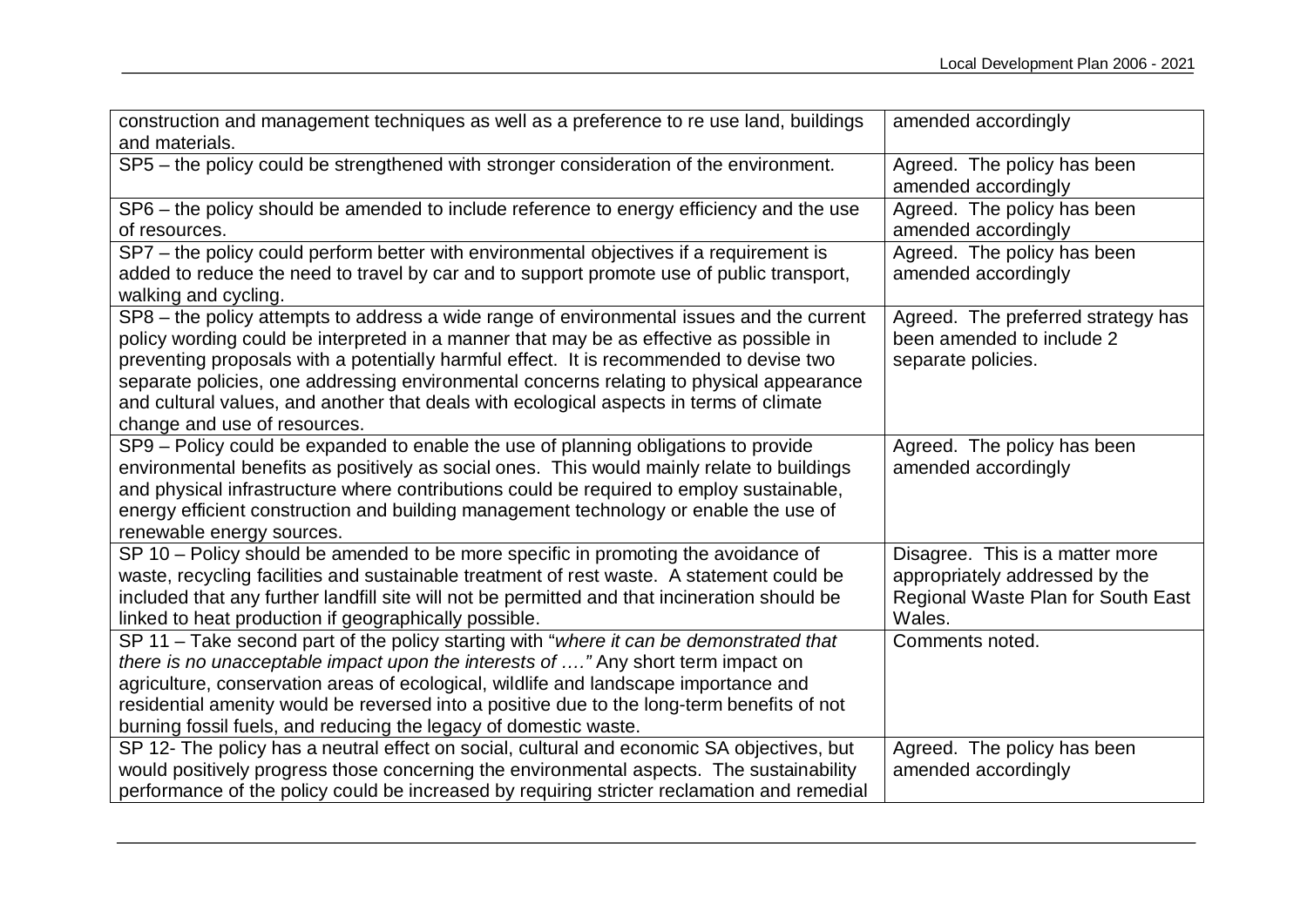| ' measures. The term "acceptable" ought to be defined within the policy or be qualified by |  |
|--------------------------------------------------------------------------------------------|--|
| adding "as defined by RCT" or "to a limit proven safe".                                    |  |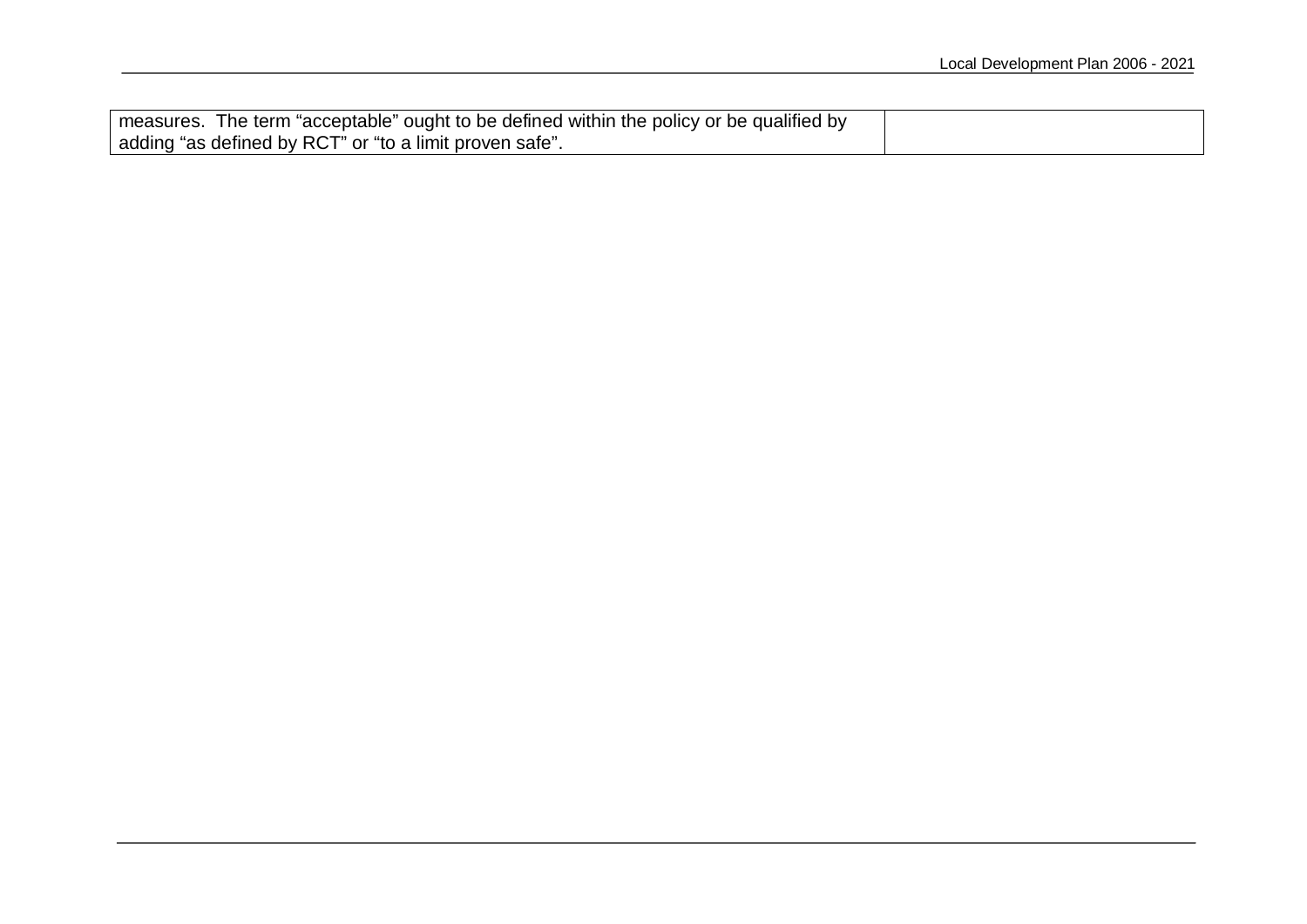# **Appendix 6- RHONDDA CYNON TAF LOCAL DEVELOPMENT PLAN TESTS OF SOUNDNESS – SELF ASSESSMENT**

| <b>TEST OF SOUNDNESS</b>                                      | <b>SELF ASSESSMENT</b>                                                                    |
|---------------------------------------------------------------|-------------------------------------------------------------------------------------------|
| <b>Procedural Tests</b>                                       |                                                                                           |
| P1 Compliance on DA inc CIA                                   |                                                                                           |
| Evidence of earlier or planned                                | Presentations to Area Regeneration Partnerships; visioning events; establishment of       |
| stakeholder involvement                                       | LDP Forum; LDP Forum meetings.                                                            |
| The approach towards eliciting further                        | Inviting comments on consultation methods through DA process; consultation on             |
| opinion                                                       | candidate site methodology; consensus building on visioning                               |
| P2 Integration with SA/SEA                                    |                                                                                           |
| Integration of work with SA framework                         | Independent assessment by consultants                                                     |
| Relationship to the SEA baseline                              | Scoping Report - translated into issues in Preferred Strategy.                            |
| Exploration of the do nothing scenario                        | Non intervention strategy option considered as part of process.                           |
| <b>Consistency Tests</b>                                      |                                                                                           |
| C1 - Regard to relevant plans,                                |                                                                                           |
| policies relating to the area or                              |                                                                                           |
| adjoining areas                                               |                                                                                           |
| Dialogue or collaboration with                                | Invites to SA/SEA workshop. Stakeholders with regional remits invited to Visioning;       |
| neighbouring LPAs                                             | <b>Consultation on draft Strategy; SEWPG</b>                                              |
| Comparative assessments - regional                            | Regional groups - SEWPG, LDP Pathfinder Grp. Dialogue with WAG re WSP.                    |
| trends, cross boundary inputs.                                |                                                                                           |
| Roles and functions of places and wider<br>geographic context | Appraisal and Schedule as part of Strategy document; work with SEWPG to inform<br>WSP.    |
| Interrelationships and strategy options                       | Options tested in terms of relationships with other plans/strategies through visioning;   |
| in the round                                                  | consultations on SA/SEA                                                                   |
| Planning policy implications of other                         | Objectives incorporated where they relate to land use aspects including housing needs,    |
| strategies                                                    | Community Plan, Local Transport Plan, Waste plan etc                                      |
| Utility capacity, transport, flood risk as                    | Special consultation bodies consulted on strategic sites; special consultation bodies and |
| strategic issues.                                             | general consultation bodies are part of LDP Forum and were involved in Visioning.         |
| C2 - Consistency with national                                |                                                                                           |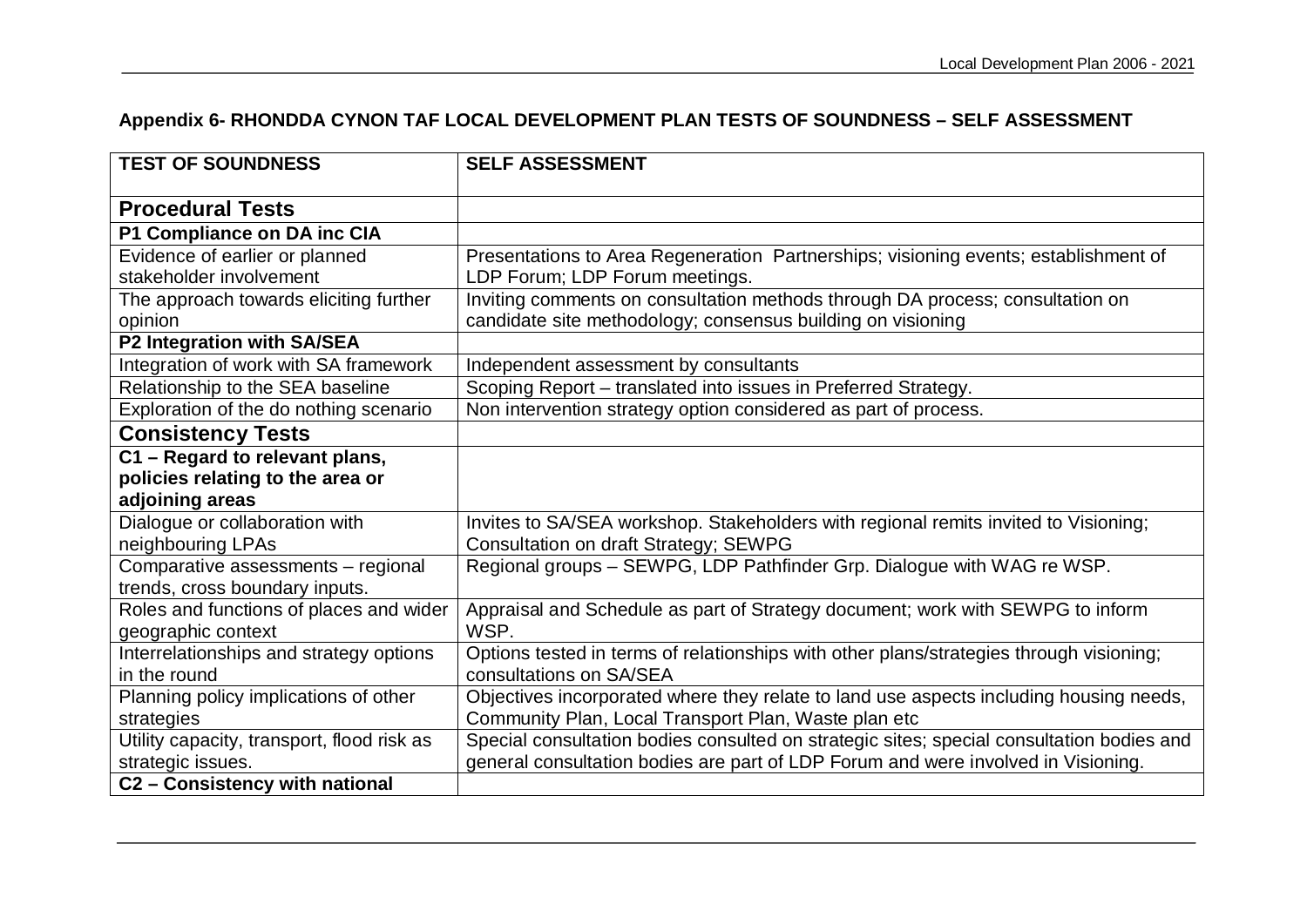| planning policy                           |                                                                                              |
|-------------------------------------------|----------------------------------------------------------------------------------------------|
| Explanation of national policy, regard to | Strategic policies linked to North (SP1) and South (SP2) Strategy areas, a policy on         |
| local implications                        | Place Making (SP4), and policies identifying Housing (SP4) and Employment (SP7)              |
|                                           | requirements, together with the need for Community Infrastructure provision (SP12) are       |
|                                           | examples of policies having regard to national objectives, yet will 'bite' at a local level. |
|                                           | The need to achieve local distinctiveness and a sense of place is also emphasised in         |
|                                           | SP10(Built Heritage) and SP9 (Retailing and Town Centres).                                   |
| Coverage of key national policy areas     | Referred to throughout process - DA, Visioning, SA/SEA, Strategy Options, Preferred          |
|                                           | Strategy.                                                                                    |
| C3 - Regard to Wales Spatial Plan         |                                                                                              |
| Implications of WSP area work             | Reference to HoV Strategy, WSP and WSP Strategic Development Project.                        |
| Regard to WSP propositions and key        | Reference to Networked Capital Region and emerging Strategic Development Project.            |
| strategies                                |                                                                                              |
| C4 - Regard to the relevant               |                                                                                              |
| <b>Community Strategy</b>                 |                                                                                              |
| CS role in developing LDP strategic       | Directly linked to vision and objectives; Community Strategy thematic group co-              |
| overview/vision and objectives            | ordinators part of LDP Forum; also involved in Visioning process.                            |
| Scope/relevance of current community      | Directly linked to overall Vision; taken into account throughout process and used to         |
| strategy content                          | assess strategy options.                                                                     |
| <b>Coherence and Effectiveness</b>        |                                                                                              |
| <b>Tests</b>                              |                                                                                              |
| <b>CE1 - Setting out a coherent</b>       |                                                                                              |
| strategy from which policies and          |                                                                                              |
| allocations flow and compatibility        |                                                                                              |
| with plans prepared by neighbouring       |                                                                                              |
| <b>authorities</b>                        |                                                                                              |
| The vision and nature of objectives       | Objectives compatible with geographical context and issues.                                  |
| Transparency in the derivation of         | Visioning events, Forum, and SA/SEA Workshop targeting members and key                       |
| objectives/options                        | stakeholders to engage representatives from as wide a cross section as possible.             |
| Relations between plan objectives,        | Closely linked in strategy document to consideration of main issues/factors                  |
| priorities                                |                                                                                              |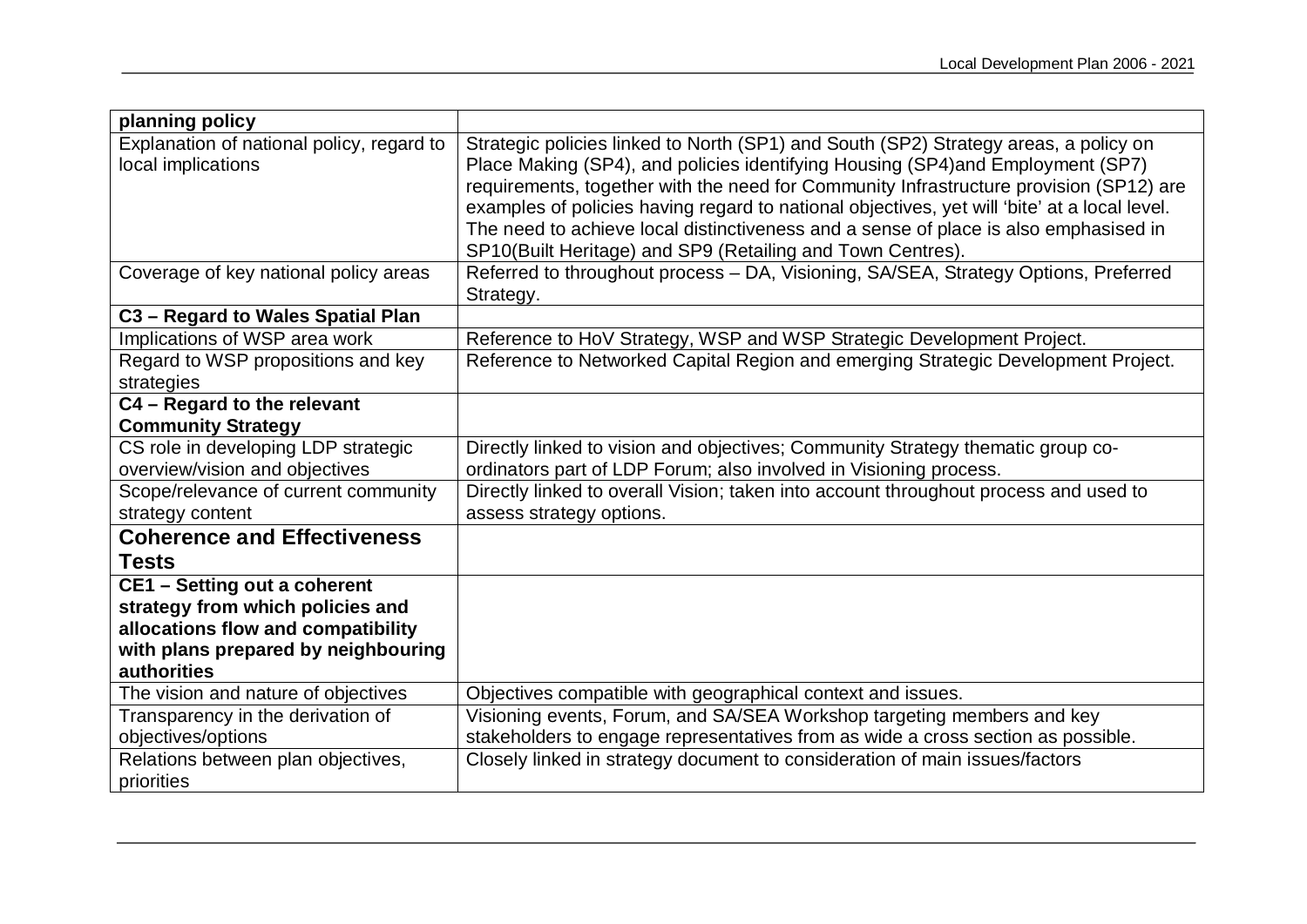| Development of options from SA work                                                                                                                                                                     | Options emerged through consideration of key issues identified during SA/SEA Scoping<br>stage and how they could be addressed; ie baseline situation (Non Intervention);<br>examining effects of previous strategies (Local Needs); by an assessment of the<br>strategy which had emerged through the abandoned UDP process (Consolidation): a<br>Sustainable Growth Strategy also emerged which looked at concentration of growth in<br>key areas where the optimum regeneration benefits could be achieved. |
|---------------------------------------------------------------------------------------------------------------------------------------------------------------------------------------------------------|---------------------------------------------------------------------------------------------------------------------------------------------------------------------------------------------------------------------------------------------------------------------------------------------------------------------------------------------------------------------------------------------------------------------------------------------------------------------------------------------------------------|
| Synergy/linkages between issues and<br>options                                                                                                                                                          | Direct connection between addressing issues by various growth scenarios and<br>derivation of preferred strategy option                                                                                                                                                                                                                                                                                                                                                                                        |
| Capacity to deliver/achieve - risk<br>assessment.                                                                                                                                                       | Linked to assessment of options and consideration of most realistic scenarios; the<br>candidate site assessment process also examines aspects such as constraints and<br>marketability with the assistance of information gained from urban capacity studies (e.g.<br>N and Central Rhondda Valleys), Local Transport Plan; Retail Capacity Studies etc.                                                                                                                                                      |
| CE2-Are the Strategy, Policies and<br><b>Allocations Realistic and appropriate</b><br>having considered the relevant<br>alternatives and are they founded on<br>a robust and credible evidence<br>base? |                                                                                                                                                                                                                                                                                                                                                                                                                                                                                                               |
| Documentation of the scope of the<br>evidence being used                                                                                                                                                | Directly linked through derivation of spatial strategy from key issues identified from<br>evidence base. Existing documentation, Studies commissioned and data collated on a<br>wide range of socio-economic and environmental factors as part of Evidence Base.                                                                                                                                                                                                                                              |
| Conclusions from earlier work or other<br>strategies                                                                                                                                                    | Linked to scenarios when identifying options, ie reviewing impact of previous Structure<br>and Local Plans, UDP work etc.                                                                                                                                                                                                                                                                                                                                                                                     |
| Background spatial analysis of how<br>places function, how they have<br>developed over last plan period and<br>what needs to change.                                                                    | Documents and studies in Evidence Base demonstrate points; Recognition of previous<br>trends and measures to address issues eg town centre vacancies.                                                                                                                                                                                                                                                                                                                                                         |
| Spatial manifestation of general trends<br>Key spots in terms of demand.                                                                                                                                | Recognition of differences in development pressures between northern and southern<br>strategy areas. Documentation/studies contained in Evidence Base.                                                                                                                                                                                                                                                                                                                                                        |
| Assessment of building needs, social<br>requirements, settlement needs.                                                                                                                                 | Assessed at macro level through strategy - more detailed work ongoing through<br>candidate site assessment. Documents and studies in Evidence Base demonstrate<br>consideration of need.                                                                                                                                                                                                                                                                                                                      |